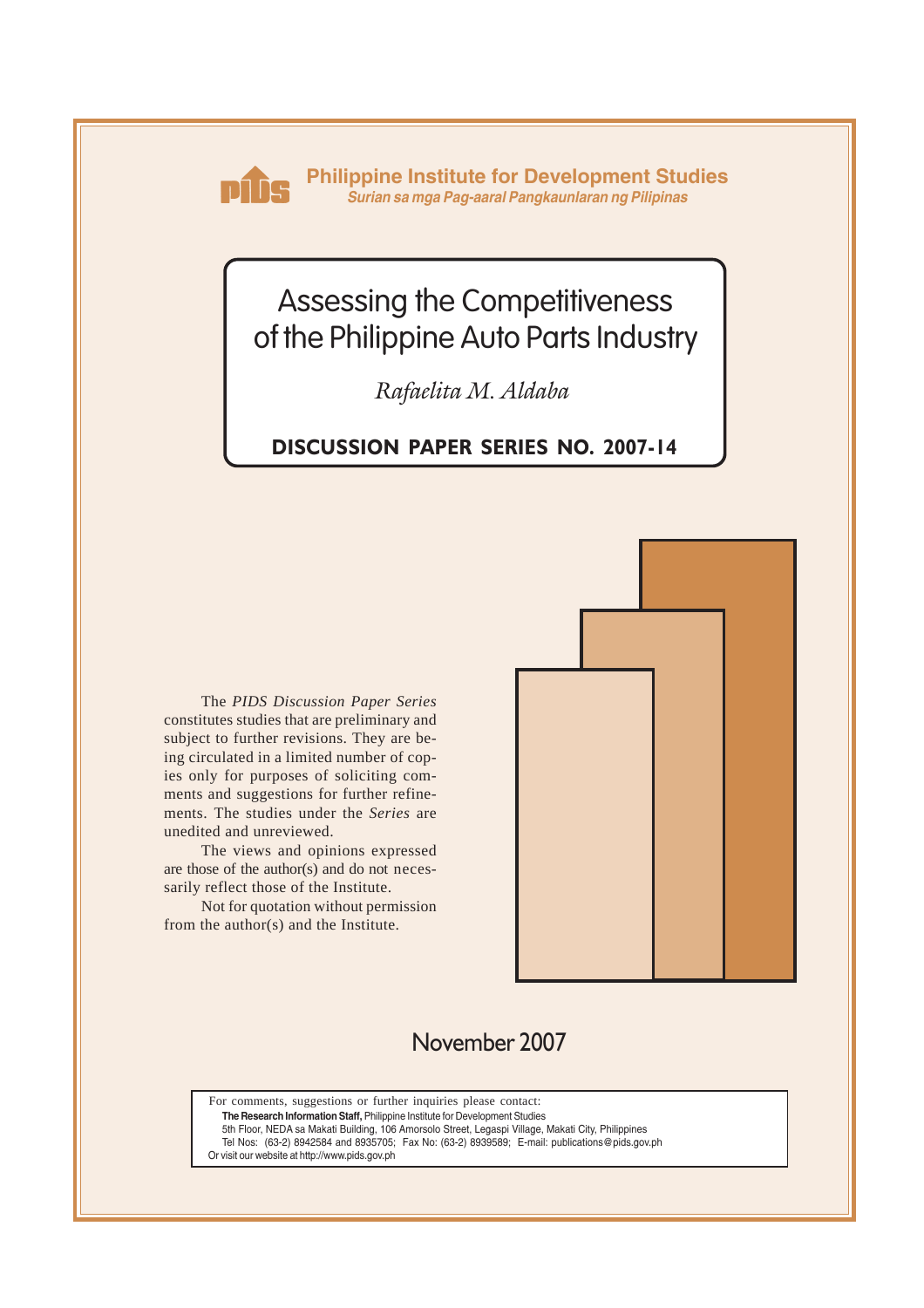#### **Abstract**

The development of the Philippine automotive parts and components sector is critical to the automotive assembly industry. The availability of competitive parts and components that are locally manufactured can significantly contribute to boost the competitiveness of the assembly sector. Given the current state of small and medium manufacturers, making them internationally competitive and linking them with regional production networks are major challenges.

Less competitive firms will have to contend with reduced market shares and eventually bankruptcy. The few remaining competitive ones need to define their strategies and the market position that they want to pursue. The government has an important role to play in the firms' adjustment process. While increasing economic integration represent market opportunities; penetrating the export market is not easy and does not come automatically. As the firms search for internal ways and exert effort to improve their competitiveness, this must be complemented with active government support.

Keywords: automotive industry, competitiveness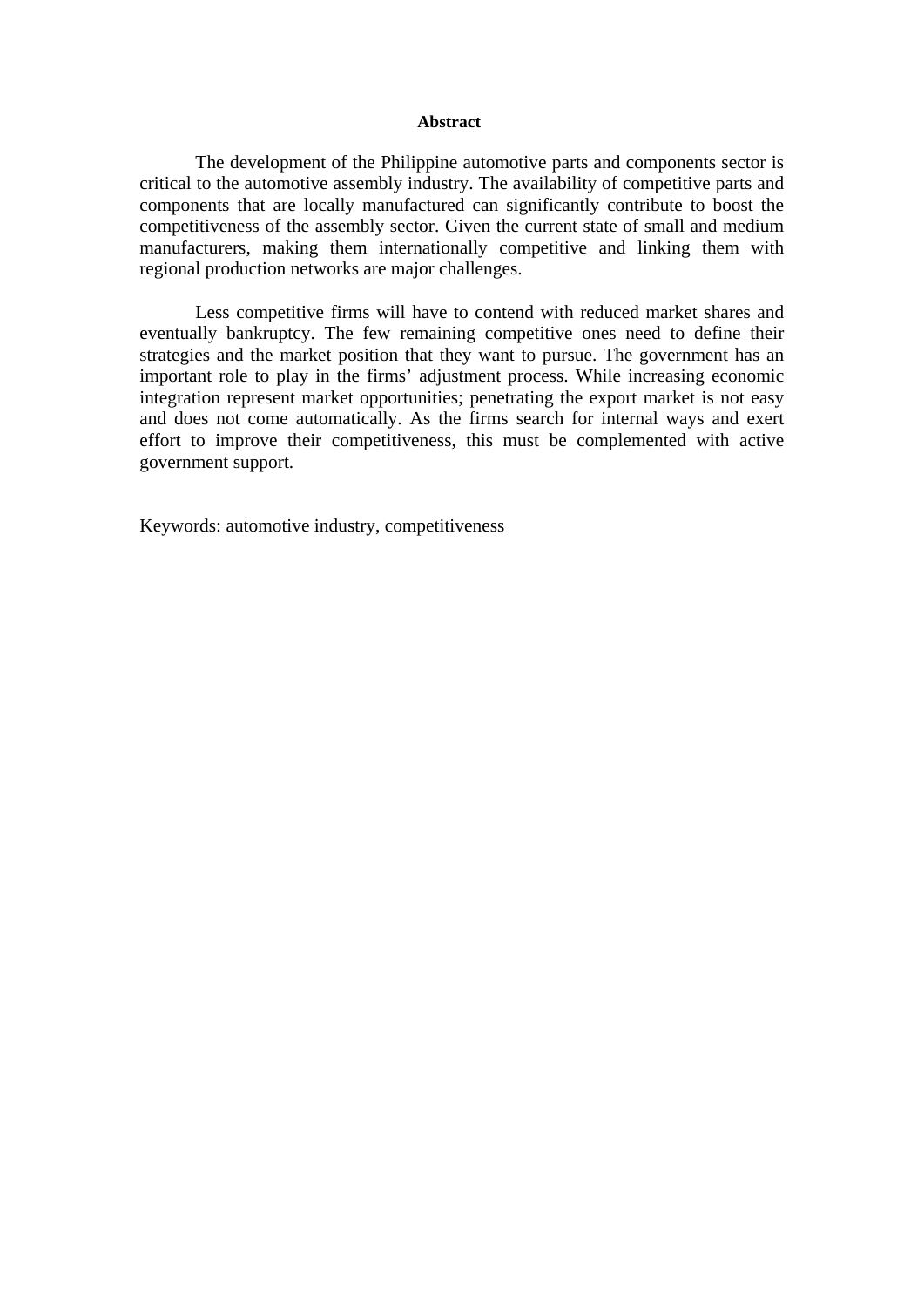#### **Assessing the Competitiveness of the Philippine Auto Parts Industry**  Rafaelita M. Aldaba<sup>1</sup>

#### **I. Introduction**

In its effort to develop the domestic manufacture of automotive parts and components, the Philippine government adopted local content requirements which protected the industry for almost thirty years. The government also imposed high tariffs coupled with import restrictions on the importation of motor vehicles. Over the years, however, these policies resulted in very limited localization as the automotive assemblers encountered difficulties in achieving the local content requirements set by the government.

 In the face of increasing pressures to improve competitiveness brought about by globalization, reforms to liberalize and deregulate the industry were implemented. In the 1990s, the assembly sector was opened up to accommodate new players. At the same time, previous restrictions on the number of models that could be assembled were removed. The industry was also liberalized to allow the importation of all types of motor vehicles.

 The main objectives of the paper are twofold: (i) to provide an overview of the major trends taking place in the Philippine automotive industry and (ii) assess the competitiveness of the auto parts and components sector with focus on selected metal parts. A survey of eleven auto parts companies from the metal parts sector was carried out to assess three crucial factors in improving firm competitiveness: cost, quality, and delivery. The survey addresses the following questions: How are these sectors facing international competition from imports in the domestic market and other countries' exports in the global market? Are they competitive enough to survive the increasing demand for low cost, high quality, and just-intime delivery imposed by the increasingly globalizing automotive market? What are the internal and external constraints that are preventing them from achieving their full potential towards substantial improvements in their competitiveness?

 The paper is outlined as follows: section two describes the major government policies affecting the growth and development of the industry. Section three presents the key characteristics of the industry as well as its structure and performance. Section four discusses the issues and problems confronting the industry. Section five focuses on the analysis of the main findings of the survey. Finally, section six summarizes the results of the analysis and discusses their implications.

#### **II. Government Policies Affecting the Automotive Industry**

#### **A. Local Content Program**

1

The Philippine automotive industry consists of two major sectors: the automotive assembly and the manufacture of parts and components. The automotive industry<sup>2</sup> consists of

<sup>&</sup>lt;sup>1</sup> Research Associate, Philippine Institute for Development Studies. The author is grateful for the excellent research assistance provided by Ms. Mildred Belizario of PIDS and Mr. Virgilio Abogado, Jr. She is also thankful to Mr. Angel Martinez and the members of the Motor Vehicle Parts Association of the Philippines for their cooperation in the survey-interview conducted.

<sup>&</sup>lt;sup>2</sup> Asian Utility Vehicles (AUVs): refer to an originally Philippine-designed or similarly designed low cost light commercial vehicle with a higher local content than LCV and gross weight up to three tons.

Light Commercial Vehicles (LCVs): refer to a vehicle other than AUV that may be classified as a light truck including pick-up, delivery van, commuter, and four-wheel drive vehicle with gross weight up to three tons.

Trucks: refer to a medium or heavy vehicle of more than three tons gross weight and used specifically for the transport of goods and services.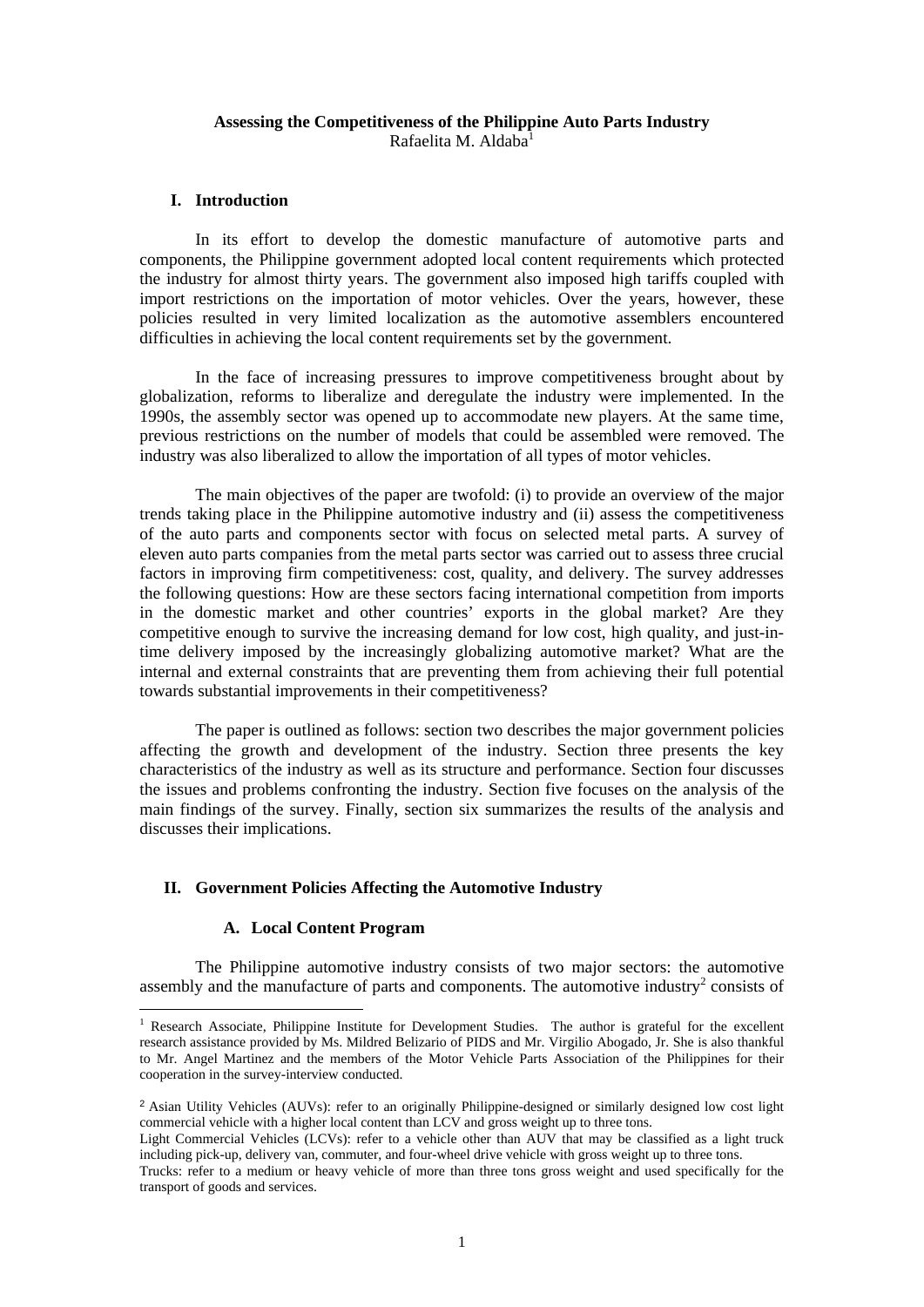passenger cars, light commercial vehicles (LCVs), Asian utility vehicles (AUVs), sports utility vehicles (SUVs), trucks, and buses. Imported cars and car parts are classified as completely-knocked-down (CKD), semi-knocked-down (SKD), and completely-built-up (CBU) vehicles. SKDs are semi-assembled cars without tires and batteries. CKDs are completely-knocked-down parts and components which include not only parts and components but also sub-assemblies and assemblies like engine, transmission, axle, chassis, and body assemblies. Automotive parts with counterpart local components of acceptable quality are deleted from the CKD pack before its importation. Locally-produced parts are incorporated as original equipment manufacturer parts (OEM) in vehicles assembled in the country.

Table 1 presents the different government policies and legislations that helped shape the Philippine automotive industry. Since 1973, the country's motor vehicle manufacturing program centered on the promotion of local content in the assembly of cars, trucks, and motorcycles. The program aimed to promote the domestic manufacture of automotive components by requiring assemblers to increase their domestic content from 10 percent in 1973 to 60 percent at the end of 1976. It also aimed to promote horizontal integration in the industry by the creation of new manufacturing activities among small and medium scale enterprises through subcontracting and transfer of technology.

| Year | Program/Policy                                                                                                                                             | Objectives                                                                                                                                                                                                                                                                                                                                             |
|------|------------------------------------------------------------------------------------------------------------------------------------------------------------|--------------------------------------------------------------------------------------------------------------------------------------------------------------------------------------------------------------------------------------------------------------------------------------------------------------------------------------------------------|
| 1973 | • Progressive Car<br>Manufacturing                                                                                                                         | - increase local assemblers domestic content from 10 percent in<br>1973 to 60 percent in 1976<br>- promote horizontal integration in the industry by the creation                                                                                                                                                                                      |
|      | Program (PCMP)<br>• Progressive Truck<br>Manufacturing<br>Program (PTMP)                                                                                   | of new manufacturing activities among small and medium scale<br>enterprises through subcontracting and transfer of technology<br>- build up exports of manufactured products in a regional<br>(ASEAN) automotive complementation program                                                                                                               |
| 1987 | Car Development<br>$\bullet$<br>Program (CDP)                                                                                                              | - increase local assemblers domestic content from 32.26 percent<br>in 1988 to 40 percent in 1990<br>- develop a viable automotive parts manufacturing industry<br>- facilitate technology transfer and development<br>- generate employment, make available reasonably priced<br>passenger cars, and earn and save foreign exchange for the<br>country |
| 1990 | People's Car<br>$\bullet$<br>Program (PCP)                                                                                                                 | - include the assembly of smaller cars, named as people's car, or<br>passenger cars with gasoline engine displacement of not more<br>than 1200 cc<br>- meet the minimum local content usage from 35% in 1991 to<br>51% in 1993                                                                                                                         |
| 1992 | Luxury Car Program<br>$\bullet$                                                                                                                            | - allow the entry of high end passenger cars defined as<br>passenger cars with engine displacement greater than 2800 cc                                                                                                                                                                                                                                |
| 1994 | <b>ASEAN</b> Industrial<br>Joint Venture (AIJV)<br>Scheme                                                                                                  | - allow the entry of new assemblers under the ASEAN Industrial<br>Joint Venture (AIJV) Scheme                                                                                                                                                                                                                                                          |
| 1996 | Memorandum Order<br>$\bullet$<br>Number 346<br>Car Development<br>$\bullet$<br>Program<br><b>Commercial Vehicle</b><br>$\bullet$<br>Development<br>Program | - open up the closed vehicle categories to new participants and<br>removed restrictions on the number of models and variants<br>- terminate the foreign exchange and local content requirements<br>under the CDP and CVDP in the year 2000                                                                                                             |

Table 1A: Government Programs and Policies on the Philippine Automotive Industry

Buses: refer to vehicles that are designed for the transport of persons.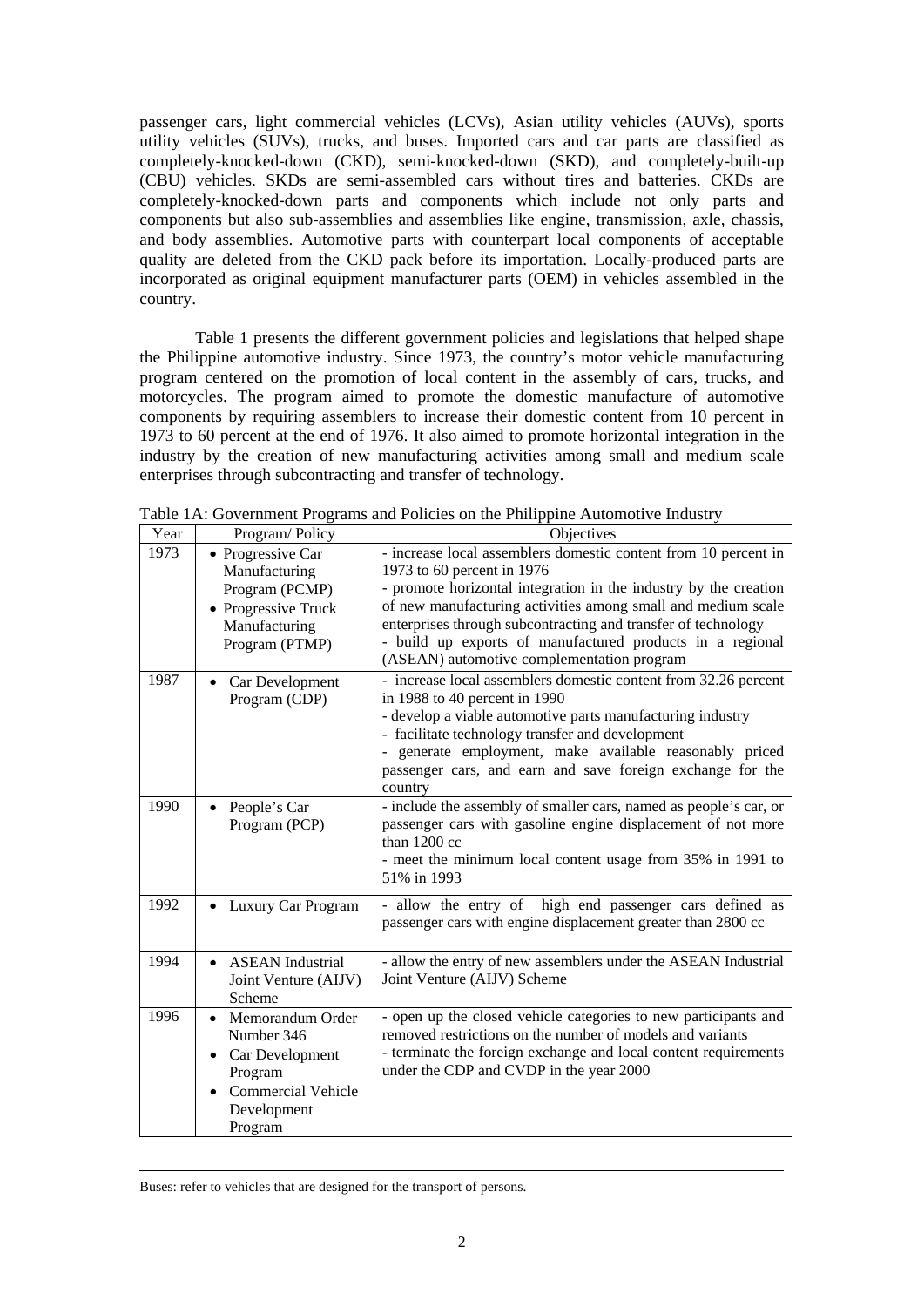| 2002 | New Motor Vehicle<br>$\bullet$<br>Development<br>Program (EO 156) | - ban the importation of all types of used motor vehicles and<br>parts and components, except those that may be allowed under<br>certain conditions<br>- restructure the Most Favored Nation (MFN) tariff rates for<br>motor vehicles and their raw materials and parts and<br>components at such rates that will encourage the development<br>of the Philippine motor vehicle industry.<br>- restructure the<br>current excise tax system for motor vehicles with the end view<br>of creating a simple, fair and stable tax structure<br>- continue the application of AICO scheme as maybe adopted<br>by the Association of Southeast Asian Nations (ASEAN)<br>give incentives to assemblers and parts and components<br>makers for the export of CBUs and parts and components |
|------|-------------------------------------------------------------------|-----------------------------------------------------------------------------------------------------------------------------------------------------------------------------------------------------------------------------------------------------------------------------------------------------------------------------------------------------------------------------------------------------------------------------------------------------------------------------------------------------------------------------------------------------------------------------------------------------------------------------------------------------------------------------------------------------------------------------------------------------------------------------------|
| 2003 | EO 262<br>$\bullet$<br>EO 244<br>٠                                | - modify the tariff rates on motor vehicle parts and components<br>provide special incentives to certain CBU exports                                                                                                                                                                                                                                                                                                                                                                                                                                                                                                                                                                                                                                                              |
| 2004 | EO 312<br>٠                                                       | - modify EO 244 to expand coverage of CBU exports<br>and<br>provide special incentives for the export of certain CBUs                                                                                                                                                                                                                                                                                                                                                                                                                                                                                                                                                                                                                                                             |

The program prohibited the importation of completely built up (CBU) vehicles and as an industry rationalization scheme, it limited the number of registered firms allowed to import completely knocked down (CKD) parts to only five assemblers, namely: Francisco/Yutivo/General Motors Philippines, Delta Motor Corporation (Toyota), Ford Philippines Incorporated, Canlubang Automotive Resources Corporation/PAMCOR (Mitsubishi), and DMG Incorporated/Nissan Motors Philippines.

The CDP covered the assembly of passenger cars with engine displacement of up to 2,800 cubic centimeters. Assemblers were allowed to import these cars in CKD condition only. The CDP also limited the number of program participants to three: PAMCOR, Nissan, and Toyota Motors. Alongside with the CDP, the Commercial Vehicle Development Program (CVDP) was formulated in 1987 to replace the Progressive Truck Manufacturing Program. The CVDP aimed to promote the local production of commercial vehicles such as Asian Utility Vehicles (AUVs), light commercial vehicles (LCVs), trucks, and replacement parts and components. Its specific objectives were the same as those of the CDP and prohibited the importation of CBU vehicles. CVDP participants were also required to comply with a minimum vehicle local content (see Table 1B) and earn 25 percent of their foreign exchange requirements through generation of export earnings.

In 1990, the CDP was amended to include the assembly of smaller cars, named as people's car program (PCP), or passenger cars with gasoline engine displacement of not more than 1200 cc. Initially, the Board of Investments (BOI) imposed a price ceiling of P175,000 on these cars. Towards the last quarter of 1990, this was raised to P220,000, it again went up to P235,400 in the first quarter of 1991, and to P300,000 during the mid-1990s. Like the main CDP participants, PCP assemblers were required to meet the minimum local content usage from 35% in 1988 to 51% in 1990. The PCP participants must also earn at least 50 percent of their foreign exchange requirements by exporting automotive and non-automotive products. They should invest at least P200 million and commit to manufacture major components. Participants were allowed to import passenger cars in SKD condition for a period of six months which could be extended for another six months. This was intended to enable the participants to sell low-priced passenger cars while their assembly facilities were being setup.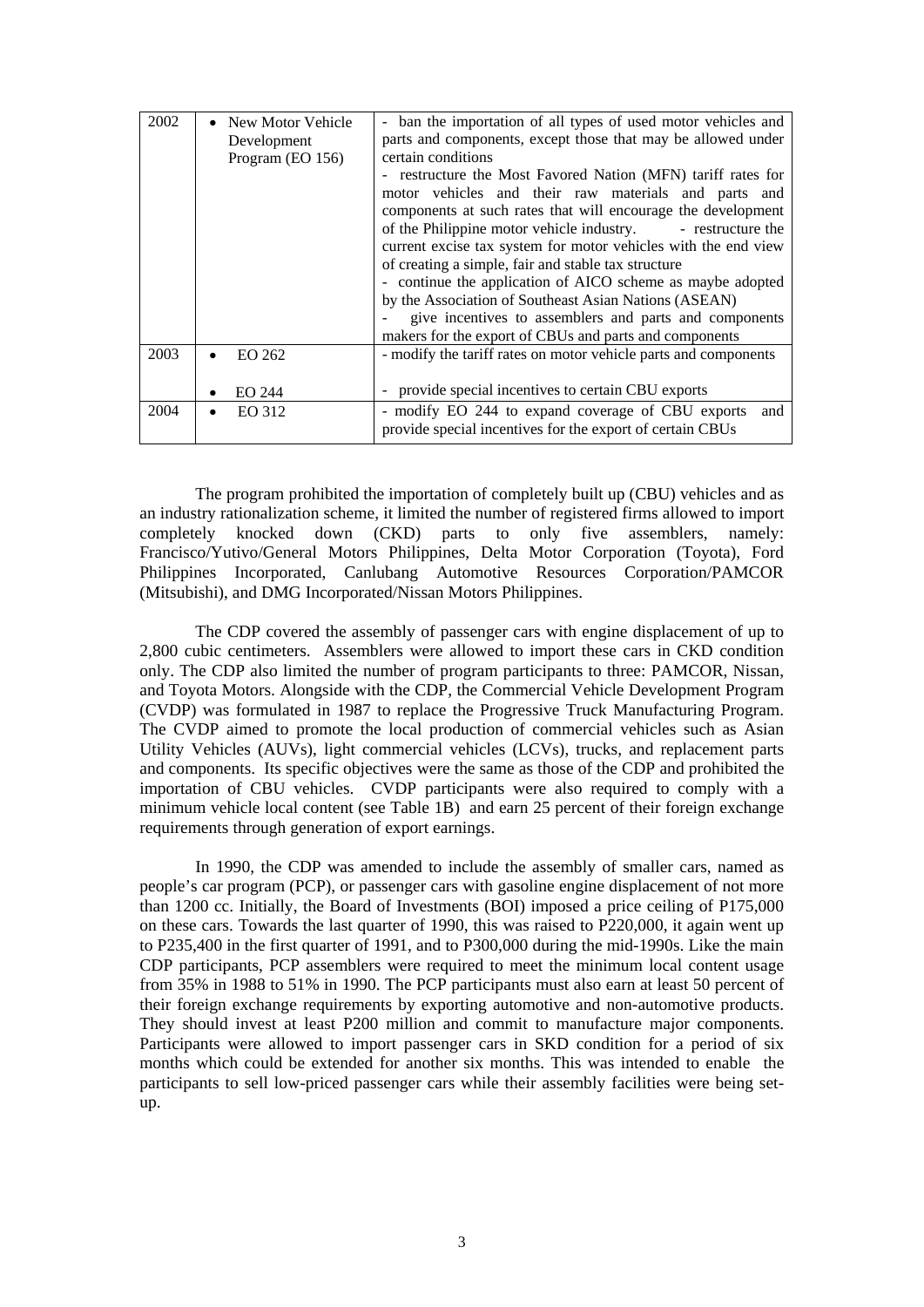| Program                  |                         | <b>Local Content Requirement</b> |                  |                |                                                                                |                |                        |  |
|--------------------------|-------------------------|----------------------------------|------------------|----------------|--------------------------------------------------------------------------------|----------------|------------------------|--|
| 1973 Progressive         |                         |                                  |                  |                | Required domestic assemblers to increase domestic content from 10 percent in   |                |                        |  |
| Car                      |                         | 1973 to 60 percent in 1976       |                  |                |                                                                                |                |                        |  |
| Manufacturing            |                         |                                  |                  |                |                                                                                |                |                        |  |
| Program                  |                         |                                  |                  |                |                                                                                |                |                        |  |
|                          |                         |                                  |                  |                |                                                                                |                |                        |  |
| 1987 Car                 |                         |                                  |                  |                | Required CDP participants to comply with local content requirement that        |                |                        |  |
| Development              |                         |                                  |                  |                | increased from 32.36 percent in 1988, 36.58 percent in 1989, and 40 percent in |                |                        |  |
| Program (CDP)            | 1990                    |                                  |                  |                |                                                                                |                |                        |  |
|                          |                         |                                  |                  |                |                                                                                |                |                        |  |
| 1987 Commercial          | Category                |                                  |                  | 1988           | 1989                                                                           |                | 1990                   |  |
| Vehicle                  | Category $\overline{I}$ |                                  |                  | 43.10          | 51.21                                                                          |                | 54.86                  |  |
| Development              | Category II             |                                  |                  | 35.62          | 41.69                                                                          |                | 44.42                  |  |
| Program (CDVP)           | Category III            |                                  |                  | 16.83          | 20.33                                                                          |                | 21.9                   |  |
|                          | Category IV             |                                  |                  |                |                                                                                |                |                        |  |
|                          | 6001-9000 kg            |                                  |                  | 16.50          | 19.91                                                                          |                | 21.44                  |  |
|                          | 9001-12000 kg           |                                  |                  | 17.00          | 20.64                                                                          |                | 22.24                  |  |
|                          | 12001-15000 kg          |                                  |                  | 10.69<br>10.87 | 12.65                                                                          |                | 13.53                  |  |
|                          |                         | 15001-18000 kg                   |                  |                | 12.87                                                                          |                | 13.77                  |  |
| 1990 People's            |                         |                                  |                  |                | Required PCP participants to comply with the following local content           |                |                        |  |
| Car Program              |                         |                                  |                  |                | requirement: 35 percent in 1991, 40 percent in 1992, and 51 percent in 1993    |                |                        |  |
| (PCP)                    |                         |                                  |                  |                |                                                                                |                |                        |  |
|                          |                         |                                  |                  |                |                                                                                |                |                        |  |
| 1996 Car                 |                         | Year                             |                  |                | <b>CDP</b> Category I                                                          |                | <b>CDP</b> Category II |  |
| Development              |                         | 1995                             |                  |                | 5 percent                                                                      |                | 40 percent             |  |
| Program                  |                         | 1996                             |                  |                | 6 percent                                                                      |                | 45 percent             |  |
|                          |                         | 1997                             |                  | 7.5 percent    |                                                                                | 45 percent     |                        |  |
|                          |                         | 1998                             |                  | 7.5 percent    |                                                                                | 50 percent     |                        |  |
|                          |                         | 1999                             |                  | 1.5 percent    |                                                                                | 50 percent     |                        |  |
|                          |                         | 2000                             |                  |                | 1.5 percent                                                                    |                | 55 percent             |  |
| 2002 Memo                | CDP                     |                                  |                  |                | <b>CVDP</b>                                                                    |                |                        |  |
| Order No. 73             |                         |                                  |                  |                |                                                                                |                |                        |  |
| Period                   | I & H                   | I & H                            | $\rm III$        | IV-A           | $IV-B$                                                                         | $IV-C$         | $IV-D-V$               |  |
| 1, 2002<br>Jan.          |                         |                                  |                  |                |                                                                                |                |                        |  |
| June 30, 2002            | 35                      | 39.375                           | 19.163           | 18.760         | 19.460                                                                         | 11.839         | 12.049                 |  |
| July $1, 2002$<br>$\sim$ |                         |                                  |                  |                |                                                                                |                |                        |  |
| Dec. 31, 2002            | 30                      | 33.750                           | 16.425           | 1.080          | 16.680                                                                         | 10.148         | 10.328                 |  |
| Jan. 1, 2003<br>$\sim$   |                         |                                  |                  |                |                                                                                |                |                        |  |
| June 30, 2003            | 25                      | 28.125                           | 13.688           | 13.400         | 13.900                                                                         | 8.456          | 8.606                  |  |
| July 1, 2003             | $\theta$                | $\mathbf{0}$                     | $\boldsymbol{0}$ | $\overline{0}$ | $\overline{0}$                                                                 | $\overline{0}$ | $\boldsymbol{0}$       |  |

#### **Table 1B: Local Content Program Requirements**

 There were seven participants registered under the PCP: Italcar Pilipinas (Fiat), Honda Motors, Asian Carmakers (Daihatsu), Pilipinas Nissan, PAMCOR (Colt), Columbian Autocar (Kia), and Transfarm (Norkis Gurkel). Except for Columbian Autocars, the PCP was not a profitable undertaking for most participants, particularly for yen dependent Japanese car assemblers. Despite their unprofitability, many of the firms entered the program to get into the mainstream market where demand was less elastic. While people's car prices were subject to price ceilings, passenger cars in the main category were not. After one year of operation, PCP participants became eligible to enter the main category. Out of the seven PCP assemblers, five were able to move to the main category.

In 1992, the CDP was amended to allow the entry of high end passenger cars defined as passenger cars with engine displacement greater than 2800 cc. During this time, there was only one locally assembled model with engine displacement greater than 2000 cc. CDP participants were required to invest US\$ 8 million in the manufacture of motor vehicle parts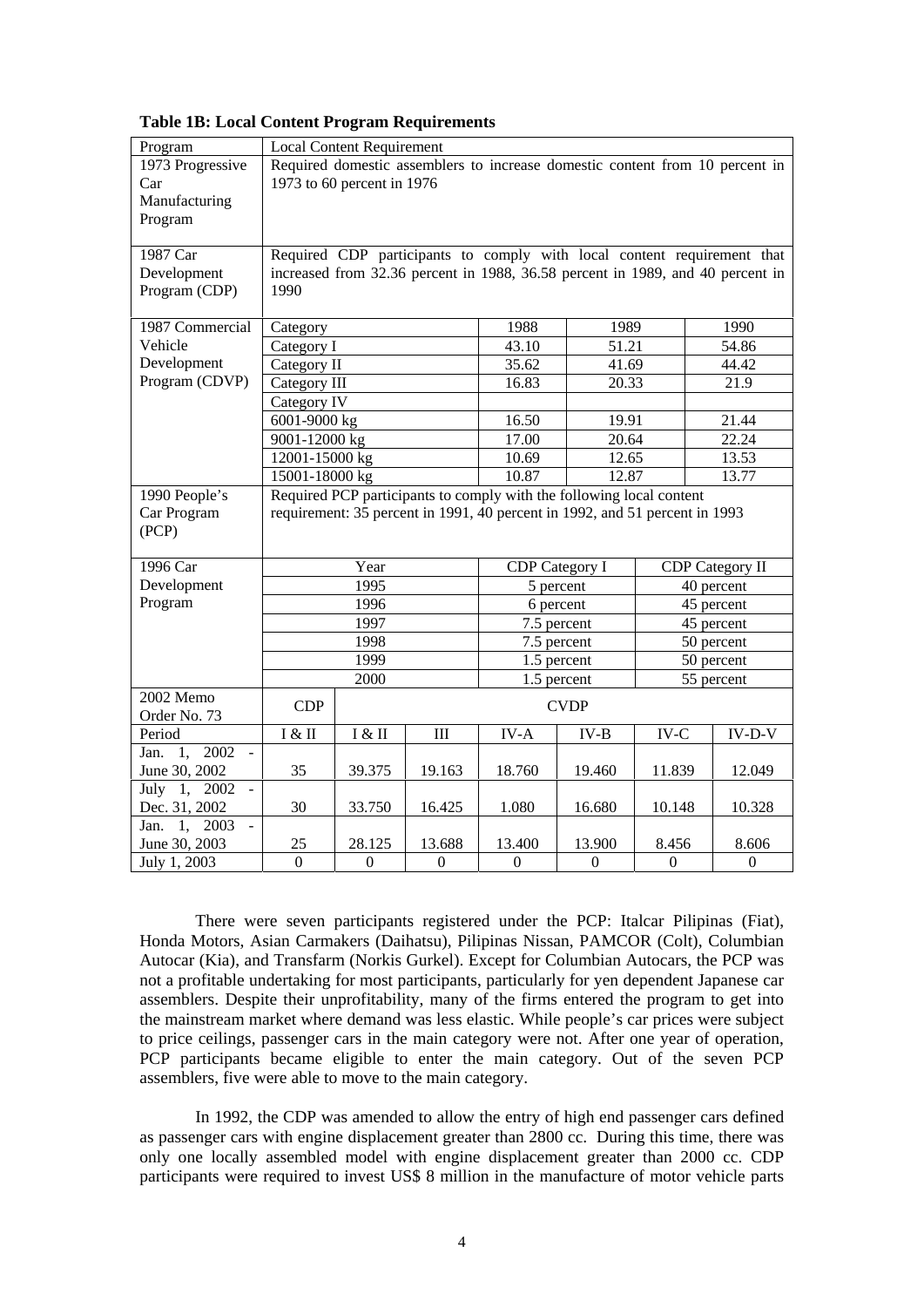and components for the export and domestic markets. They were also required to generate 100 percent of their foreign exchange needs for their CKD importation. Like the PCP participants, they were allowed to import passenger cars in SKD condition for a period of six months while their CKD facilities were constructed. This could be extended for another six months. The above CDP amendment allowed the entry of Volvo International of Sweden and Daimler Benz of Germany.

 In 1994, the CDP was again revised to allow the entry of new assemblers under the ASEAN Industrial Joint Venture (AIJV) Scheme. Proton of Malaysia came under this amendment through a joint venture with Autocorp Group, a Filipino firm. Proton assembles not only Proton Wira, but also European automobiles Volkswagen, Alfa Romeo, and Audi cars.

In February 1996, the signing of Memorandum Order (MO) 346 paved the way for the liberalization of the automotive industry. Prior to the issuance of MO 346, the government liberalized the importation of all types of passenger cars, commercial vehicles, and motorcycles. MO 346 removed restrictions on the number of models and variants and opened up the previously closed categories I and II to new participants, Filipino-owned and foreignowned companies, capable of investing US\$10 million in the manufacture of motor vehicle parts and components.

The 1996 CDP redefined the following categories:

- Category I: vehicles with engine displacement of 1,200 cc or below and with a price determined by the BOI
- Category II: vehicles with engine displacement greater than 1,200 cc but below 2,190 cc
- Category III: vehicles with engine displacement of 2,190 cc or above

MO 346 prohibited new CDP participants in Categories I, II, and III intending to sell only in the domestic market from importing SKD units while their assembly facilities were under construction. Only new participants who will export at least 50 percent of their CBU car production (70 percent in the case of foreign companies) would be allowed to import SKD units to be sold locally. MO 346 also allowed the importation of brand-new CBU passenger cars. It opened the previously closed Category II to investors and introduced Category V to cover trucks with gross vehicle weight greater than 18 tons and special-purpose vehicles like fire trucks. New participants must invest US\$ 8 million in the manufacture of motor vehicle parts and components. MO 346 also liberalized the importation of brand new CBU trucks and buses, brand new CBU light commercial vehicles and Asian utility vehicles.

Note that EO 346 would have terminated the foreign exchange and local content requirements under the CDP and CVDP due to the country's commitment under the World Trade Organization (WTO) Trade-related Investment Measures (TRIMs). However, because of the 1997 economic crisis, many developing countries requested extensions to the TRIMs deadline. In the case of the Philippines, an extension of three and a half years was allowed. Memorandum Order Number 73 was issued to gradually phase out the local content and the foreign exchange requirements over a period of one-and a half years from January 1, 2002 to July 1, 2003 (see Table 1B). In July 2003, the government completely abandoned the local content program.

 In December 2002, EO 156 was legislated to restructure the MVDP and provide comprehensive industrial policy and direction to the Program. In particular, EO 156 (1) prohibited the importation of all types of used motor vehicles and parts and components, inclusive of economic or freeport zones except those that may be allowed under certain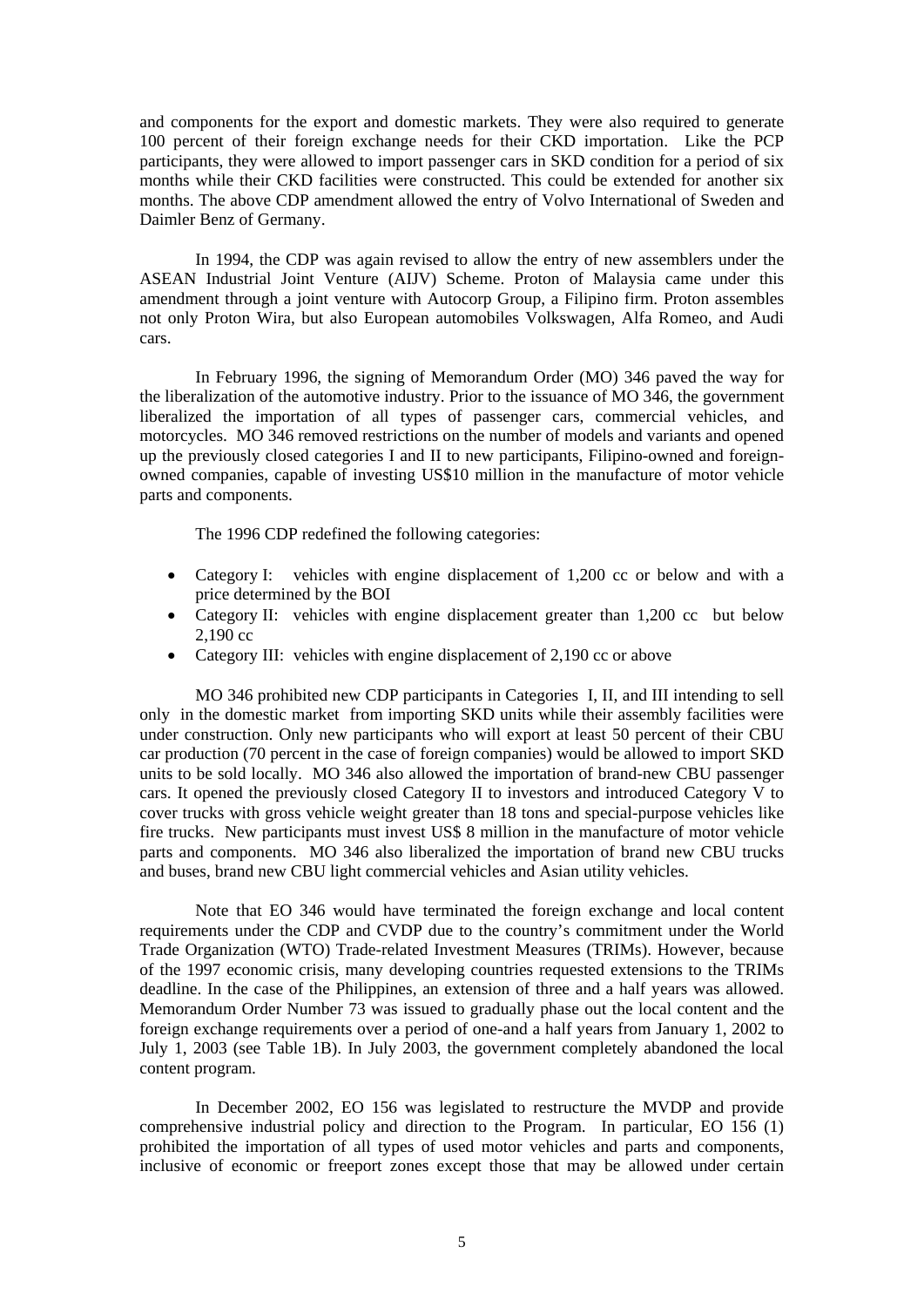conditions; (2) it restructured the Most Favored Nation (MFN) tariff rates for motor vehicles and their raw materials and parts and components at such rates that will encourage the development of the Philippine motor vehicle industry; (3) it changed the excise tax system for motor vehicles towards a value-based tax system with the objective of creating a simple, fair and stable tax structure; (4) it continued the application of the AICO scheme adopted by the Association of Southeast Asian Nations (ASEAN) consistent with the implementation of the ASEAN Free-Trade Agreement - Common Effective Preferential Tariff (AFTA-CEP); and (5) it provided incentives to assemblers and parts and components makers for the export of CBUs and extended the ASEAN Industrial Cooperation scheme.

EO 156 defined the coverage of the MVDP to include three major classifications consisting of:

- Classification 1 covers passenger cars referring to any four-wheeled motor vehicle, which is propelled by gasoline, diesel, electricity or any other motive power and principally designed to transport persons and not primarily to transport goods.
- Classification 2 covers commercial vehicles referring to any four or more wheeled motor vehicle, which is propelled by gasoline, diesel, electricity and any other movie power and principally designed to transport persons and/or goods/cargoes, such as light commercial vehicles, buses, trucks, and special purpose vehicles (for example, ambulances, fire trucks, and the like). Light Commercial Vehicles refer to vehicles whether 4-wheeled drive or not, which may be classified under but not limited to the following: utility vehicles, sports utility vehicles, Asian utility vehicles, commuter vans, pick-ups, which are designed to carry both passengers and goods/cargoes.
- Classification 3: covers motorcycles referring to any two or three-wheeler vehicle fitted with an auxiliary motor, with or without sidecars.

Under EO 156, the assembly of motor vehicles under the MVDP is limited to completely knocked down  $(CKD)^3$  condition only. Only brand-new Original Equipment Manufacturer (OEM) CKD parts and components for assembly purposes shall be allowed for importation under the Program. New participants are required to invest and/or bring in investments in the manufacture of motor vehicle parts and components for both export and domestic markets, equivalent to US\$ 10 million for passenger car assembler, or US\$8 million for commercial vehicle assembler over a period of one year. There are no limits in terms of number of models that participants may assemble/manufacture provided the same are registered with the BOI. A participant can register multi brands of motor vehicles.

MVDP participants can avail of CKD tariff rate under the CKD tariff lines determined by BOI. The BOI issues a Certificate of Authority (CA) to import to allow the participants to import CKD at CKD tariff rate. In October 2003, EO 244 was passed to provide a preferential tariff privilege package to the automotive industry covering the period from 1 January 2004 to 31 December 2008. The preferential tariff privilege on imports was granted as an export incentive to increase the industry's global competitiveness of certain CBUs.

**EXECUTE:**<br><sup>3</sup> CKD refers to completely knocked-down parts and components that are either locally produced or imported for assembly purposes by registered participant of the MVDP. The imported CKDs refer to sub-parts/parts and subassemblies/assemblies/components minus local parts and components, as determined by the Board of Investments. Sub-assemblies/assemblies/components refer to major parts and components such as engines, transmissions, axle assemblies, chassis, body assemblies and the like.

Sub-parts/parts refer to parts that are necessary for producing sub-assemblies/assemblies/components and/or other parts forming part of the CKD pack.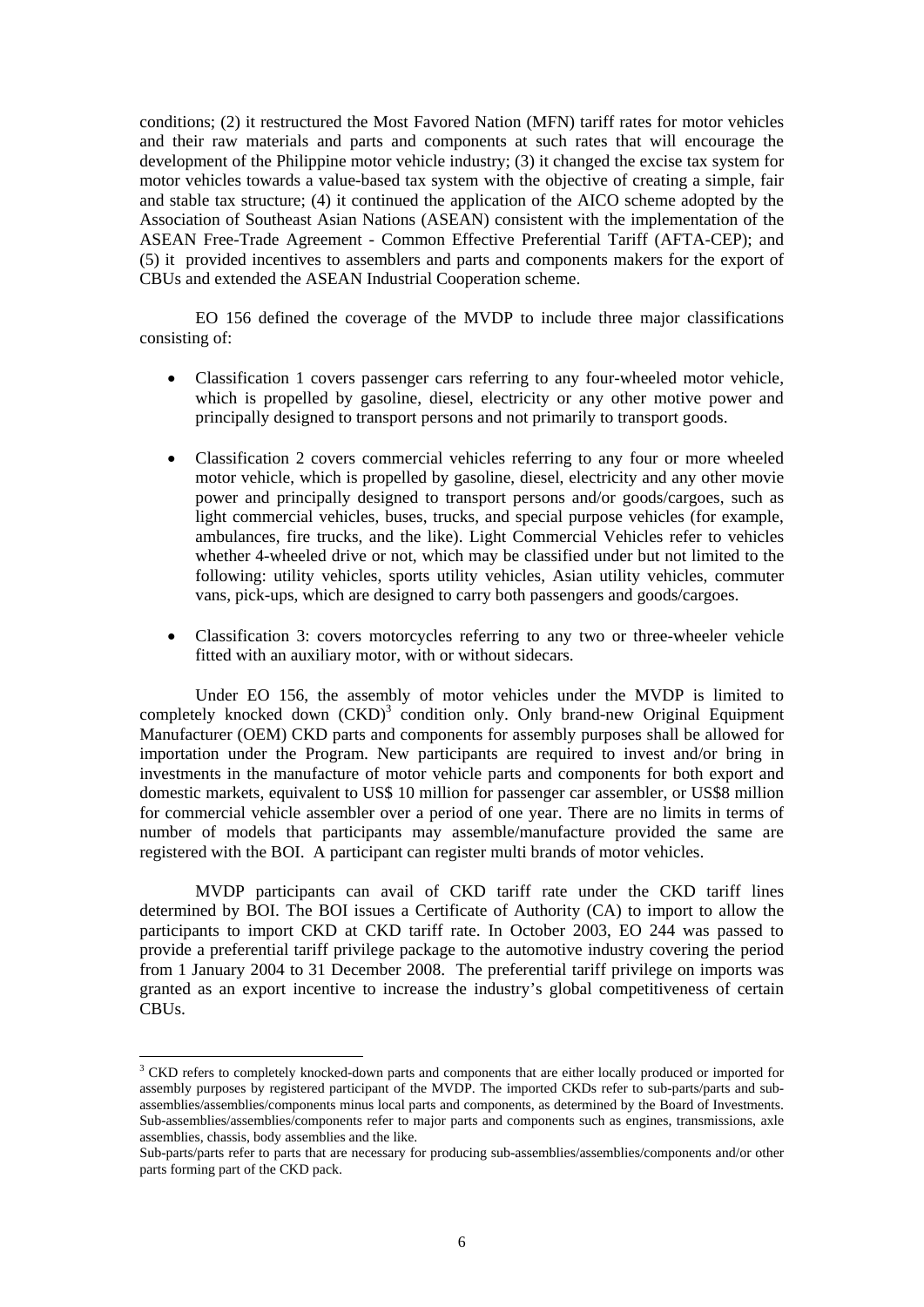The granting of preferential tariff rates is contingent upon export performance on a yearly basis. An equivalent net foreign exchange earning (NFEE) will be credited to the Program participant for every unit of CBU exported according to category. The auto export program grants domestic manufacturers an export incentive in the form of tariff preference through the application of credit of \$400 for every \$5000 worth of exports phased down over the next five years (from 2005-2009). For CBU export with FOB value of less than the minimum value according to the category, no NFEE will be credited.

The program allows any auto manufacturer which exports finished vehicles from the Philippines to receive a benefit equivalent to \$400 per vehicle. This benefit is provided through a reduced tariff rate on CBU vehicles that the manufacturer imports into the Philippines. The reduced tariff rates are: MFN rates of 30 percent and 20 percent will be reduced to 10 percent and the AFTA-CEPT rate of 5 percent will be reduced to 1 percent for imports from the other ASEAN countries. This export incentive will be equivalent to \$400 per unit exported for year one to two of the program, \$300 for year three, and phased down to \$100 by year five. Currently, Ford Motor Company which exports completely built up (CBUs) from the Philippines is the only firm that has taken full advantage of the country's automotive export program.

In December 2003, another legislation, EO 262, was approved to restructure the MFN rates on assembly and parts and components manufacturing in order to encourage the development of the industry. This increased the tariff rates up to year 2005 on locally manufactured parts and components such as hoses, gaskets and o-rings, weatherstrips, carpets, springs and leaves, throttle bodies of engines, air conditioning machines, distributors, starter motors, electrical lighting and signalling equipment, electrical apparatus for switching, insulated electric conductors, revolution counters and the like, instrument panel clocks and seats. MFN tariff rates on these parts and components now range from 10 to 30%.

#### **B. Tariff and Non-tariff Policies**

Simultaneous with the local content program which aimed to promote the motor vehicle parts and components industry, the government imposed very high tariffs combined with import restrictions to protect the local vehicle assembly industry. With the implementation of the first PCMP in the early 70s, the importation of CBU passenger cars was officially banned.

| Tubic 211, Turni Kurob on the Hutomotive Hosembry Dector , 1901-1907 |      |             |
|----------------------------------------------------------------------|------|-------------|
| Motor Vehicle Type                                                   | 1981 | 1982 - 1987 |
|                                                                      |      |             |
| Public-transport type passenger motor vehicles                       |      |             |
| With compression-ignition internal combustion piston engine          |      |             |
| <b>Buses</b>                                                         | 30   | 30          |
| Other<br>$\bullet$                                                   | 70   | 50          |
|                                                                      |      |             |
| Motor cars and other motor vehicles principally designed for the     |      |             |
| transport of persons including station wagons & racing cars          | 70   | 50          |
|                                                                      |      |             |
| Components, parts $\&$ /or accessories imported from one or more     |      |             |
| countries for assembly in any progressive motor vehicle program upon |      |             |
| prior authorization of BOI                                           |      |             |
| <b>Trucks</b>                                                        | 20   | 20          |
| Passenger Cars                                                       | 30   | 30          |
|                                                                      |      |             |
| <b>Trucks</b>                                                        | 30   | 30          |
|                                                                      |      |             |

**Table 2A: Tariff Rates on the Automotive Assembly Sector: 1981-1987** 

Tables 3A and 3B present the tariff structure in the automotive industry for the three periods 1981-1987 and for the years from 1988 to 2004. Between 1973 to 1980, a tariff of 100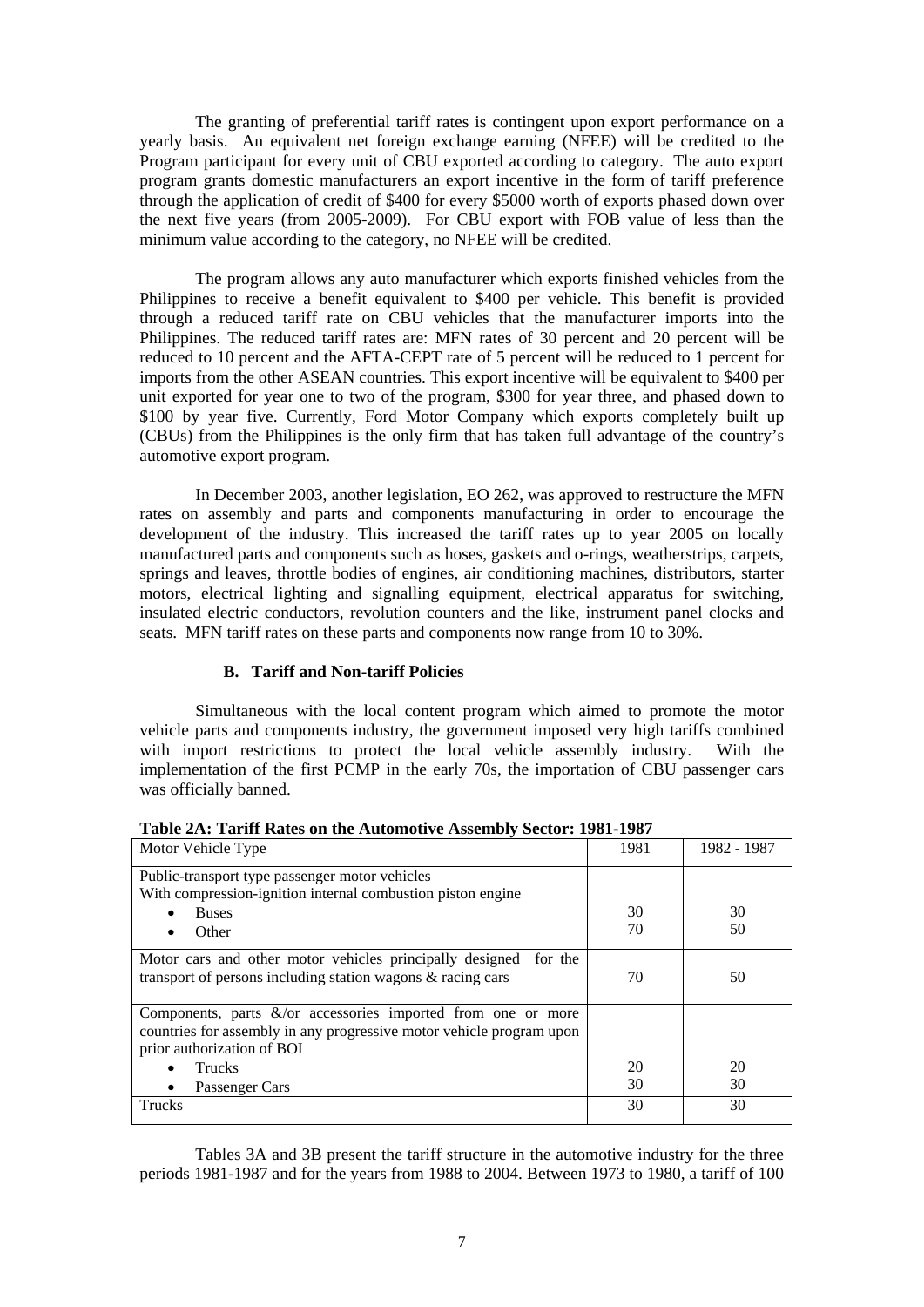percent was levied on CBU vehicles. This was reduced to 70 percent in 1981 and further to 50 percent in 1982. This rate was maintained until 1992.

|                                                                                                          |                |      |      |                |                 | <b>Most favored nation (MFN) Rates</b> |                 |                 | AFTA<br><b>CEPT</b> |
|----------------------------------------------------------------------------------------------------------|----------------|------|------|----------------|-----------------|----------------------------------------|-----------------|-----------------|---------------------|
|                                                                                                          | 1988 -<br>1990 | 1993 | 1995 | 1996           | 1998            | 2000                                   | 2003            | 2004            | 2004                |
| Vehicles for 10 or                                                                                       |                |      |      |                |                 |                                        |                 |                 |                     |
| more persons                                                                                             |                |      |      |                |                 |                                        |                 |                 |                     |
| CKD buses (6-18                                                                                          | 30             | 10   | 10   | $\overline{3}$ | 3               | $\overline{3}$                         | $\overline{3}$  | 3               | $\overline{3}$      |
| tonnes)                                                                                                  |                |      |      |                |                 |                                        |                 |                 |                     |
| <b>Buses</b>                                                                                             |                |      |      |                |                 |                                        |                 |                 |                     |
| $-6-18$ tonnes                                                                                           | 30             | 35   | 25   | 25             | 20              | 15                                     | 15              | 15              | 5                   |
| -18 tonnes                                                                                               | 30             | 55   | 35   | 30             | 20              | 15                                     | 15              | 15              | 5                   |
| -other                                                                                                   | 50             | 65   | 45   | 30             | 30              | 20                                     | 20              | 20              | 5                   |
| Components<br>and                                                                                        | 20             | 10   | 10   | 3              | 3               | 3                                      | 3               | $\mathbf{1}$    | $\mathbf{1}$        |
| parts                                                                                                    |                |      |      |                |                 |                                        |                 |                 |                     |
| Others                                                                                                   | 50             | 65   | 45   | 30             | 30              | 20                                     | 20              | 20              | 5                   |
|                                                                                                          |                |      |      |                |                 |                                        |                 |                 |                     |
| Passenger Cars                                                                                           | 50             | 40   | 30   | 40             | 40              | 30                                     | 30              | 30              | $\mathfrak s$       |
| Components<br>and<br>parts                                                                               | 30             | 20   | 10   | $\overline{3}$ | $\overline{7}$  | 10                                     | 10              | 3               | $\overline{3}$      |
|                                                                                                          |                |      |      |                |                 |                                        |                 |                 |                     |
| for<br>Dumpers<br>highway use with<br>compression<br>ignition<br>internal<br>combustion piston<br>engine | 30             | 30   | 20   | 20             | $\overline{3}$  | $\overline{3}$                         | $\overline{3}$  | $\overline{3}$  | $\overline{0}$      |
| <b>Trucks</b>                                                                                            |                |      |      |                |                 |                                        |                 |                 |                     |
| -refrigerated                                                                                            | 50             | 55   | 35   | 3              | 3               | 3                                      | 3               | 3               | $\theta$            |
| -other                                                                                                   | 30             | 55   | 35   | $30-$<br>40*   | $20 -$<br>$40*$ | $20 -$<br>$30*$                        | $20 -$<br>$30*$ | $20 -$<br>$30*$ | $\overline{5}$      |
| Components<br>and<br>parts                                                                               | 20             | 10   | 10   | $\overline{3}$ | $\overline{3}$  | $\overline{3}$                         | $\overline{3}$  | $\mathbf{1}$    | $\mathbf{1}$        |

**Table 2B: Tariff Rates on the Automotive Assembly Sector: 1988-2004** 

\* depending on gross vehicle weight

For motor vehicles, the MFN tariff rate went down from 50% in 1990 to 40 percent in 1993. This was further reduced to 30% in 1995 but raised back to 40% a year after until 1999. The liberalization program of the Ramos administration planned to bring down tariffs on motor vehicles to 20 percent in 2000 and to 5 percent in 2003. However, the implementation was not completed due to the decision of both the Estrada and Arroyo administrations to postpone the implementation of the uniform five percent tariff for the overall economy. Instead, tariff rates declined from 40% in 1999 to 30% in 2000 while the scheduled reduction to 5% in 2003 was moved to 2004. At present, the MFN tariff rate on motor vehicles remain unchanged at 40%. Its AFTA-CEPT rate is 5 %.

CKD packs for motor vehicles had a MFN tariff rate of 30 percent between 1981 and 1992. This declined to 20 percent in 1993 and 1994, dropped to 10 percent in 1995 and further to 3 percent during the years 1996-1997. As a result of this tariff reduction, the average tariff duties levied on local parts and components became higher than CKD imports. During this period, tariffs on locally produced parts and components ranged from 10 to 35 percent (except for carpet whose tariff rate was 50%) while CKD imports were levied a much lower tariff of only 3 percent. Domestic parts and components manufacturers complained that with this tariff structure, it would be cheaper to import parts than to procure them locally.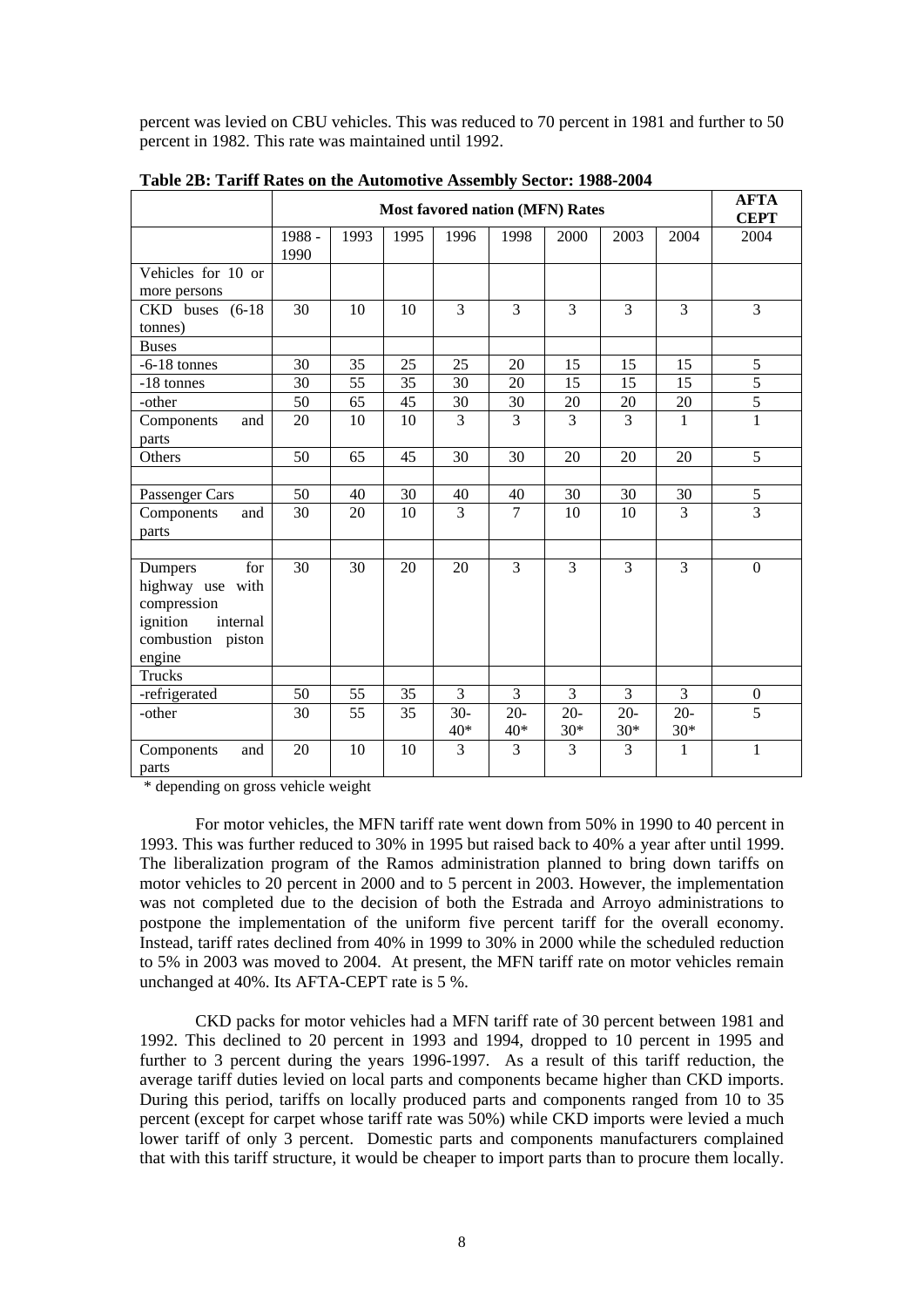The sector feared that this might result in the elimination of some small and medium manufacturers.

The government responded by increasing the tariff rate on CKD packs for passenger vehicles to 7 percent in 1998 and further to 10 percent in 1999. This was scheduled to decline to 7 percent in 2000 and to 3 percent by 2003. However, the government did not reduce tariff rates on CKD packs as scheduled, but decided to maintain CKD rates at 10% till 2003. However, in 2004, the government moved to reduce CKD rates for MVDP participants from 10% to 3%.

For buses and trucks, a MFN tariff rate of 30 percent was imposed during the years 1981 to 1987. Beginning in 1988, tariff changes were introduced based on the vehicle's gross weight. Buses with gross vehicle weight (GVW) of 6 but not exceeding 18 tonnes maintained a tariff rate of 30 percent from 1988 to 1990. This declined to 20% in 1991, but went up to 35% in 1993. Between 1994 and 2000, this gradually declined from 30% to 15%. Since 2000, its tariff rate has been maintained at 15%. For buses with GVW exceeding 18 tonnes, the MFN tariff rate has been set at 20% since 2000. The AFTA-CEPT rate for buses is set at 5%.

For other motor vehicles designed for the transport of ten or more persons, the MFN tariff rate was 50 percent from 1988 to 1992. This increased to 65 percent in 1993 but declined to 55 percent in 1994, to 45 percent in 1995, and to 30 percent in 1996. This fell to 20 percent in 2000 as scheduled, however the plan to reduce the rate further to 5% in 2003 was not implemented because of the government decision to reverse its liberalization policy. The MFN tariff rate has been retained at 20% while its AFTA-CEPT rate is 5%.

For trucks with GVW exceeding 20 tonnes (except refrigerated vans), the MFN tariff rate remained at 30% between 1988 and 1992. This increased to 55 percent in 1993 but was reduced gradually from 45 percent in 1994 to 20 percent in 1999 which has been maintained till the present. The AFTA-CEPT rate for trucks is 5%.

Refrigerated vans with GVW exceeding 20 tonnes had a tariff rate of 50 percent between 1988 to 1991. This went down to 30 percent in 1992, but increased again to 55 percent in 1993. This declined to 45 percent in 1994, to 35 percent in 1995, and dropped to 3 percent in 1996 which has been unchanged till the present.

CKD packs for buses and trucks imported by MVDP participants had a tariff rate of 20 percent between 1981 to 1992. This declined to 10 percent during the years 1993 to 1994. In 1995, the tariff rate fell to 3 percent. This rate was reduced to 1% in 2004.

Table 3 presents the current tariff rates on domestically manufactured parts and components under EO 262. As earlier indicated, EO 262 which was issued on 30 December 2003, raised the MFN tariff rates for parts and components for the years 2004 and 2005 with the primary objective of encouraging the development of the country's automotive industry. The tariff increases might have also been carried out due to the need to protect the parts and components industry with the complete phase out of the local content requirement in July 2003. EO 262 requires all MVDP participants that are importing knocked-down parts and components to apply for a certificate of import authority at BOI prior to opening of letter of credit and/or ordering of items. For importation of local parts listed in Table 3, BOI will refer the application to the Motor Vehicle Parts Association of the Philippines (MVPMAP) for evaluation of QCD compliance. The MVDP participant will provide the part's detailed specification, price, and lead time needed for assembly purposes. MVPMAP is given 15 working days to complete the QCD evaluation. If no action is taken by the association during this period, the referred part will be considered not QCD compliant.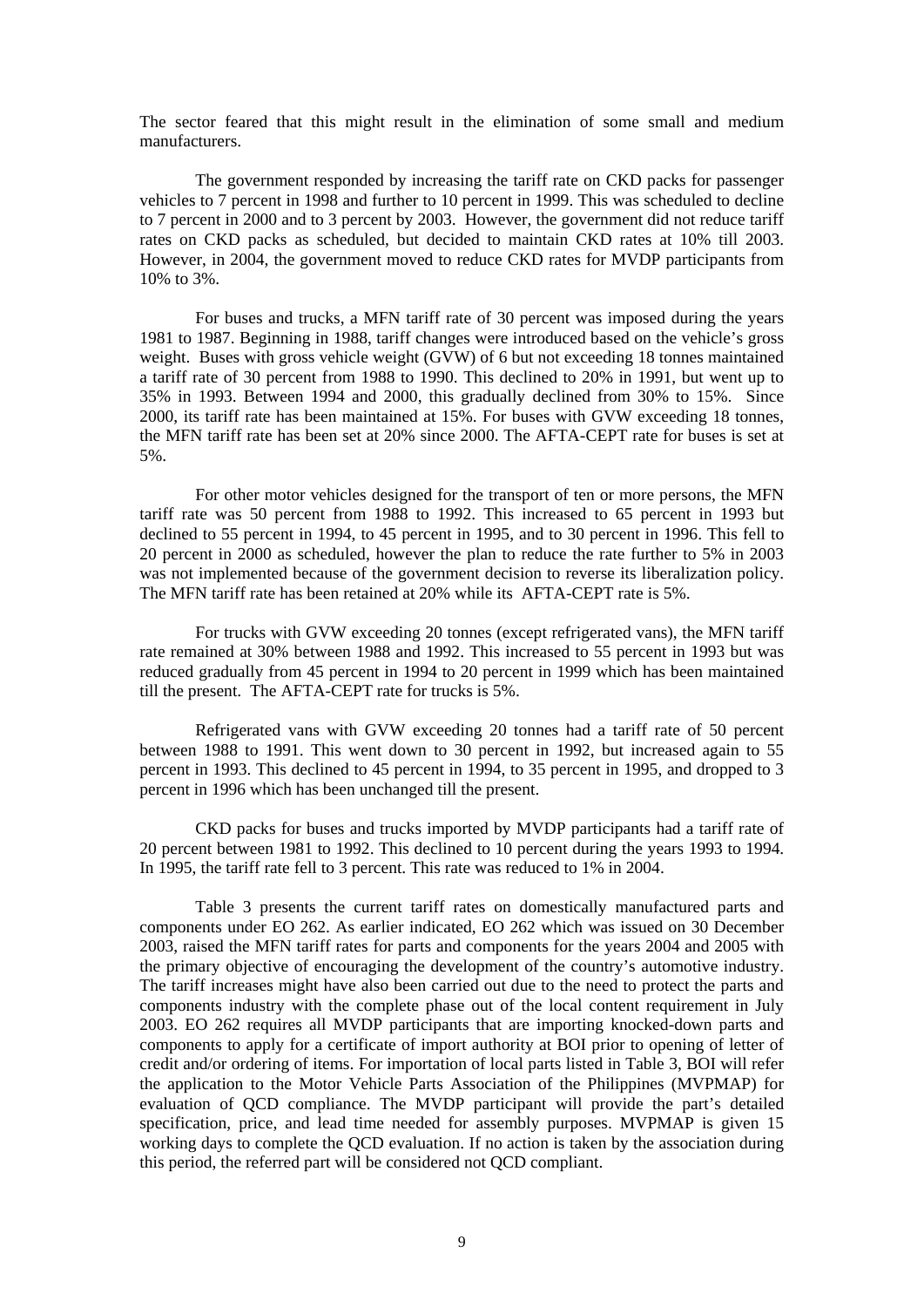| <b>AHTN</b>            | Description                                                                                                                                                                                                                       |      | <b>MFN</b> Rate |      | <b>AFTA</b>    |
|------------------------|-----------------------------------------------------------------------------------------------------------------------------------------------------------------------------------------------------------------------------------|------|-----------------|------|----------------|
| Code                   |                                                                                                                                                                                                                                   | 2003 | 2004            | 2005 | <b>CEPT</b>    |
| 4009.3190              | Fuel hose, heater hose, & water hose of a kind used<br>for motor vehicles of Heading Nos. 87.02, 87.03,<br>87.04, & 87.11                                                                                                         | 10   | 10              | 10   | 5              |
| 4016.9390              | Other<br>Gaskets & o-ring, of a kind used for motor vehicles<br>of Heading Nos. 87.02, 87.03, 87.04, & 87.11                                                                                                                      | 10   | 10              | 10   | $\overline{5}$ |
| 4016.9911              | Weatherstrip, of a kind used for Heading Nos. 87.02,<br>87.03, & 87.04                                                                                                                                                            | 20   | 20              | 20   | 5              |
| 5703.1090              | Of wool or fine animal hair<br>Floormats, of a kind used for motor vehicles of<br>Heading Nos. 87.02, 87.03, & 87.04                                                                                                              | 20   | 20              | 20   | 5              |
| 5703.9091<br>5703.9099 | Of other textile materials<br>Floormats, of a kind used for motor vehicles of<br>Heading Nos. 87.02, 87.03, & 87.04                                                                                                               | 20   | 20              | 20   | 5              |
| 7320.1000<br>7320.1090 | Leafsprings & leaves therefor<br>Leaf springs & leaves                                                                                                                                                                            | 20   | 20              | 20   | 5              |
| 8409.9152              | Cylinder head plug & oil filler cap, of plastics, of a<br>kind used for motor vehicles of Heading Nos. 87.02,<br>87.03, 87.04, & 87.11                                                                                            | 15   | 15              | 15   | 3              |
| 8415.2000              | Air conditioning machines, of a kind used for motor<br>vehicles Heading Nos. 87.02, 87.03, & 87.04                                                                                                                                | 30   | 30              | 30   | 5              |
| 8481.8099              | Fuel cut valves, of a kind used for motor vehicles of<br>Heading Nos. 87.02, 87.03, 87.04, & 87.11<br>Actuators (pressure reduction valves), of a kind used<br>for motor vehicles of Heading Nos. 87.02, 87.03,<br>87.04, & 87.11 | 10   | 10              | 10   | 3              |
| 8511.3090              | Distributors, of a kind used for motor vehicles<br>Heading Nos. 87.02, 87.03, & 87.04                                                                                                                                             | 20   | 20              | 20   | 3              |
| 8511.4090              | Starter motors, of a kind used for motor vehicles of<br>Heading Nos. 87.02, 87.03, 87.04, & 87.11                                                                                                                                 | 20   | 20              | 20   | 5              |
| 8511.5030              | Alternators & capacitor discharge igniters, of a kind<br>used for motor vehicles of Heading Nos. 87.02,<br>87.03, 87.04, & 87.11                                                                                                  | 20   | 20              | 20   | 5              |
| 8512.2010              | Clearance/markers, license plates & interior lamps<br>(small lamps for cars & commercial vehicles), of a<br>kind used for motor vehicles Heading Nos. 87.02,<br>87.03, & 87.04                                                    | 20   | 20              | 20   | 5              |
|                        | Front head lamps, stop/tail light combination, rear<br>lamps, turn signal lamps, of a kind used for motor<br>vehicles Heading No 87.11                                                                                            | 20   | 20              | 20   | 5              |
| 8512.3010              | Horn assembly high, horn assembly low not<br>exceeding 100 mm in diameter, of a kind used for<br>motor vehicles Heading Nos. 87.02, 87.03, 87.04, &<br>87.11                                                                      | 20   | 20              | 20   | 5              |
| 8536.5090              | Lever combination, hazard & back-up switches, of a<br>kind used for motor vehicles Heading Nos. 87.02,<br>87.03, 87.04, & 87.11                                                                                                   | 15   | 15              | 15   | 3              |
| 8536.9090              | Fuse tube (set) & battery clamp, of a kind used for<br>motor vehicles Heading Nos. 87.02, 87.03, 87.04, &<br>87.11                                                                                                                | 20   | 20              | 20   | 3              |
| 8544.3010              | Wiring harness, of a kind used for motor vehicles<br>Heading Nos. 87.02, 87.03, 87.04, & 87.11                                                                                                                                    | 30   | 30              | 30   | 5              |
| 8544.4195              | Battery cables, of a kind used for motor vehicles<br>Heading Nos. 87.02, 87.03, 87.04, & 87.11                                                                                                                                    | 20   | 20              | 20   | 5              |
| 8707.9021<br>8707.9029 | Bodies for the vehicles of Heading No. 87.04                                                                                                                                                                                      | 20   | 20              | 20   | 5              |

**Table 3: Structure of Tariffs on Locally Manufactured Auto Parts under EO 262**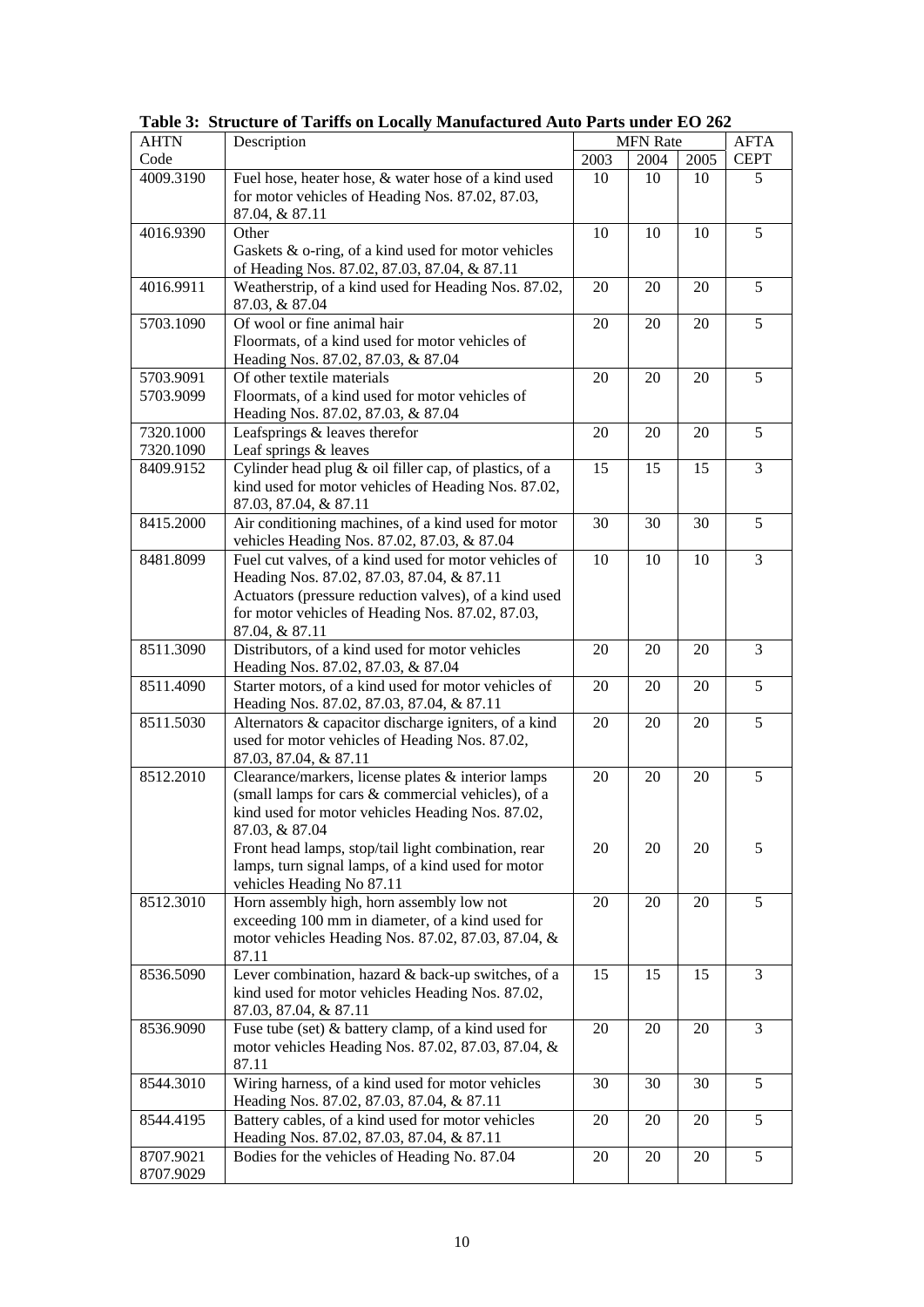| 8708.2120<br>8708.2140<br>8708.2150              | Seatbelts-3 pt. elr seatbelts, 2 pt. lap belt static, of a<br>kind used for motor vehicles Heading Nos. 87.02,<br>87.03, & 87.04                                                                                                                                                                                                                                                                                                    | 30 | 30 | 30 | 3 |
|--------------------------------------------------|-------------------------------------------------------------------------------------------------------------------------------------------------------------------------------------------------------------------------------------------------------------------------------------------------------------------------------------------------------------------------------------------------------------------------------------|----|----|----|---|
| 8708.2917<br>8708.2913                           | Trim F door rh/lh: trim R door, of a kind used for                                                                                                                                                                                                                                                                                                                                                                                  | 15 | 15 | 15 | 3 |
| 8708.2915<br>8708.2916<br>8708.2917              | motor vehicles Heading Nos. 87.02, 87.03, & 87.04<br>Chassis frame sub-group, chassis part, of a kind used<br>for motor vehicles Heading Nos. 87.02, 87.03, &                                                                                                                                                                                                                                                                       | 20 | 20 | 20 | 3 |
|                                                  | 87.04<br>Battery carrier/tray & bracket, rod hood support,<br>armrest & headrest stiffener, of a kind used for<br>motor vehicles Heading Nos. 87.02, 87.03, & 87.04                                                                                                                                                                                                                                                                 | 15 | 15 | 15 | 3 |
|                                                  | Asphalt sheets (sound deadener) & splash guards, of<br>a kind used for motor vehicles Heading Nos. 87.02,<br>87.03, & 87.04                                                                                                                                                                                                                                                                                                         | 20 | 20 | 20 | 3 |
|                                                  | Trim assembly package, such as: fastener, mat trunk<br>assy, top ceiling assy, trim F & R pillar rh/lh, trm ctr<br>plr up & lower lh/rh, insulator dash up/lwr, plate<br>scuff F rh/lh, plate assy R scuff rh/lh, trim rr<br>w/house, rh/lh, board partition, trim trunkside rh/lh,<br>sunvisor rh/lh, console box assy, dashboard assy, &<br>ashtray assy, of a kind used for motor vehicles<br>Heading Nos. 87.02, 87.03, & 87.04 | 20 | 20 | 20 | 3 |
|                                                  | Carpets, of a kind used for motor vehicles Heading<br>Nos. 87.02, 87.03, & 87.04                                                                                                                                                                                                                                                                                                                                                    | 20 | 20 | 20 | 3 |
| 8708.3950<br>8708.3960<br>8708.3670              | Brake drum, disc brake, brake tube, calliper &<br>master cylinder, of a kind used for motor vehicles<br>Heading Nos. 87.02, 87.03, & 87.04                                                                                                                                                                                                                                                                                          | 20 | 20 | 20 | 3 |
| 8708.4023<br>8708.4025<br>8708.4026<br>8708.4027 | Transmission assy manual & transmission sub<br>group, of a kind used for motor vehicles Heading<br>Nos. 87.02, 87.03, & 87.04                                                                                                                                                                                                                                                                                                       | 30 | 30 | 30 | 3 |
| 8708.7013<br>8708.7015<br>8708.7016<br>8708.7017 | Road wheels including hub caps (alloy or steel), of a<br>kind used for motor vehicles Heading Nos. 87.02,<br>87.03, & 87.04                                                                                                                                                                                                                                                                                                         | 15 | 15 | 15 | 3 |
| 8708.8030<br>8708.8050<br>8708.8060<br>8708.8070 | Shock absorber, absorber assy shock rh/lh, of a kind<br>used for motor vehicles Heading Nos. 87.02, 87.03,<br>& 87.04                                                                                                                                                                                                                                                                                                               | 20 | 20 | 20 | 5 |
| 8708.9130<br>8708.9150<br>8708.9160<br>8708.9170 | Shroud assembly $&$ drain plug, of a kind used for<br>motor vehicles Heading Nos. 87.02, 87.03, & 87.04                                                                                                                                                                                                                                                                                                                             | 20 | 20 | 20 | 5 |
| 8708.9130<br>8708.9150<br>8708.9160<br>8708.9170 | Radiator assy complete, of a kind used for motor<br>vehicles Heading Nos. 87.02, 87.03, & 87.04                                                                                                                                                                                                                                                                                                                                     | 30 | 30 | 30 | 5 |
| 8708.9213<br>8708.9215                           | Tail & center exhaust pipes, of a kind used for motor<br>vehicles Heading Nos. 87.02, 87.03, & 87.04                                                                                                                                                                                                                                                                                                                                | 15 | 15 | 15 | 5 |
| 8708.9216                                        | Muffler assy, of a kind used for motor vehicles                                                                                                                                                                                                                                                                                                                                                                                     | 15 | 15 | 15 | 5 |
| 8708.9217<br>8708.9293                           | Heading Nos. 87.02, 87.03, & 87.04<br>Muffler exhaust pipes, of a kind used for motor                                                                                                                                                                                                                                                                                                                                               | 15 | 15 | 15 | 5 |
| 8708.9295<br>8708.9296<br>8708.9297              | vehicles Heading Nos. 87.02, 87.03, & 87.04<br>Exhaust system, of a kind used for motor vehicles<br>Heading Nos. 87.02, 87.03, & 87.04                                                                                                                                                                                                                                                                                              | 15 | 15 | 15 | 5 |
| 8708.9429A<br>8708.9429B                         | Steering column assy, steering wheels & steering roll<br>connectors, of a kind used for motor vehicles<br>Heading Nos. 87.02, 87.03, & 87.04                                                                                                                                                                                                                                                                                        | 20 | 20 | 20 | 3 |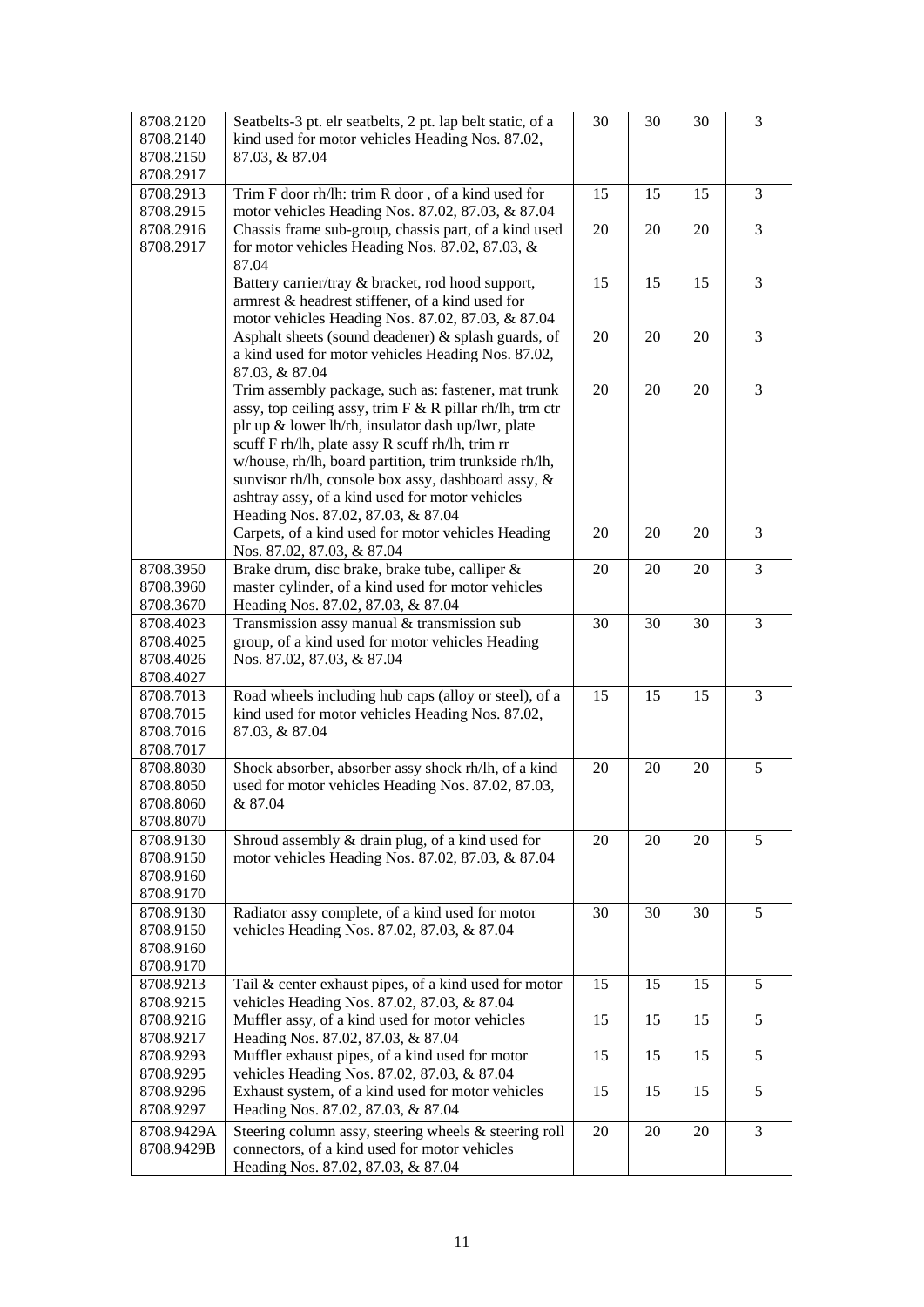| 8708.9919A | Tank fuel lower, fuel cap, filler pipe, filler hose assy, | 15 | 15 | 15 | 3,5           |
|------------|-----------------------------------------------------------|----|----|----|---------------|
| 8708.9919B | fuel tank band, of a kind used for motor vehicles         |    |    |    |               |
| 8708.9993  | Heading Nos. 87.02, 87.03, & 87.04                        |    |    |    |               |
|            | Fuel tank, of a kind used for motor vehicles Heading      | 30 | 30 | 30 | 3,5           |
|            | Nos. 87.02, 87.03, & 87.04                                |    |    |    |               |
|            | Brake pedal assy, clutch pedal assy, accelerator          | 20 | 20 | 20 | 3,5           |
|            | pedal sub-assy, of a kind used for motor vehicles         |    |    |    |               |
|            | Heading Nos. 87.02, 87.03, & 87.04                        |    |    |    |               |
|            | Suspension arm (front), of a kind used for motor          | 20 | 20 | 20 | 5             |
|            | vehicles Heading Nos. 87.02, 87.03, & 87.04               |    |    |    |               |
|            | Tank assy reserve, of a kind used for motor vehicles      | 20 | 20 | 20 | 3,5           |
|            | Heading Nos. 87.02, 87.03, & 87.04                        |    |    |    |               |
| 9029.2020  | Combination meter, of a kind used for motor               | 15 | 15 | 15 | 3             |
|            | vehicles Heading Nos. 87.02, 87.03, & 87.04               |    |    |    |               |
| 9104.0010  | Clock assy, of a kind used for motor vehicles             | 15 | 15 | 15 | $\mathcal{R}$ |
|            | Heading Nos. 87.02, 87.03, & 87.04                        |    |    |    |               |
| 9401.2000  | Seat assy, of a kind used for motor vehicles Heading      | 30 | 30 | 30 | 5             |
|            | Nos. 87.02, 87.03, & 87.04                                |    |    |    |               |

Source: Tariff Commission (2004), The ASEAN Harmonized Tariff Nomenclature.

If the referred part is OCD compliant, the MVDP participant has the following options: (i) import the part under individual AHTN headings with applied rates under EO 262 (import authority is not required under this option); (ii) source the part from the local manufacturer; or (iii) file a request for re-assessment. If the referred part is evaluated to be not QCD compliant, the MVDP participant will be allowed to import the part under knocked down AHTN headings (see Table 2) subject to the filing of a certificate of import authority.

For replacement parts importation, if the part is QCD compliant, the applied tariff rate will be the individual AHTN headings at EO 262 rates. If the part is not OCD compliant, the applied rate will be the regular AHTN individual heading (see Table 4) subject to a certification on non-local availability<sup>4</sup>.

For non-MVDP participants, a certification of non-local availability from BOI will be required prior to importation of parts under EO 262. If evaluated to be not locally available, importation at regular AHTN rates will be applied (see Table 4). If evaluated to be locally available, importation at EO 262 rates will be applied.

Currently, there are no existing import quotas on CBU and CKD vehicles. Used cars cannot be imported, except for imports of returning residents and members of the diplomatic corps. Used trucks, buses and special-purpose vehicles are allowed but are subject to Department of Trade and Industry (DTI) - Bureau of Import Services (BIS) approval. Under the provisions of Central Bank Circular Number 1389 of 1993 (as amended) an import clearance in the form of a Certificate of Authority to Import (CAI) from the DTI-BIS is required prior to the opening of letters of credit.

The importation of the following automotive components and parts has remained regulated by the DTI-BIS requiring import clearances/permits prior to importation: dashboards, doors, fenders, ext. luggage racks, grilles, hoods, luggage compartments, running boards, plate brackets, visors, radiator cowlings, trunks/trunk lids, mudguards, floor boards, and floor mats (other than of textile material/rubber). The importation of bodies (including cabs and body shell) and chassis fitted with engines for vehicles weighing below 6 tons is not allowed (see Table 5). The importation of OEM parts intended for vehicle assembly requires prior clearance from the Board of Investments. This requires assemblers to be registered participants of the Motor Vehicle Development Program.

1

<sup>&</sup>lt;sup>4</sup> This refers to parts that are not manufactured domestically in sufficient quantity, comparable quality and at reasonable prices.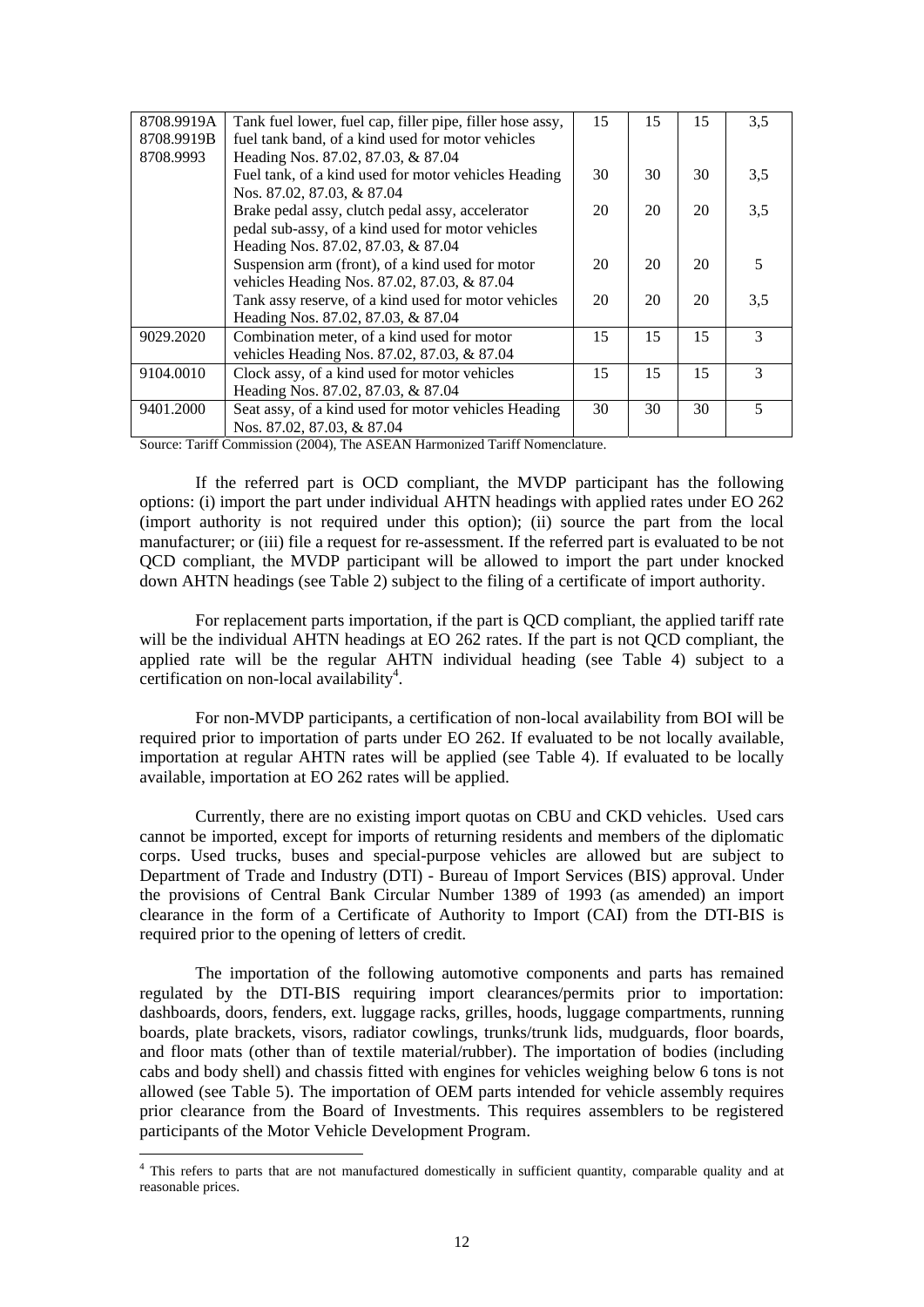| Auto Parts & Components                                        | <b>2004 MFN</b> | <b>2004 CEPT</b> |
|----------------------------------------------------------------|-----------------|------------------|
|                                                                | Rates           | Rates            |
| Battery; wiring harness; seats                                 | 15              | 5                |
| Tires; safety glass; glass mirrors; air conditioning units;    |                 |                  |
| Bumpers and parts therefore; safety seat belts; brakes         | 10              | 3:5              |
| Assembled gear boxes; drive axles; and non-driving axles       | 10              | 3                |
| Gaskets                                                        |                 | 3                |
| Gas engines                                                    | 1:3             | $\Omega$         |
| Diesel engines                                                 | 1;3;10          | 0;3              |
| Cables                                                         | 1;3;10;15       | 0,5              |
| Filters; spark plugs; lighting or visual signalling equipment; |                 |                  |
| unassembled sound signalling equipment                         | 3;10            | 0;5              |
| Fuses                                                          | 1:5             | 0;5              |
| Lamp holder plugs and sockets                                  | 0;3;5;7         | 0;5              |
| Brakes, clutch and pedal                                       | 1;10            | 5                |
| Fuel pumps; relays; tungsten, halogen, other filament lamps;   |                 |                  |
| electrical conductors, insulators; instrument cluster; shock   | 1;7;10          | 0;3;5            |
| absorbers                                                      |                 |                  |
| Unassembled gear boxes, drive axles and non-driving axles;     |                 |                  |
| round wheels, radiators                                        | 3               | 3                |
| Contact point                                                  | 0               | 0                |

**Table 4: Structure of Regular Tariffs on Automotive Components & Parts** 

Source: Tariff Commission

|  | Table 5: List of Auto Parts Subject to Import Regulation Under CB Circular 1389 |  |  |  |
|--|---------------------------------------------------------------------------------|--|--|--|
|--|---------------------------------------------------------------------------------|--|--|--|

| <b>PSCC</b>                                                                                         | <b>Tariff Heading</b>                     |                                        | <b>Commodity Description</b>                                        |  |  |  |
|-----------------------------------------------------------------------------------------------------|-------------------------------------------|----------------------------------------|---------------------------------------------------------------------|--|--|--|
| 784.32-09                                                                                           | 8708.2910                                 |                                        | Other parts and accessories, n.e.s. of bodies including cabs of the |  |  |  |
|                                                                                                     |                                           | vehicles of group 781 only             |                                                                     |  |  |  |
|                                                                                                     | 8708.2990                                 | Dashboards                             | Plate brackets                                                      |  |  |  |
|                                                                                                     |                                           | <b>Doors</b>                           | Running boards                                                      |  |  |  |
|                                                                                                     |                                           | Fenders                                | Radiator cowlings                                                   |  |  |  |
|                                                                                                     |                                           | Floor boards                           | Trunk/trunk lids                                                    |  |  |  |
|                                                                                                     |                                           | Grille                                 | <b>Visors</b>                                                       |  |  |  |
|                                                                                                     |                                           | Hood                                   | Wings                                                               |  |  |  |
|                                                                                                     |                                           | Luggage                                | Mudguards                                                           |  |  |  |
|                                                                                                     |                                           | compartments                           |                                                                     |  |  |  |
|                                                                                                     |                                           | Luggage racks                          | Floor mats (other than textile                                      |  |  |  |
|                                                                                                     |                                           | (exterior)                             | material/rubber)                                                    |  |  |  |
| 784.24.21-0                                                                                         | 8707.1000                                 |                                        | Bodies (including cabs and body shell) for motor vehicles of group  |  |  |  |
|                                                                                                     |                                           | 781 only (not allowed for importation) |                                                                     |  |  |  |
|                                                                                                     |                                           |                                        | Parts for the vehicles of heading No. 87.03 "Motor cars and other   |  |  |  |
|                                                                                                     |                                           |                                        | motor vehicles principally designed for the transport of persons    |  |  |  |
|                                                                                                     |                                           |                                        | (other than those of heading No. 87.02), including station wagons   |  |  |  |
|                                                                                                     |                                           |                                        | and racing cars" (not allowed for importation)                      |  |  |  |
| 784.10-09                                                                                           | 8706.0090                                 |                                        | Chassis fitted with engines, for the motor vehicles of group 781    |  |  |  |
|                                                                                                     |                                           | only (not allowed for importation)     |                                                                     |  |  |  |
| Philippine Standard Commodity Code (PSCC) Group 781 covers motor car and other motor vehicles       |                                           |                                        |                                                                     |  |  |  |
| principally designed for the transport of other persons (other than public transport type vehicles) |                                           |                                        |                                                                     |  |  |  |
|                                                                                                     | including station wagons and racing cars. |                                        |                                                                     |  |  |  |

Note: Importation of motor vehicles parts NOT for replacement purposes are not allowed.

Source: Bangko Sentral ng Pilipinas.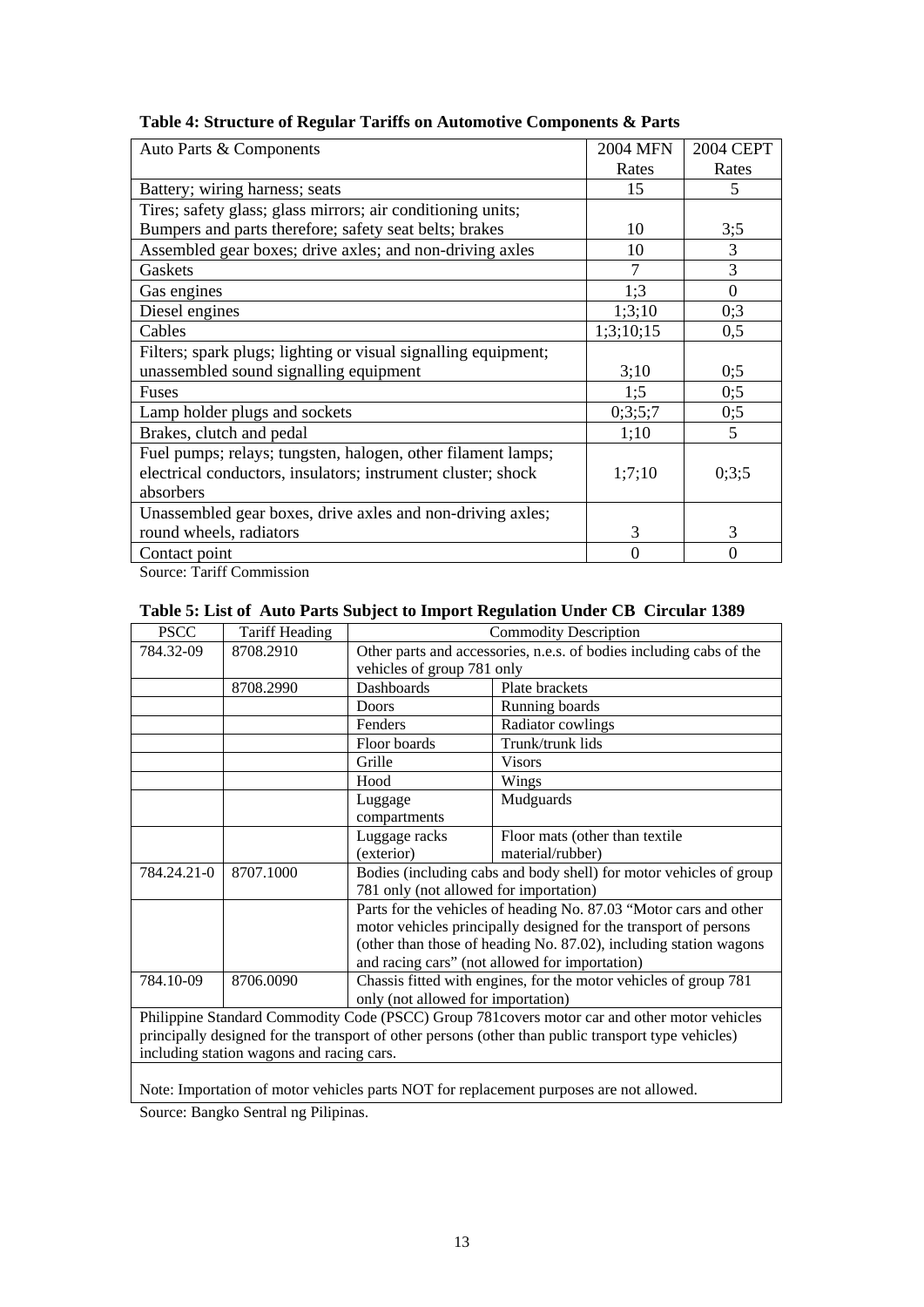#### **C. Taxes Imposed on the Industry**

Previously, a 10 per cent value added tax was imposed on motor vehicles. In February 2006, this was increased to 12 per cent. In addition, imported and domestically assembled vehicles are subject to excise taxes. Excise taxes are internal taxes levied on the manufacture, sale or consumption of a commodity within the country. In August 2003, the base for the country's excise tax scheme was revised from engine displacement to vehicle price. Previously, excise taxes were set at 15 to 100 per cent depending on the car's engine displacement. The regulation exempted all vehicles designed for the transport of goods as well as those with seating capacity of more than nine passengers (including driver). This included Asian Utility Vehicles (AUVs), pick-ups, vans, Sport Utility Vehicles (SUVs) as well as trucks and buses.

During the late 1990s, this regulation became a much-contested issue in the industry. Large SUVs, like the Mitsubishi Pajero, which carry more than nine passengers were exempted from excise taxes while small SUVs, like the Honda CR-V, were subject to excise taxes based on their engine classification. There were also complaints against increasingly higher-priced AUVs, pick-ups, vans and trucks enjoying excise tax exemptions.

In view of these issues, the government decided to impose excise taxes on full-sized SUVs and AUVs. In February 2000, all SUVs, which are defined as 4-wheel drive vehicles regardless of seating capacity, became taxable. However, 4x2 large SUVs continued to be tax exempt. Some assemblers reacted to this new tax policy by introducing 4x2 variants of their SUVs and pick-ups in order to continue receiving the tax breaks.

In August 2000, the government announced that it would impose excise taxes on AUVs. According to the Bureau of Internal Revenue, while it upheld the exemption of vehicles based on the seating capacity rule, it did not consider rear cargo or luggage compartment that seated four or more people, as in the case of AUVs, as passenger seats. Therefore, AUVs were no longer exempted from excise taxes as they only have seven passenger seats and were, thus, covered by a 15 percent excise tax.

 In August 2003, Republic Act 9224 was issued to rationalize the excise tax scheme on automobiles. The law imposed an ad valorem tax on automobiles based on the manufacturer's or importer's selling price, net of excise and value-added taxes, in accordance with the schedule described in Table 5.

| Net manufacturer's price/Importer's selling price | Rate                                                                   |
|---------------------------------------------------|------------------------------------------------------------------------|
| Up to P600 Thousand                               | 2%                                                                     |
| Over P600 Thousand to P1.1 Million                | Phil Peso $12,000 + 20\%$ of value in<br>excess of P600 Thousand       |
| Over P1.1 Million to P2.1 Million                 | Phil Peso $112,000 + 40\%$ of value in<br>excess of P1.1 Million       |
| Over P2.1 Million                                 | Phil Peso $512,000 + 60\%$ of value<br>excess of Phil Peso 2.1 Million |

**Table 5: Excise Taxes in the Automotive Industry** 

Buses, trucks (excluding pick- ups), cargo vans, jeeps/jeepneys/jeepney substitutes, single cab, chassis, and special-purpose vehicles are exempted from excise taxes. Automobiles used exclusively within the country's freeport zones are also exempted.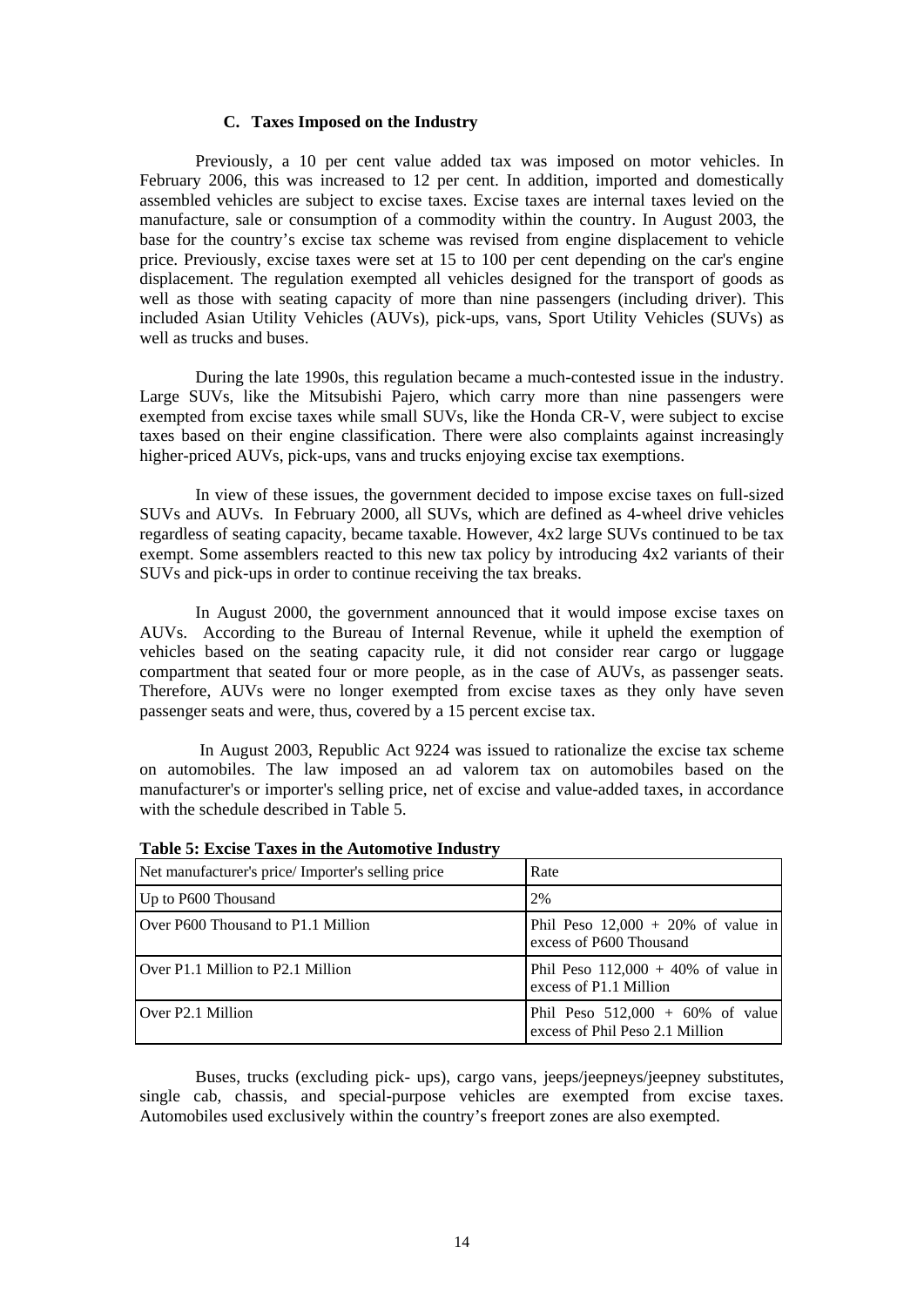#### **III. Economic Structure and Performance**

#### **A. Motor Vehicle Assembly Sector**

The Philippine automotive industry consists of 14 car assemblers with a combined annual capacity of 221,450 units and 21 commercial vehicle assemblers with a total capacity of 145,950 units. The industry is dominated by five Japanese manufacturers namely: Toyota Motor, Honda Cars, Mitsubishi Motors, Isuzu Motors, and Nissan Motors. Together, these firms have a total investment amounting to about P13.8 billion and employment of 5,228 workers. Other major motor vehicle manufacturers include Ford Motors, Columbian Autocar, and Pilipinas Hino. Total investments in the assembly sector was around P40 billion in 2002. Employment was about 15,000 workers in 2002.<sup>5</sup>

Table 6 shows that industry sales remained buoyant till 1996. On the average, sales grew by about 17.2% annually for the years 1991 to 1996. As a result, a number of firms invested in new plants to expand their operations in anticipation of a continuing domestic vehicle demand. At the same time, the purchasing power surpassed the US\$1000 GDP per capita income. The 1997 crisis, however, halted the growth of the industry. Between 1997 and 2000, the industry failed to recover as sales dropped by 19.6% annually during this period. However, some recovery is evident from 2001 to 2003 as average growth rate rose by 7.4% annually.

| Year | <b>Passenger</b><br>cars | Growth<br>rate | $\frac{6}{6}$<br><b>Share</b> | <b>Commercial</b><br>vehicles | Growth<br>Rate | $\frac{6}{9}$<br><b>Share</b> | <b>Total</b><br><b>Vehicles</b> | Growth<br>Rate |
|------|--------------------------|----------------|-------------------------------|-------------------------------|----------------|-------------------------------|---------------------------------|----------------|
| 1990 | 35,193                   |                | 60.8                          | 22,672                        |                | 39.2                          | 57,865                          |                |
| 1991 | 27,798                   | $-23.6$        | 58.0                          | 20,151                        | $-11.8$        | 42.0                          | 47,949                          | $-18.8$        |
| 1992 | 35,152                   | 23.5           | 58.2                          | 25,208                        | 22.4           | 41.8                          | 60,360                          | 23             |
| 1993 | 51,199                   | 37.6           | 61.1                          | 32,612                        | 25.8           | 38.9                          | 83,811                          | 32.8           |
| 1994 | 58,501                   | 13.3           | 56.5                          | 44,970                        | 32.1           | 43.5                          | 103,471                         | 21.1           |
| 1995 | 71,195                   | 19.6           | 55.6                          | 56,967                        | 23.6           | 44.4                          | 128,162                         | 21.4           |
| 1996 | 88,977                   | 22.3           | 54.9                          | 73,118                        | 25.0           | 45.1                          | 162,095                         | 23.5           |
| 1997 | 75,760                   | $-16.1$        | 52.5                          | 68,675                        | $-6.3$         | 47.5                          | 144,435                         | $-11.5$        |
| 1998 | 34,688                   | $-78.1$        | 43.2                          | 45,543                        | $-41.1$        | 56.8                          | 80,231                          | $-58.8$        |
| 1999 | 27,580                   | $-22.9$        | 37.1                          | 46,834                        | 2.8            | 62.9                          | 74,414                          | $-7.5$         |
| 2000 | 22,000                   | $-22.6$        | 29.7                          | 52,000                        | 10.5           | 70.3                          | 74,000                          | $-0.6$         |
| 2001 | 23,684                   | 7.4            | 30.9                          | 52,986                        | 1.9            | 69.1                          | 76,670                          | 3.5            |
| 2002 | 21,728                   | $-8.6$         | 25.4                          | 63,859                        | 18.7           | 74.6                          | 85,587                          | 11             |
| 2003 | 24,321                   | 11.3           | 26.3                          | 68,015                        | 6.3            | 73.7                          | 92,336                          | 7.6            |
| 2004 | 27,373                   | 11.8           | 60.8                          | 45.036                        | $-41.2$        | 39.2                          | 72,421                          | $-24.3$        |

**Table 6: Automotive Industry Sales, 1990-2004** 

Source: CAMPI

1

Table 6 also shows that from 1998 to 2003, commercial vehicles dominated total vehicle sales. AUVs have provided a sound value proposition given their affordable price, sturdy built and capacity to accommodate members of large Philippine households. The share of commercial vehicles increased steadily from 39% in 1990 to almost 75% in 2002. The preference for commercial vehicles has also been due partly to the poor condition of roads in the country. Although there is an extensive road network, it has suffered from decades of underinvestment—only 60.7% of national roads were paved with concrete or asphalt in 2001, according to the Department of Public Works and Highways. Some of the most serious

<sup>&</sup>lt;sup>5</sup> These figures were from "The Philippine Automotive Industry" provided by the Chamber of Automotive Manufacturers of the Philippines, Inc. (CAMPI).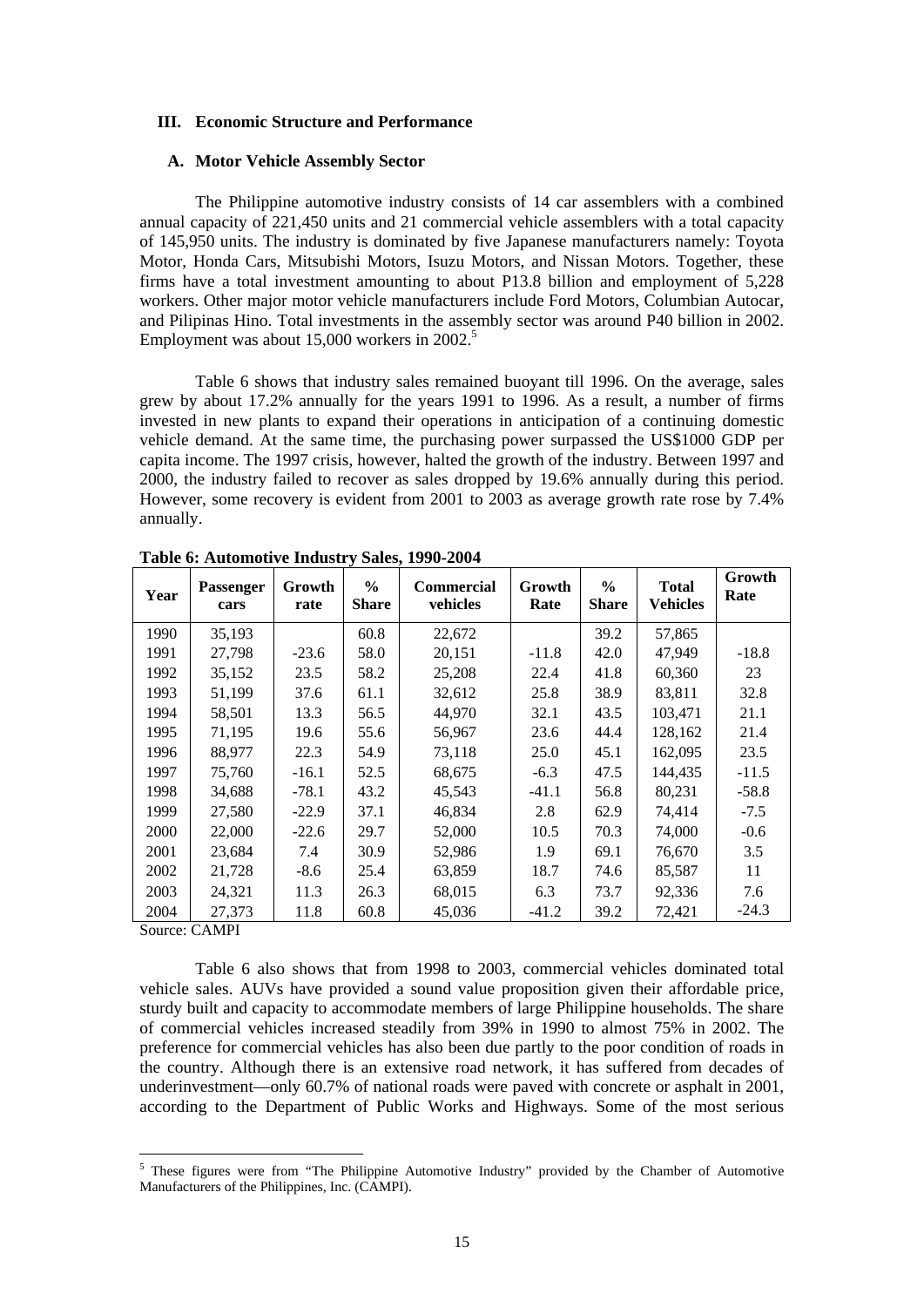shortcomings are now being tackled, partly through build-operate-transfer (BOT) schemes, which are expected to bring in private capital and expertise.

However, with the imposition of the new tax system in 2003, the share of commercial vehicles dropped drastically to 39% as sales fell by 24% in 2004. Nevertheless, demand for commercial vehicles is expected to recover in future years, owing to their suitability to Philippine conditions. Demand for passenger car sales will likely to be less disadvantaged in the future as sales gradually rise back towards their 1996 peak.

Table 7 indicates that total imports grew at an annual average rate of 39.5% during the period 1998-2003. Used vehicles comprised around 32% of total imports on the average. Currently, the industry is facing stiff competition from second-hand imported vehicles which are priced 30% to 50% lower than their new counterparts depending on vehicle model. As Table 7 shows, new vehicle registration increased by about 3% annually while used vehicle registration rose by 5% annually during the period 1998-2003. Domestic sales grew by only 3% during the same years while total imports grew at an annual average rate of 39.5%.

|             | <b>NSO CBU Imports</b> |             |              | <b>LTO New Registration</b> |             |              | <b>Domestic Sales</b> |
|-------------|------------------------|-------------|--------------|-----------------------------|-------------|--------------|-----------------------|
| Year        | <b>New</b>             | <b>Used</b> | <b>Total</b> | <b>New</b>                  | <b>Used</b> | <b>Total</b> |                       |
| 1998        | 5,531                  | 4,480       | 10,011       | 79,764                      | 81,034      | 160,798      | 80,231                |
| 1999        | 53,285                 | 5,112       | 58,397       | 74,434                      | 78,369      | 152,803      | 74,414                |
| 2000        | 21,050                 | 46,384      | 67,434       | 83,994                      | 88,057      | 172,051      | 74,000                |
| 2001        | 184,377                | 22,071      | 206,448      | 76.671                      | 97,024      | 173,695      | 76,670                |
| 2002        | 128,328                | 20.967      | 149.295      | 85,594                      | 113,327     | 198.921      | 85,587                |
| 2003        | 40.583                 | 31,726      | 72,309       | 92,336                      | 103,228     | 195,564      | 92,336                |
| Cumulative  |                        |             |              |                             |             |              |                       |
| Total       | 433,154                | 130,740     | 563.894      | 492.793                     | 561.039     | 1,053,832    | 483.238               |
| Average     |                        |             |              |                             |             |              |                       |
| growth rate | 39.9%                  | 39.15%      | 39.5%        | 2.9%                        | 4.8%        | 3.9%         | 2.80%                 |

**Table 7: Official Import Data and LTO Registration Data** 

 Sources: NSO Trade Data for imports of passenger cars, trucks, and buses; CAMPI for sales of passenger cars, SUVs/AUVs, trucks, and buses; and LTO for new vehicle registration data covering brand-new and used imported passenger cars, SUVs/UVs, trucks, and buses.

The automotive industry has been complaining about the smuggling problem taking place in the industry. Used RHD vehicles that enter through the Subic Bay Freeport and Special Economic Zone ports are not paying the correct duties and taxes, thus, they can be sold cheaply. These RHD vehicles are converted into LHD and auctioned off. Buyers are given a deed of sale and are registered by the Land Transportation Office right away. Upon registration, only the deed of sale is required unlike in the case of brand new cars which are required to submit a dealer report, which is the basis for assessing duties, excise tax, and VAT. In the case of second-hand converted vehicles, the current registration procedure does not require an invoice, hence; no duties, excise tax, and VAT are collected by the government.

Note that through EO 156 of December 2002 has banned the importation of all types of used motor vehicles and parts and components, it could not be enforced because of a temporary restraining order issued by the Olongapo City Regional Trial Court (RTC) on March 3, 2003, and a subsequent order from the same Court enforcing the injunction on August 19, 2003. On October 27,2002, the Court of Appeals issued a resolution preventing the Olongapo RTC from issuing another injunction against the implementation of EO 156. In February 2005, the Court of Appeals upheld the decision of the Olongapo RTC and ruled that EO 156 was unconstitutional and illegal.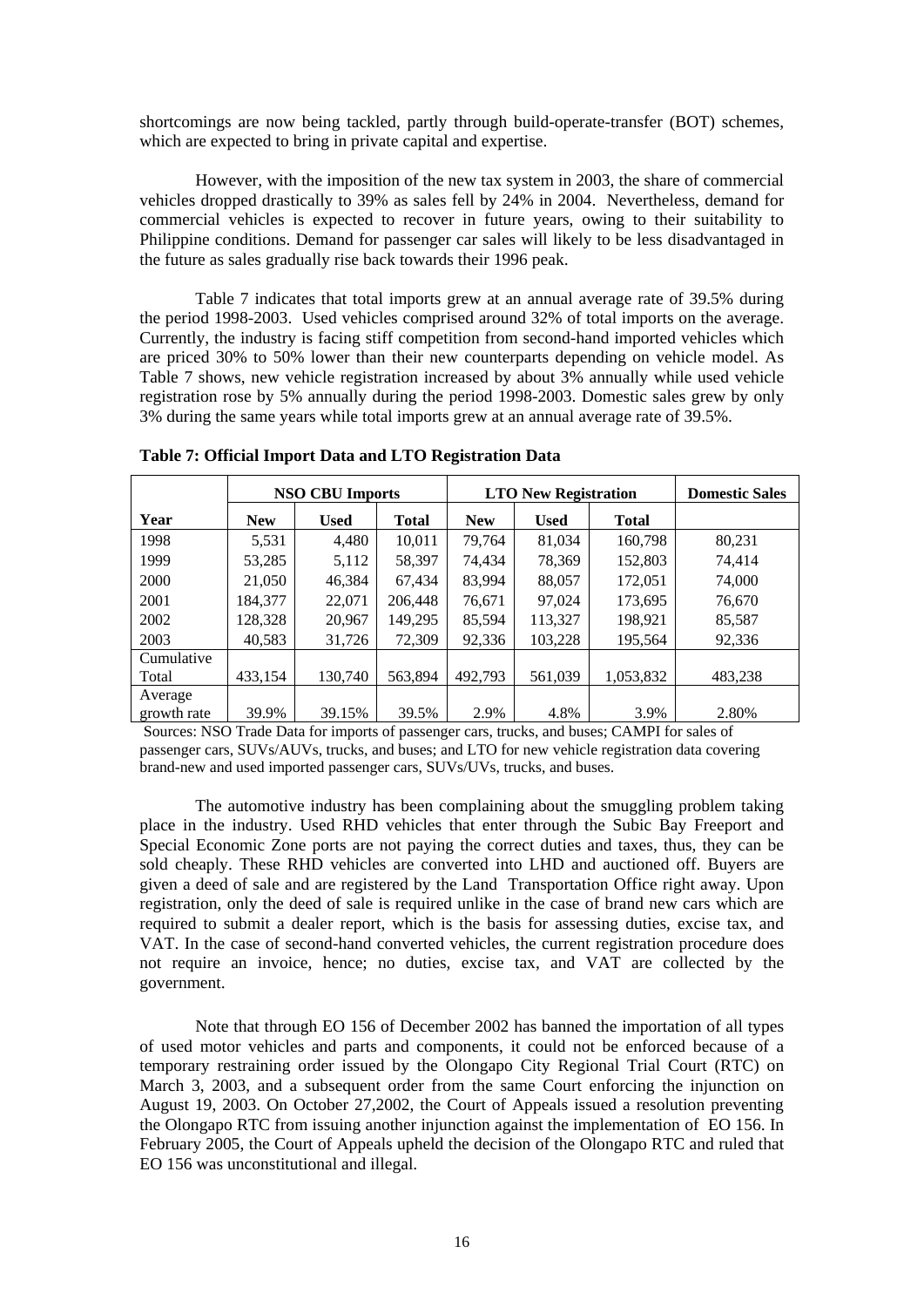| Country     | 1994    | 1995    | 1996    | 1997    | 1998    |
|-------------|---------|---------|---------|---------|---------|
| Thailand    | 485678  | 571580  | 589126  | 363156  | 144065  |
| Malaysia    | 200435  | 285792  | 364788  | 404837  | 163851  |
| Indonesia   | 321760  | 378704  | 332035  | 386691  | 58303   |
| Philippines | 103471  | 128162  | 162087  | 144435  | 80231   |
| Singapore   | 38993   | 38609   | 36915   | 34812   | 37493   |
| Vietnam     | 1428    | 2519    | 5539    | 5941    | 5928    |
| Total       | 1151765 | 1405366 | 1490490 | 1339872 | 489871  |
|             |         |         |         |         |         |
|             |         |         |         |         |         |
| Country     | 1999    | 2000    | 2001    | 2002    | 2003    |
| Thailand    | 218330  | 262189  | 297052  | 409242  | 533176  |
| Malaysia    | 288432  | 343173  | 396381  | 434954  | 405010  |
| Indonesia   | 93814   | 300964  | 299560  | 317788  | 354629  |
| Philippines | 74414   | 83949   | 76670   | 85587   | 92336   |
| Singapore   | 48975   | 76121   | 74277   | 65612   | 86212   |
| Vietnam     | 6964    | 13957   | 19557   | 26873   | 42557   |
| Total       | 730929  | 1080353 | 1163497 | 1340056 | 1513920 |

**Table 8: Vehicle Sales in ASEAN: 1994-2003** 

Source: Automotive Manufacturers Association, Governmental Organizations as cited in Analysis of the Automotive Industry in Japan and Asia, Asian Automotive Business Review, Vol 15 No. 4, October 2004.



The country's motor vehicle exports are negligible, although some increases in passenger car exports are evident in 2002 and 2003, rising significantly from 2,895 units to 12,147 units. Mostly, the passenger car exports comprised of new cars with spark ignition combustion engine exceeding 1500 cc not 3000 cc to Thailand and Indonesia. These are mainly Ford's exports under the ASEAN Industrial Cooperation Scheme. Isuzu also exported about 90 CBUs between 2000 to 2003 to South America and Honduras and CKD vehicles to Vietnam.

Table 8 and Figure 1 present vehicle sales in the Philippines vis-à-vis its ASEAN neighbors. It is evident from the data that in terms of sales, the country has lagged behind Malaysia, Indonesia, and Thailand. Currently, except for the Philippines, the ASEAN automotive industry has recovered from the 1997 Asian financial crisis. In the Philippines, the industry is faced with reduced domestic demand and excess capacity.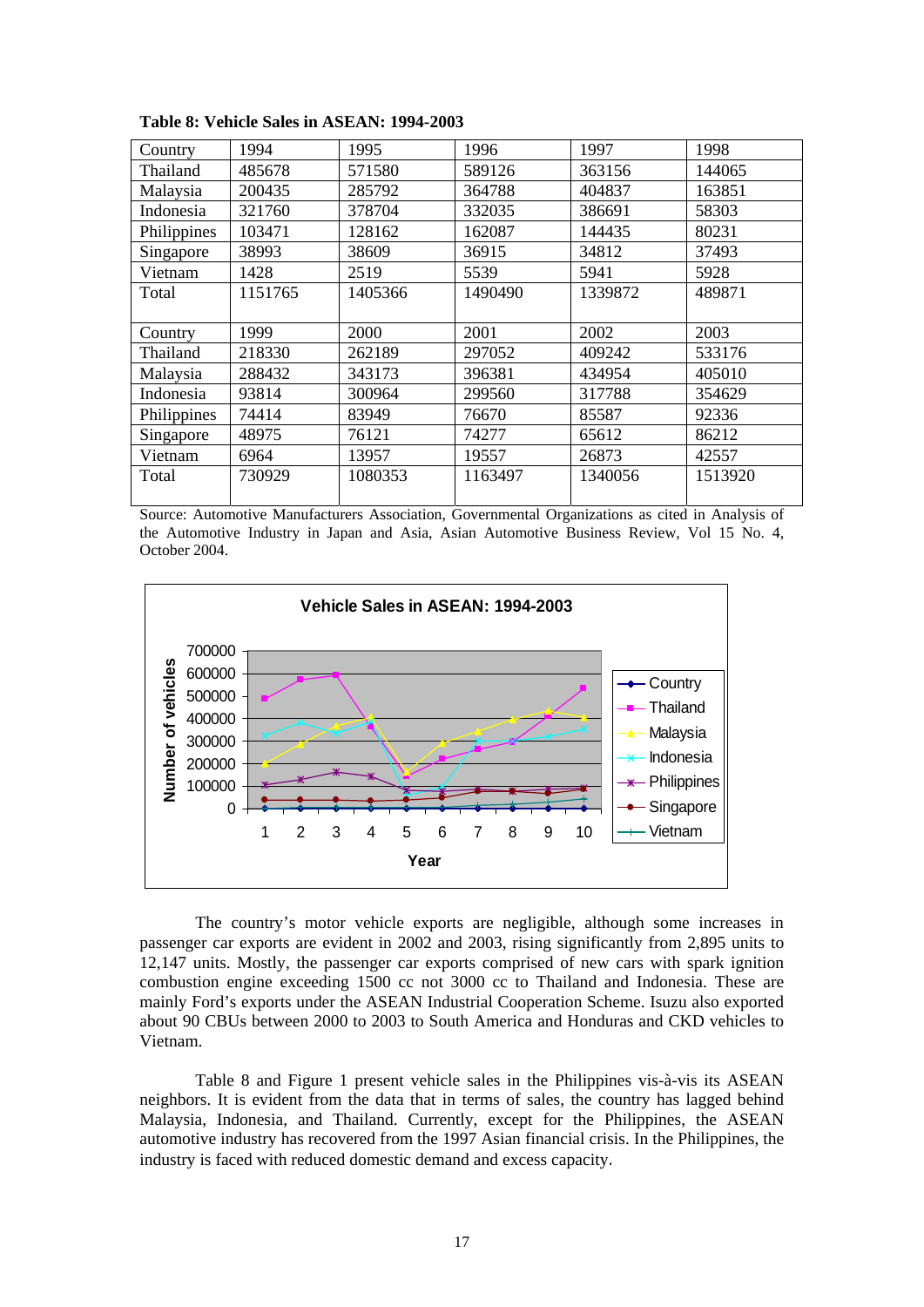#### **B. Auto Parts and Components Sector**

The parts and components segment of the automotive industry is composed of 256 companies<sup>6</sup> producing different parts and components made of metals, plastic, rubber and composite materials for both the OEM and replacement markets. Of the 256 automotive parts manufacturers, 124 are considered first-tier manufacturers who are directly supplying the needs of domestic automotive assemblers. The remaining 132 are mostly small and medium enterprises (SMEs). They are sub-contractors serving as second- and third tiers who are supplying the needs of the first-tier manufacturers<sup>7</sup>. These are 100 percent Filipino owned companies while the rest have multinational affiliations. Out of the 256 auto parts makers in the country, 103 are members of the Motor Vehicle Parts Manufacturers of the Philippines (MVPMAP). Non-MVPMAP members are mostly suppliers from Japan that were brought in by assemblers. These parts makers are under the umbrella of the car manufacturers and form part of their vertically integrated operations.<sup>8</sup>

The bulk of the industry is composed of small firms with capitalization ranging from P0.5 to P5 million. Most of these firms operate as mom and pop style suppliers with varying capabilities and some real quality problems. These firms failed to develop as they have insufficient capital and technology that are necessary to improve their products. The large firms with capitalization of more than P100 million account for only about 7 percent of the industry. They comprise the major players of the industry and are the same companies manufacturing parts for OEM car assemblers and engaged in exporting activities.

The major players in the automotive components manufacturing sector are Yazaki-Torres Manufacturing Corp. (wiring harness), United Technologies Automotive Phils. (wiring harness), Temic Automotive (Phils.) Inc. (anti-brake lock system), Honda Engine Manufacturing Phils., Inc. (engines), Asian Transmission Corp. (automotive transmissions), Toyota Autoparts Phils. (automotive transmission), Fujitsu Ten Corp. of the Phils. (car stereos) and Aichi Forging Co., Inc. (forged parts). Table 9 presents a list of automotive parts and components manufacturers with proven track record in both OEM and replacement markets. These companies are manufacturers of wiring harness; transmission; alloy wheels; radiator, leaf spring, and stamp parts; tires; and auto rubber parts. Large auto parts companies have also employed quality supportive processes and systems: 41 companies have ISO 9002 certification, 13 with ISO 14001, and 24 with QS 9000 certification.

The Philippine components sector consists of the following sectors: metalworking -- 47 percent, rubber – 15 percent, plastics, seats and trims – 18 percent, chemical – 7 percent, and allied  $-13$  percent.<sup>9</sup> The metal sector is composed of large parts manufacturers and vehicle assemblers like Mitsubishi (Asian Transmission Corp), Toyota (Toyota Auto Parts), and Honda (Honda Parts Manufacturing) whose main products consist of engine and transmission assemblies. These large companies exist along with relatively small parts companies that manufacture mainly small-type bracket and clips and metal-based components like clutch pedals and battery trays. The metal sector also includes firms that manufacture stamped parts, aluminum wheels, mufflers and exhaust pipes, radiators, leafspring, and steering wheels and columns among others.

<sup>&</sup>lt;sup>6</sup><br><sup>6</sup> Motor Vehicle Parts Manufacturers of the Philippines (MVPMAP)<sup>7</sup> A. Tangrie and L. Lugo (August 1, 2002), "Automative Parts Makin

<sup>&</sup>lt;sup>7</sup> A. Tenorio and L. Lugo (August 1, 2002), "Automotive Parts Making: A Dying Industry", Business World.  $\frac{8}{3}$  Bomeo Villadelid of MVDMAD in an interview by T.B. Selezer. "Eilinine ekills prove perts are worth the su

Romeo Villadolid of MVPMAP in an interview by T.R. Salazar, "Filipino skills prove parts are worth the sum of the car", Philippine Daily Inquirer, 15 December 2004.

<sup>9</sup> RP Automotive Parts Industry Roadmap: Enhancing Supplier Base for Exports (March, 2004), Power Point presentation.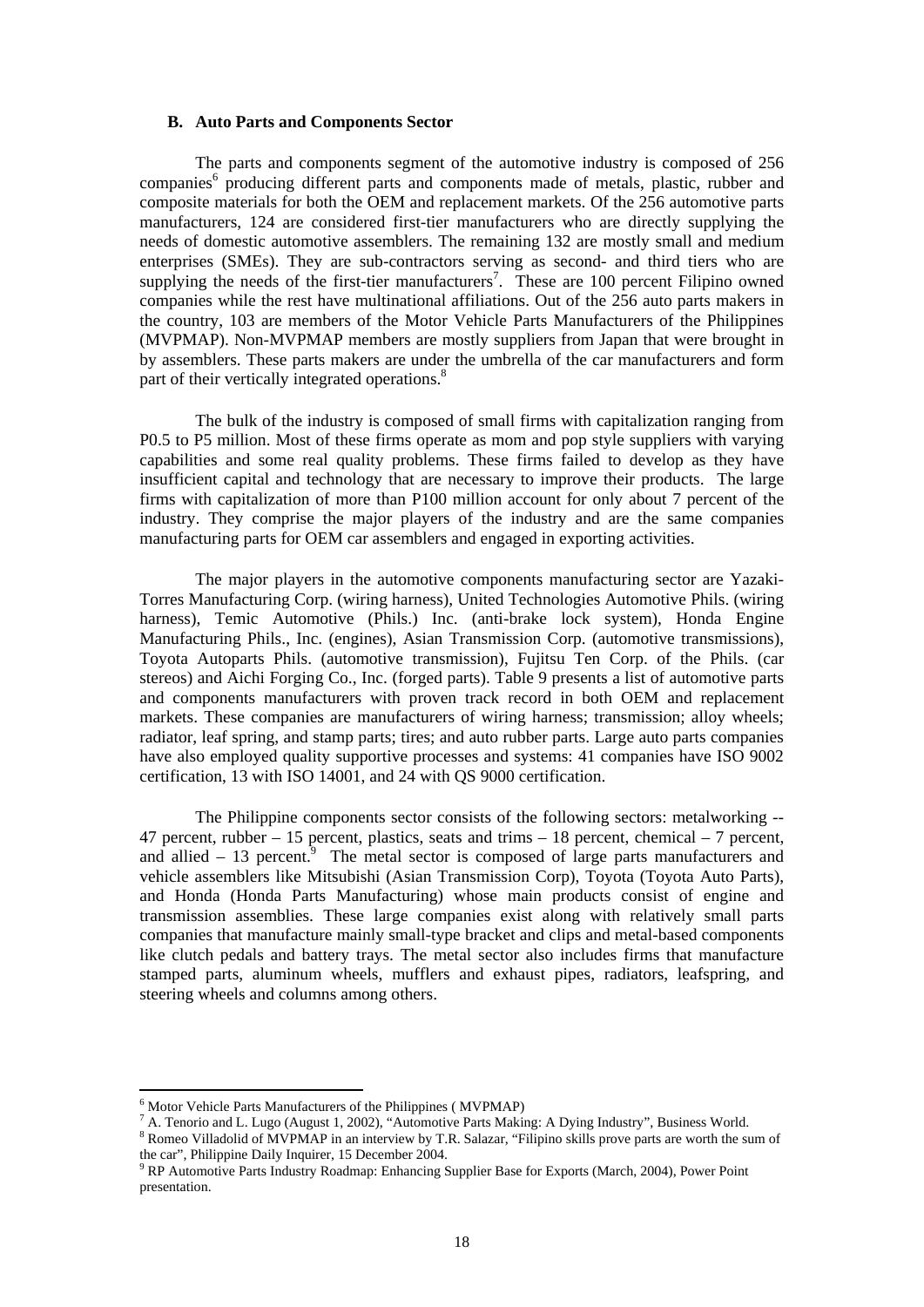|                             | ruole of truto r urus Companies that supply OLIM and replacement marities |                              |                                                  |
|-----------------------------|---------------------------------------------------------------------------|------------------------------|--------------------------------------------------|
| Product                     | Firm                                                                      | <b>Quality Accreditation</b> | Major Clients                                    |
| Wiring                      | Yazaki Torres                                                             | QS9000, ISO 14001,           | Ford, Jaguar, Toyota, Mitsubishi,                |
| harness                     | Manufacturing Inc.                                                        | ISO 9001, Ford Q1            | Mazda, Honda, Isuzu, Nissan,                     |
|                             |                                                                           |                              | Universal Motors Corp.                           |
|                             | International Wiring                                                      | ISO 9002, QS 9000,           | Sumitomo Wiring<br>Systems                       |
|                             | Systems Corp. (Phils)                                                     | <b>ISO 14000</b>             | (Japan, USA, Australia)                          |
|                             | Pilipinas<br>Kyohritsu,                                                   | ISO 9002, QS 9000            | Nissan Motor (Japan, Phils),                     |
|                             | Inc.                                                                      |                              | Nissan Diesel, Universal Motors                  |
|                             |                                                                           |                              | Corp                                             |
| Transmission                | Transmission<br>Asian                                                     | ISO 14000                    | MMC (Japan, Thailand, Phils),                    |
|                             | Corporation                                                               |                              | Proton Malaysia                                  |
|                             | <b>Honda Parts</b>                                                        | <b>ISO 9000</b>              | Honda (Japan, Indonesia, India,                  |
|                             | Manufacturing Corp.                                                       |                              | Thailand, UK, USA, Pakistan)                     |
|                             | <b>Toyota Auto Parts</b>                                                  | ISO 14000                    | Toyota (Thailand, Indonesia,                     |
|                             |                                                                           |                              | Malaysia, Taiwan, Japan, South                   |
|                             |                                                                           |                              | Africa)                                          |
|                             | Parts<br>Auto<br>Isuzu                                                    | <b>ISO 9001</b>              | Isuzu (Thailand)                                 |
|                             | Manufacturing Corp.                                                       |                              |                                                  |
| Alloy                       | Philippine Aluminum                                                       | QS 9000, ISO 9001            | Mitsubishi, Nissan,<br>Toyota,                   |
| Wheels                      | Wheels, Inc.                                                              |                              | Universal Motors Corp., Ford,                    |
|                             |                                                                           |                              | Isuzu, GM, Hino                                  |
|                             | Enkei Phils. Inc.                                                         | QS 9000                      | Honda, Toyota, Enkei Asia                        |
|                             |                                                                           |                              | Pacific, Mitsubishi, Isuzu, Ford,                |
|                             |                                                                           |                              | Nissan                                           |
|                             | Kosei Inc. (Asia                                                          | QS 9000                      | Honda,<br>Mitsubishi,<br>Toyota,                 |
|                             | Pacific)<br>Roberts Automotive &                                          |                              | Japan, Isuzu, Nissan, Ford<br>Mitsubishi, Honda, |
| Radiator,                   | <b>Industrial Parts</b>                                                   | ISO 9002                     | Hino,<br>Columbian, Universal Motors             |
| leaf spring,                | Manufacturing Corp.                                                       |                              |                                                  |
| stamp parts<br><b>Tires</b> | Goodyear Phils., Inc                                                      | QS 9000, ISO 14001           | Honda, Toyota, Mitsubishi, Isuzu,                |
|                             |                                                                           |                              | Nissan, Ford, Universal Motors,                  |
|                             |                                                                           |                              | Hino, Columbian                                  |
| Auto rubber                 | Othsuka Poly-Tech                                                         | <b>ISO 9002</b>              | Toyota, JIDECO, Honda, Lamcor                    |
| parts                       | Phils., Inc.                                                              |                              |                                                  |
|                             |                                                                           |                              |                                                  |

**Table 8: Auto Parts Companies that supply OEM and replacement markets** 

Source: "RP Automotive Parts Industry Roadmap: Enhancing Supplier Base for Exports", (March, 2004), Power Point presentation.

The rubber sector is made up of firms that manufacture tires and other rubber parts such as rubber hoses for radiators, heaters, and air conditioners, weather strips, glass runs, side moldings and other molded rubber products like pedal pads, steering gear, tube/boot, plugs, bumper bounds, and oil seals. The plastics sector consists of firms producing small plastic injected parts and fiber-reinforced plastic components that cater mainly to the replacement market. The electrical sector is composed of large companies manufacturing wiring harnesses which have state of the art technology and skilled workers. Other products manufactured by firms in the sector include horns, lamps and relays, small motors and alternators, and semi-conductor controls for anti-brake systems, car stereos, and car speakers.

 Currently, the parts and components sector manufactures about 330 parts including the following:

- Suspension: tires, steel rims, aluminum wheels, leaf and coil springs
- Electrical system: wiring harnesses, batteries, lamps, relays
- Pressed components: mufflers, radiators, seat frames, seat adjusters, oil and air filters, pedals
- Mechanical parts: transmission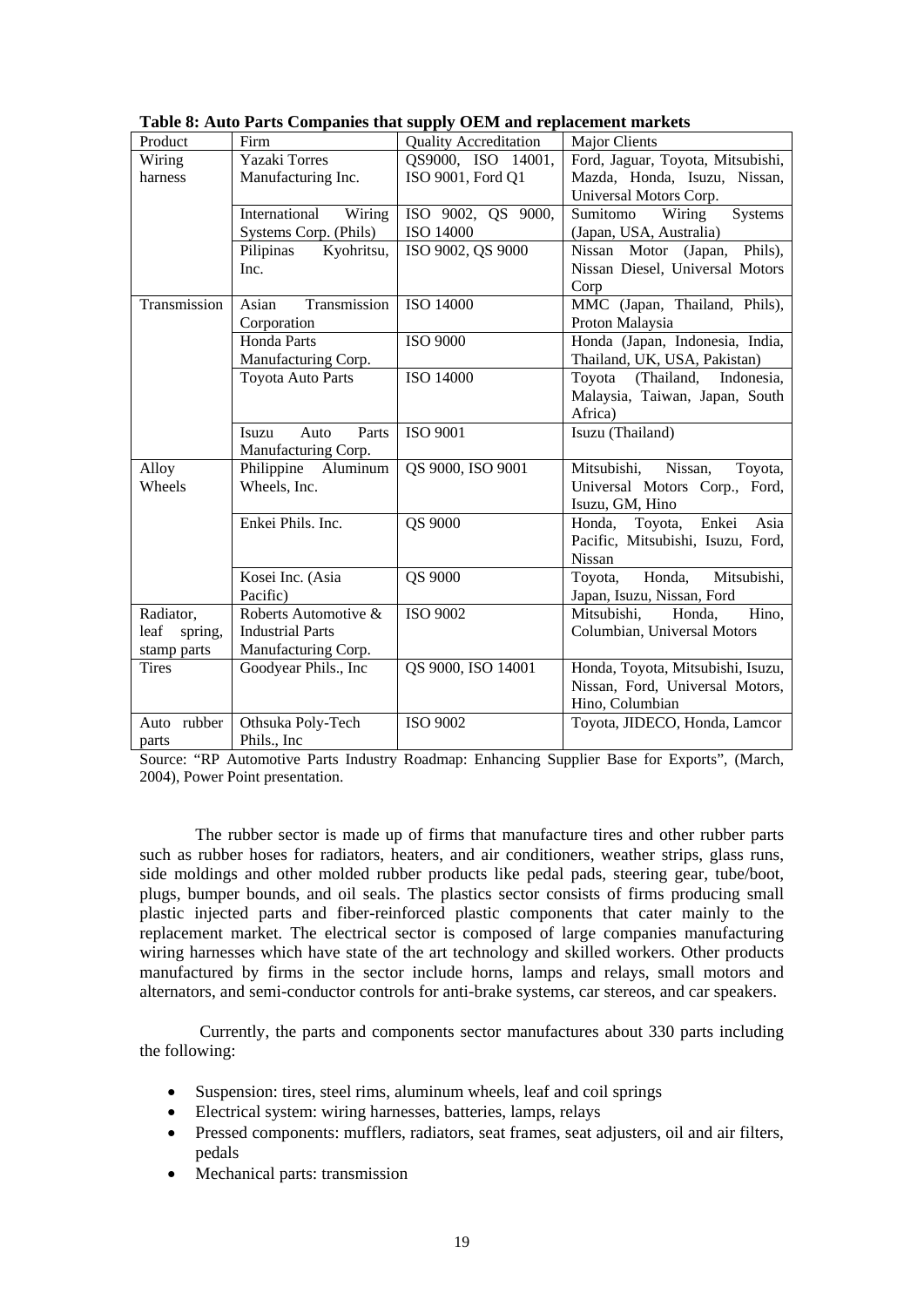- Cast and forged components: gear blanks, brake disks, brake drums
- Rubber and plastic components: fan belts, rubber hoses, small plastic parts
- Interior: carpets, seats

By the end of 1999, total investments in the parts and components industry amounted to about P27 billion. In 2001, total investments increased to P28 billion. Total employment was 45,000 workers, although this declined to 33,000 workers in 2002.

Total exports increased by 15 percent in 2002 and by 13 percent in 2003 (see Table 9). These were valued at around US\$1.3 billion in 2002 and around USS1.5 billion in 2003. The bulk of total exports was accounted for by wiring harnesses which is a labor-intensive component. In the past three years, however, the share of electrical wiring harnesses continuously declined from 41 percent in 2001 to 39 percent in 2002 and to 33 percent in 2003. The share of other parts and accessories, not elsewhere specified, increased from 21 percent in 2001 to 29 percent in 2002 and to 35 percent in 2003. The share of brakes and servo brakes exports fell from 19 percent in 2001 to 13 percent in 2003. Note that major components exports like transmissions and ABS controls are manufactured by Japanese vehicle assembly firms under the ASEAN AICO scheme. OEM export sales are difficult to achieve unless there is a close tie-up with multinational corporations. The industry's other major exports are steel belted auto tires with an almost constant share of 2.4 percent between 2001 and 2003.

| <b>PSCC</b> | <b>COMMODITY DESCRIPTION</b>                                                                 | 2003       | 2002       | 2001       |
|-------------|----------------------------------------------------------------------------------------------|------------|------------|------------|
|             | OTH TUBES, PIPES & HOSES, OF UNHARDENED                                                      |            |            |            |
| 6214109     | VULCANIZED RUBBER, W/O FITTINGS                                                              | 243,051    | 356,426    |            |
| 6214209     | OTH TUBES, PIPES & HOSES, OF UNHARDENED VULCANIZE<br>RUBBER, REINFORCED OR W/ METAL          | 151,987    | 227,568    | 884,548    |
|             | OTH TUBES, PIPES & HOSES, OF UNHARDENED                                                      |            |            |            |
| 6214509     | VULCANIZED RUBBER, W/ FITTINGS                                                               | 781,534    | 1,298,635  | 984,869    |
|             | STEEL BELTED AUTOMOBILE TIRES, PNEUMATIC, OF ALL                                             |            |            |            |
| 6251001     | SIZES, NEW<br>OTH TIRES, PNEUMATIC, NEW, USE ON MOTOR                                        | 36,887,948 | 28,342,492 | 27,423,957 |
| 6251009     | CARS(INCLDG STATION WAGON&RACING CARS)                                                       | 364,439    | 431,601    | 2,527,832  |
|             | STEEL BELTED TIRES, PNEUMATIC, NEW, OF A KIND USED                                           |            |            |            |
| 6252001     | ON BUSES[&]OR LORRIES(INCLUDING TRUCKS)                                                      | 123,641    | 232,384    | 423,873    |
| 6252009     | OTHER TIRES, PNEUMATIC, NEW, OF A KIND USED ON<br>BUSES [AND] OR LORRIES (INCLUDING TRUCKS)  | 210,793    |            | 102,908    |
|             |                                                                                              |            |            |            |
| 6638201     | <b>BRAKE LININGS &amp; PADS</b>                                                              | 589,662    | 425,500    | 435,785    |
| 6647102     | TOUGHENED(TEMPERED)SAFETY GLASS, OTH THN SUB-<br><b>ITEM 6647101</b>                         |            | 78,749     | 18,148     |
|             | LAMINATED SAFETY GLASS, FOR VEHICLES, AIRCRAFT,                                              |            |            |            |
| 6647201     | SPACECRAFT/VESSELS                                                                           | 31,066     |            | 72,879     |
|             |                                                                                              |            |            |            |
| 6647202     | LAMINATED SAFETY GLASS, OTH THN SUB- ITEM 6647201<br>SPARK-IGNITN RECIPROCTG/ROTARY INTERNAL |            | 202,642    |            |
| 7138101     | COMBUSTN PISTON NES, 1100 CC (25 HP)                                                         | 16,989     | 23,125     |            |
|             | OTH SPARK-IGNITION RECIPROCATING/ROTARY                                                      |            |            |            |
| 7138109     | INTERNAL COMBUSTION PISTON ENGINES, NES                                                      | 288,010    | 125,218    | 46060      |
| 7138201     | COMPRESSION-IGNITION INTERNAL COMBUSTN PISTON<br>ENGINES, NES, NOT EXCDG 1100CC 25HP         | 172,872    |            |            |
|             | OTH COMPRESN-INGITN(DIESEL/SEMI-DIESEL) INTERNAL                                             |            |            |            |
| 7138209     | COMBUSTN ENGINES, NES                                                                        | 7,955      |            |            |
|             | OTH PARTS OF GASOLINE & KEROSENE ENGINES FOR                                                 |            |            |            |
| 7139109     | <b>AUTOMOBILES</b>                                                                           |            |            | 48767      |
| 7139119     | OTH PARTS, NES, OF GASOLINE & KEROSENE ENGINES                                               | 383        |            |            |
|             | CYLINDER LINER/SLEEVE&VALVE OF DIESEL/& SEMI-                                                |            |            |            |
| 7139201     | DIESEL ENGINES FOR AUTOMOBILES                                                               | 2,886      |            |            |
| 7139209     | OTH PARTS OF DIESEL & SEMI-DIESEL ENGINES FOR<br><b>AUTOMOBILES</b>                          | 12,174     |            |            |
|             | CYLINDER LINER/SLEEVE&VALVE OF DIESEL & SEMI-                                                |            |            |            |
| 7139211     | DIESEL ENGINES FOR TRUCK, BUSES, ETC                                                         |            |            | 361        |

**Table 9: Auto Parts and Components Exports (In FOB US\$)**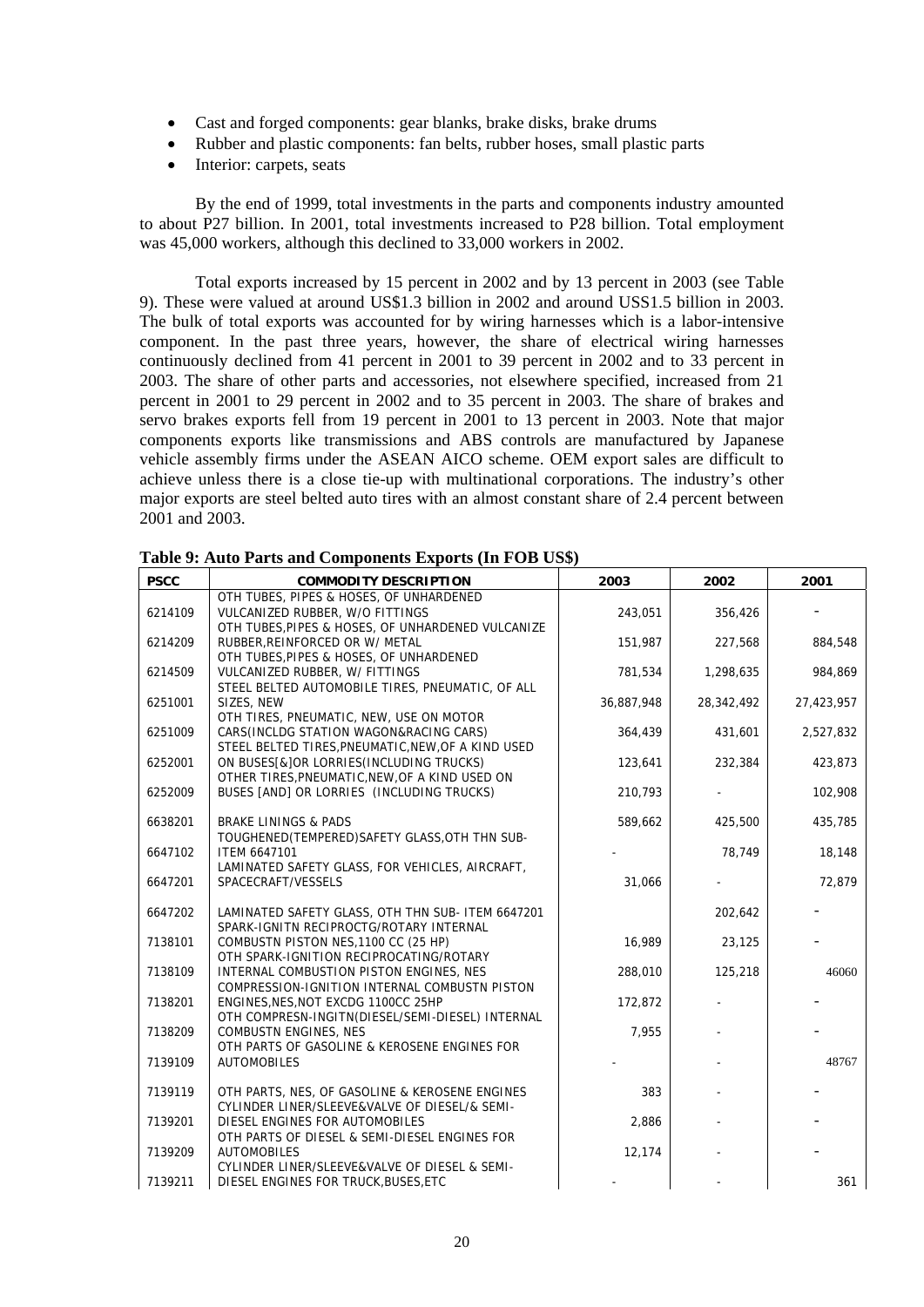| 7139212 | OTH CYLINDER LINERS/SLEEVES & VALVES, OF DIESEL &<br>SEMI-DIESEL ENGINES                          |             |             | 18,831      |
|---------|---------------------------------------------------------------------------------------------------|-------------|-------------|-------------|
| 7139219 | OTH PARTS, NES, OF DIESEL & SEMI-DIESEL ENGINES                                                   | 741,207     |             | 916,016     |
| 7436300 | OIL/PETROL-FILTERS FOR INTERNAL COMBUSTION<br><b>ENGINES</b>                                      | 134,807     | 146,065     | 187,424     |
| 7436400 | INTAKE AIR FILTERS FOR INTERNAL COMBUSTION<br><b>ENGINES</b>                                      | 5,938,343   | 3,735,572   | 2,474,940   |
| 7481001 | CAM SHAFTS AND CRANK SHAFTS FOR INTERNAL<br><b>COMBUSTION PISTON ENGINES</b>                      | 994,423     | 554,418     | 416,005     |
|         | TRANSMISSION SHAFTS (INCLUDING CAM SHAFTS&<br>CRANK SHAFTS OTHER THAN FOR INTERNAL COMBUSTION     |             |             |             |
| 7481002 | ENGINES)                                                                                          | 295,689     | 37,355      | 17,545      |
| 7482201 | BEARING HOUSINGS, NOT INCORPORATING BALL OR<br><b>ROLLER BEARINGS</b>                             | 193,047     | 156,871     | 419,504     |
|         | GEARS, N.E.S., AND GEARING (INCLUDING FRICTION<br>GEARS) OTHER THAN TOOTHED WHEELS, CHAIN         |             |             |             |
| 7484002 | SPROCKETS &OT<br>GEAR BOXES AND OTHER SPEED CHANGERS, INCLUDING                                   | 417,442     | 9,324       | 1,012,508   |
| 7484004 | <b>TORQUE CONVERTERS</b>                                                                          | 3,416,002   | 7,222,609   | 6,966,046   |
| 7485001 | <b>FLYWHEELS</b>                                                                                  | 146,163     | 105,995     |             |
| 7486002 | SHAFT COUPLINGS(UNIVERSAL JOINTS)                                                                 | 396,842     | 697,795     | 851,217     |
| 7489000 | PARTS, NES, FOR ARTICLES OF GROUP 748                                                             | 5,108,519   | 2,941,275   | 4,040,866   |
| 7731301 | ELECTRICAL WIRING HARNESS FOR MOTOR VEHICLES<br>SIDE LAMPS, TAIL LAMPS, PARKING LAMPS AND LICENSE | 507,254,846 | 519,724,363 | 482,462,599 |
| 7783402 | PLATE LAMPS OF A KIND USED FOR MOTOR VEHICLES, U<br>HORNS AND SIRENS AND OTHER ELECTRICAL SOUND   | 46.674      | 186,643     | 38,647      |
| 7783404 | SIGNALLING APPLIANCES OF A KIND USED FOR MOTOR<br>VEHICLES,                                       | 62,400      | 129,632     | 190,715     |
| 7783405 | WINDSCREEN WIPERS                                                                                 | 116,946     | 38,276      | 203,450     |
|         | OTHER ELECTRICAL LIGHTING AND VISUAL SIGNALLING<br>EQUIPMENT, FOR CYCLES OR MOTOR VEHICLES,       |             |             |             |
| 7783409 | UNASSEMBLED<br>OTHER ELECTRICAL LIGHTING AND VISUAL SIGNALLING                                    |             | 1,000,168   | 622,866     |
| 7783419 | EQUIPMENT, FOR CYCLES OR MOTOR VEHICLES<br>BODIES (INCLDG CABS), FOR MOTOR VEHICLES OF GROUP      | 723,341     | 22,892      | 12,087      |
| 7842100 | 781                                                                                               |             |             | 32,695      |
| 7783500 | PARTS OF EQUIPMENT OF ITEM 77834<br>OTH CHASSIS FITTED W/ ENGINES FOR MOTOR VEHICLES              | 463,213     | 128,905     | 4,950       |
| 7841009 | OF GROUPS 722,781,782 & 783<br>BODIES(INCLDG CABS), FOR MOTOR VEHICLES OF GROUP                   | 62,800      | 30,000      |             |
| 7842100 | 781<br>BODIES (INCLDG CABS); FOR MOTOR VEHICLES OF                                                |             | 9,985       |             |
| 7842500 | GROUPS 722, 782,& 783<br>BUMPERS & PARTS THEREOF OF THE MOTOR VEHICLES OF                         | 35,211      |             |             |
| 7843102 | GROUPS 722,781,782 & 783, OF OTHER MATERIALS<br>OTHER PARTS AND ACCESSORIES, N.E.S., OF BODIES    | 4,029,941   | 725,621     | 580,427     |
| 7843209 | (INCLUDING CABS) OF THE MOTOR VEHICLES OF GROUPS<br>722,                                          | 68,387      | 79,155      |             |
| 7843301 | BRAKES & SERVO-BRAKES & PARTS OF MOTOR VEHICLES<br>OF GROUPS 722,781,782 & 783                    | 202,696,559 | 182,399,123 | 220,920,862 |
| 7843302 | MOUNTED BRAKE LININGS OF MOTOR VEHICLES OF<br>GROUPS 722,781, 782 & 783                           | 15,147      | 110,977     | 422,143     |
| 7843401 | GEAR-BOXES OF THE MOTOR VEHICLES OF GROUPS 722,<br>781, 782 AND 783, UNASSEMBLED                  | 101,750     |             | 14,463,551  |
|         | OTHER GEAR-BOXES OF THE MOTOR VEHICLES OF                                                         |             | 2,736,282   |             |
| 7843409 | GROUPS 722, 781, 782 AND 783<br>OTHER DRIVE-AXLES W/ DIFFERENTIAL, WHETHER OR                     |             | 124,271,751 | 90,805,325  |
| 7843509 | NOT PROVIDED W/ OTHER TRANSMISSION COMPONENTS,<br>OF THE                                          | 138,109,334 | 14,764      | 51,117      |
| 7843901 | SUSPENSION SHOCK ABSORBERS                                                                        | 8,429       | 87,683      | 150,467     |
| 7843903 | RADIATORS                                                                                         | 1,102,107   | 2,016,927   | 4,053,511   |
| 7843904 | SILENCERS & EXHAUST PIPES                                                                         | 2,564,313   | 1,963,938   | 941,150     |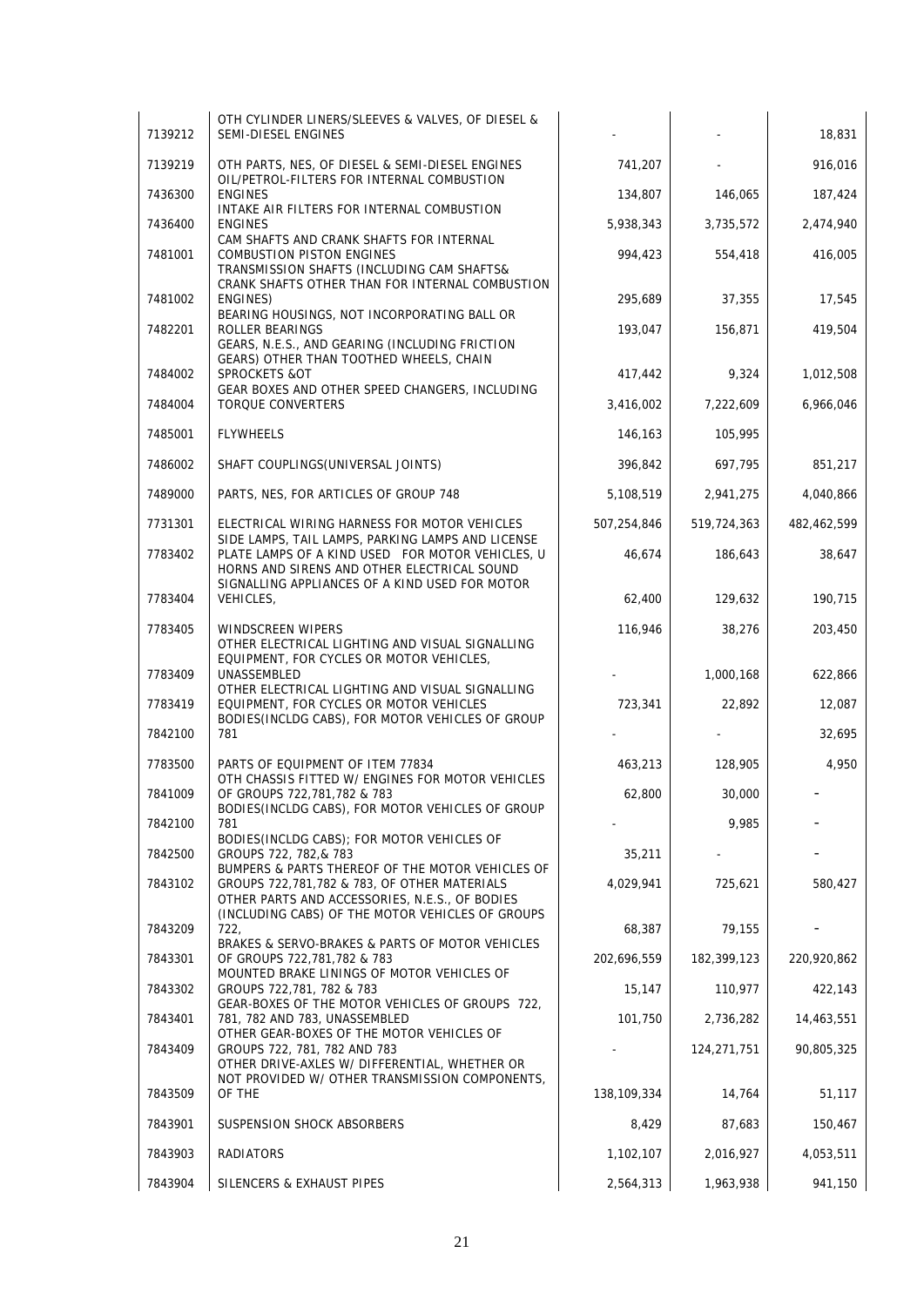| 7843907 | STEERING WHEELS                                                                                     | 229,319       | 285,214       |                  |
|---------|-----------------------------------------------------------------------------------------------------|---------------|---------------|------------------|
| 7843913 | WHEEL CENTER DISCS; CENTER CAPS WHETHER OR NOT<br>INCORPORATING LOGOS                               | 224           | 3,772         |                  |
| 7843914 | ROAD WHEELS AND PARTS AND ACCESSORIES THEREOF<br>OTHER THAN WHEEL CENTER DISCS AND CENTER CAPS      | 17,729,427    | 22,012,817    | 20,382,059       |
|         | BRAKES & CLUTCH PEDALS; CHASSIS FOR AUVS; FUEL<br>TANKS [: ARM RESTS; SUN VISORS; BATTERY           |               |               |                  |
| 7843915 | TRAY/HOLDERS]                                                                                       | 10,358,755    | 18,587,205    | 11,461,878       |
| 7843916 | UNASSEMBLED FUEL TANKS                                                                              |               | 7,036         |                  |
| 7843919 | OTH PARTS & ACCESSORIES, NES, OF MOTOR VEHICLES<br>OF GROUPS 722, 781, 782 & 783                    | 533,080,730   | 385, 185, 241 | 240,545,580      |
|         | OTHER PARTS (NOT INCLUDING RUBBER TIRES, ENGINES,<br>ELECTRIC PARTS, COMPLETELY KNOCKED-DOWN PARTS, |               |               |                  |
| 7853509 | <b>AND</b>                                                                                          | 38,107,994    | 29,951,087    | 26,714,105       |
| 8211200 | SEATS USED FOR MOTOR VEHICLES                                                                       | 166,442       | 255,500       | 1,126,029        |
| 8743501 | PRESSURE GAUGES FOR MOTOR VEHICLES                                                                  | 1,417,685     | 2,259,752     | 727,591          |
| 8743901 | PARTS OF LEVEL GAUGES AND PRESSURE GAUGES FOR<br><b>MOTOR VEHICLES</b>                              | 7,453         | 125,676       | 39,614           |
|         | <b>Total Exports</b>                                                                                | 1,516,227,301 | 1,341,702,004 | 1, 167, 244, 307 |

Source: National Statistics Office, Foreign Trade Statistics

 Table 10 presents the industry's imports from 2001 to 2003. Auto parts and components imports increased by 15 percent in 2002 and by 11 percent in 2003. These were valued at US\$ 757 million in 2001, US\$ 891 million in 2002, and US\$ 1 billion in 2003. The bulk of the industry's imports consisted of components, parts and/or accessories and other parts and accessories which together accounted for 59.4 percent of the total in 2001. In 2002, this went up to around 64 percent and to 66 percent in 2003.

| Table 10: Auto Parts and Components Imports (in US\$) |  |  |
|-------------------------------------------------------|--|--|
|-------------------------------------------------------|--|--|

| <b>PSCC</b> | commodity description                                                            | 2003       | 2002       | 2001       |
|-------------|----------------------------------------------------------------------------------|------------|------------|------------|
|             | OTH TUBES, PIPES & HOSES, OF UNHARDENED                                          |            |            |            |
| 6214209     | VULCANIZE RUBBER, REINFORCED OR W/ METAL                                         | 631,681    | 657,634    | 706,588    |
|             | STEEL BELTED AUTOMOBILE TIRES, PNEUMATIC, OF ALL                                 |            |            |            |
| 6251001     | SIZES, NEW                                                                       | 6,312,098  | 4,837,639  | 1.918.932  |
|             | OTH TIRES, PNEUMATIC, NEW, USE ON MOTOR                                          |            |            |            |
| 6251009     | CARS(INCLDG STATION WAGON&RACING CARS)                                           | 15,204,779 | 14,693,557 | 11,682,345 |
|             | STEEL BELTED TIRES, PNEUMATIC, NEW, OF A KIND USED                               |            |            |            |
| 6252001     | ON BUSES[&]OR LORRIES(INCLUDING TRUCKS)                                          | 13,670,537 | 15,514,154 | 11,471,897 |
|             | OTHER TIRES. PNEUMATIC. NEW. OF A KIND USED ON                                   |            |            |            |
| 6252009     | BUSES [AND] OR LORRIES (INCLUDING TRUCKS)                                        | 26,159,989 | 27,529,050 | 26,771,224 |
|             | TRACTOR TIRES, PNEUMATIC, NEW, HAVING A                                          |            |            |            |
| 6255101     | "HERRING-BONE" OR SIMILAR TREAD                                                  | 15,705     | 22,347     | 49.412     |
|             | OTHER PNEUMATIC TIRES, NEW, HAVING "HERRING-                                     |            |            |            |
| 6255109     | BONE" OR SIMILAR TREAD, N.E.S.                                                   | 92,302     | 490,054    | 2,549,528  |
| 6255901     | TRACTOR TIRES, PNEUMATIC, NEW, HAVING TREADS<br>OTH THN HERRING-BONE/SIMLR TREAD |            | 93,643     |            |
|             | OFF-THE-ROAD TIRES OF 300 K & ABOVE, PNEUMATIC,                                  | 301,667    |            | 54,705     |
| 6255902     | NEW, NES                                                                         | 759,864    | 850,498    | 2,117,314  |
|             | TIRES, PNEUMATIC, FOR AGRI'L, CONST&IND                                          |            |            |            |
| 6255903     | <b>EQUIPMENT, NES</b>                                                            | 3,612,430  | 4,091,975  | 4,013,405  |
|             |                                                                                  |            |            |            |
| 6255909     | OTH PNEUMATIC TIRES, NEW, NES                                                    | 1,188,838  | 1,624,615  | 2,067,946  |
| 6259101     | AUTOMOBILE TUBES, NEW                                                            | 741,977    | 1,609,235  | 1,512,495  |
| 6259102     | <b>AUTOMOBILE TUBES, USED</b>                                                    | 3,201      | 4.634      | 92,119     |
| 6259103     | TRUCK TUBES, NEW                                                                 | 1,737,942  | 2,148,014  | 3,163,232  |
| 6638201     | <b>BRAKE LININGS &amp; PADS</b>                                                  | 204.464    | 649,995    | 438.029    |
|             | TOUGHENED(TEMPERED) SAFETY GLASS, FOR                                            |            |            |            |
| 6647101     | VEHICLES, AIRCRAFT, SPACECRAFT/VESSELS                                           | 1,787,992  | 751,727    | 935,027    |
|             | TOUGHENED(TEMPERED)SAFETY GLASS, OTH THN SUB-                                    |            |            |            |
| 6647102     | <b>ITEM 6647101</b>                                                              | 698,936    | 720,738    | 1,302,611  |
| 6647201     | LAMINATED SAFETY GLASS, FOR VEHICLES, AIRCRAFT,                                  | 539,993    | 325,548    | 502,161    |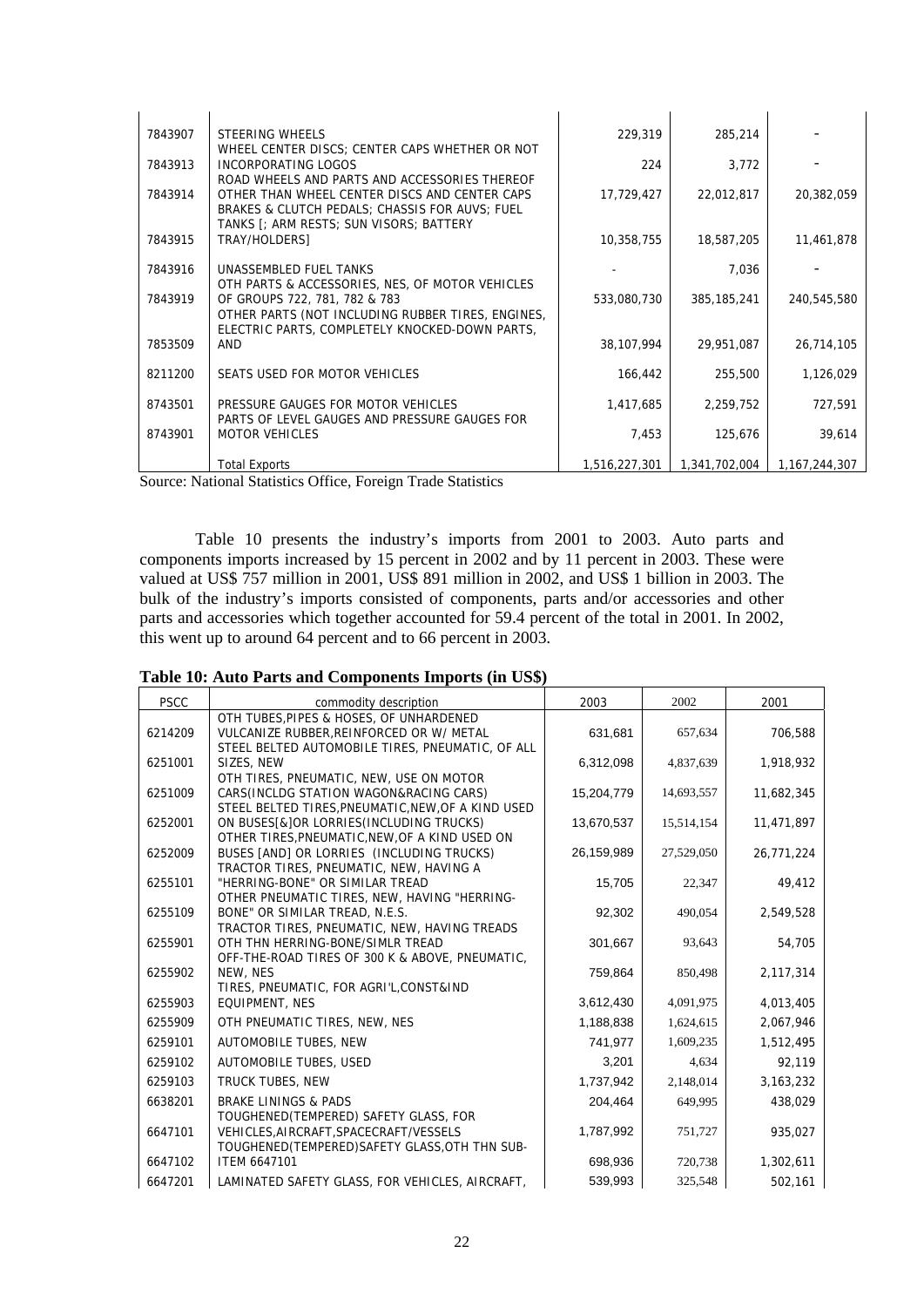|         | SPACECRAFT/VESSELS                                                                                                               |            |            |            |
|---------|----------------------------------------------------------------------------------------------------------------------------------|------------|------------|------------|
| 6647202 | LAMINATED SAFETY GLASS, OTH THN SUB- ITEM<br>6647201                                                                             | 222,941    | 388,286    | 418,088    |
| 6648100 | <b>REAR-VIEW MIRRORS FOR VEHICLES</b>                                                                                            | 440,090    | 448,743    | 594,384    |
| 6991102 | LOCKS FOR MOTOR VEHICLES, OF BASE METAL                                                                                          | 182,219    | 205,853    | 238,393    |
| 6994101 | LEAF SPRINGS & LEAVES, OF IRON/STEEL                                                                                             | 588,086    | 483,438    | 988.829    |
| 7132206 | COMPLETELY KNOCKED-DOWN ENGINES OF A CYLINDER<br>CAPACITY EXCEEDING 1,000 CC<br>OTHER RECIPROCATING PISTON ENGINES OF A          | 31,779,905 | 37,824,786 | 38,429,840 |
| 7132209 | CYLINDER CAPACITY EXCEEDING 1,000 CC, FOR<br>PROPELLING VEHICLE<br>COMPLETELY KNOCKED-DOWN (CKD) COMPRESSION-                    | 5,502,110  | 6,879,721  | 7,111,139  |
| 7132305 | IGNITION (DIESEL OR SEMI-DIESEL ENGINES)<br><b>ENGINES</b><br>SPARK-IGNITN RECIPROCTG/ROTARY INTERNAL                            | 15,497,534 | 18,180,419 | 17,198,374 |
| 7138101 | COMBUSTN PISTON NES, 1100 CC (25 HP)<br>OTH SPARK-IGNITION RECIPROCATING/ROTARY                                                  | 13,480,436 | 7,311,773  | 6,761,740  |
| 7138109 | INTERNAL COMBUSTION PISTON ENGINES, NES<br>COMPRESSION-IGNITION INTERNAL COMBUSTN PISTON                                         | 1,738      | 42,950     | 17,678     |
| 7138201 | ENGINES, NES, NOT EXCDG 1100CC 25HP<br>OTH COMPRESN-INGITN(DIESEL/SEMI-DIESEL)                                                   | 8,598,291  | 10,252,678 | 8,571,544  |
| 7138209 | INTERNAL COMBUSTN ENGINES, NES<br>OTH PARTS OF GASOLINE & KEROSENE ENGINES FOR                                                   | 946,077    | 680,267    | 2,727,349  |
| 7139109 | <b>AUTOMOBILES</b><br>CYLINDER LINERS/SLEEVES&VALVES, OF GASO-                                                                   | 1,356,366  | 3,006,620  | 2,509,927  |
| 7139111 | LINE&KEROSENE ENGINES FOR TRUCK, BUS, ETC<br>OTH CYLINDER LINERS/SLEEVES & VALVES, OF                                            | 17,320     | 11,164     | 171,576    |
| 7139112 | <b>GASOLINE &amp; KEROSENE ENGINES</b>                                                                                           | 8,836      | 23,918     | 23,147     |
| 7139119 | OTH PARTS, NES, OF GASOLINE & KEROSENE ENGINES<br>CYLINDER LINER/SLEEVE&VALVE OF DIESEL/& SEMI-                                  | 2,005,628  | 3,196,185  | 2,693,084  |
| 7139201 | DIESEL ENGINES FOR AUTOMOBILES<br>OTH PARTS OF DIESEL & SEMI-DIESEL ENGINES FOR                                                  | 13,768     | 4,502      | 132,671    |
| 7139209 | <b>AUTOMOBILES</b><br>CYLINDER LINER/SLEEVE&VALVE OF DIESEL & SEMI-                                                              | 427,453    | 902,515    | 2,145,487  |
| 7139211 | DIESEL ENGINES FOR TRUCK, BUSES, ETC<br>OTH CYLINDER LINERS/SLEEVES & VALVES, OF DIESEL                                          | 3,316      | 18,817     | 17,649     |
| 7139212 | & SEMI-DIESEL ENGINES                                                                                                            | 271,968    | 111,796    | 50,904     |
| 7139219 | OTH PARTS, NES, OF DIESEL & SEMI-DIESEL ENGINES<br>ELECT GENERTG SET SPARK-IGNITN INTERNAL                                       | 32,570,462 | 28,595,290 | 21,775,424 |
| 7165104 | <b>COMBUSTN PISTON ENGINE</b><br>AIR CONDITIONING MACHINES, FOR MOTOR VEHICLES,<br>INCORPORATING A REFRIGERATING UNIT, EXCLUDING | 1,062,725  | 687,407    | 578,397    |
| 7415503 | THOSE O<br>AIR CONDITIONING MACHINES OF A KIND USED FOR                                                                          | 1,136,555  | 1,167,386  | 1,723,641  |
| 7415505 | PERSONS, IN MOTOR VEHICLES<br>CONDENSERS FOR AIR-CONDITIONING MACHINES FOR                                                       | 929,886    | 426,796    | 745,300    |
| 7417401 | <b>MOTOR VEHICLES</b><br>FUEL, LUBRICATING/COOLING MEDIUM PUMPS FOR                                                              | 1,777,754  | 1,439,728  | 1,580,256  |
| 7422000 | INTERNAL COMBUSTION PISTON ENGINES                                                                                               | 744,218    | 970,152    | 957,853    |
| 7431901 | AIR COMPRESSORS FOR MOTOR VEHICLES<br>OIL/PETROL-FILTERS FOR INTERNAL COMBUSTION                                                 | 5,326,592  | 409,681    | 724,594    |
| 7436300 | <b>ENGINES</b><br>INTAKE AIR FILTERS FOR INTERNAL COMBUSTION                                                                     | 3,102,160  | 3,010,249  | 2,465,967  |
| 7436400 | <b>ENGINES</b><br>CAM SHAFTS AND CRANK SHAFTS FOR INTERNAL                                                                       | 1,272,896  | 1,259,978  | 1,083,160  |
| 7481001 | <b>COMBUSTION PISTON ENGINES</b><br>TRANSMISSION SHAFTS (INCLUDING CAM SHAFTS&<br>CRANK SHAFTS OTHER THAN FOR INTERNAL           | 1,436,083  | 1,543,634  | 3,307,468  |
| 7481002 | <b>COMBUSTION ENGINES)</b><br>BEARING HOUSINGS, INCORPORATING BALL/ ROLLER                                                       | 652,560    | 1,301,587  | 1,884,792  |
| 7482100 | <b>BEARINGS</b><br>BEARING HOUSINGS, NOT INCORPORATING BALL OR                                                                   | 2,102,123  | 2,739,499  | 1,949,413  |
| 7482201 | ROLLER BEARINGS<br>GEARS, N.E.S., AND GEARING (INCLUDING FRICTION<br>GEARS) OTHER THAN TOOTHED WHEELS, CHAIN                     | 802,454    | 1,338,597  | 1,242,808  |
| 7484002 | SPROCKETS & OT<br>GEAR BOXES AND OTHER SPEED CHANGERS,                                                                           | 6,701,920  | 4,687,090  | 3,780,638  |
| 7484004 | INCLUDING TORQUE CONVERTERS                                                                                                      | 7,229,088  | 2,716,735  | 3,287,527  |
| 7485001 | <b>FLYWHEELS</b>                                                                                                                 | 50,338     | 45,039     | 25,896     |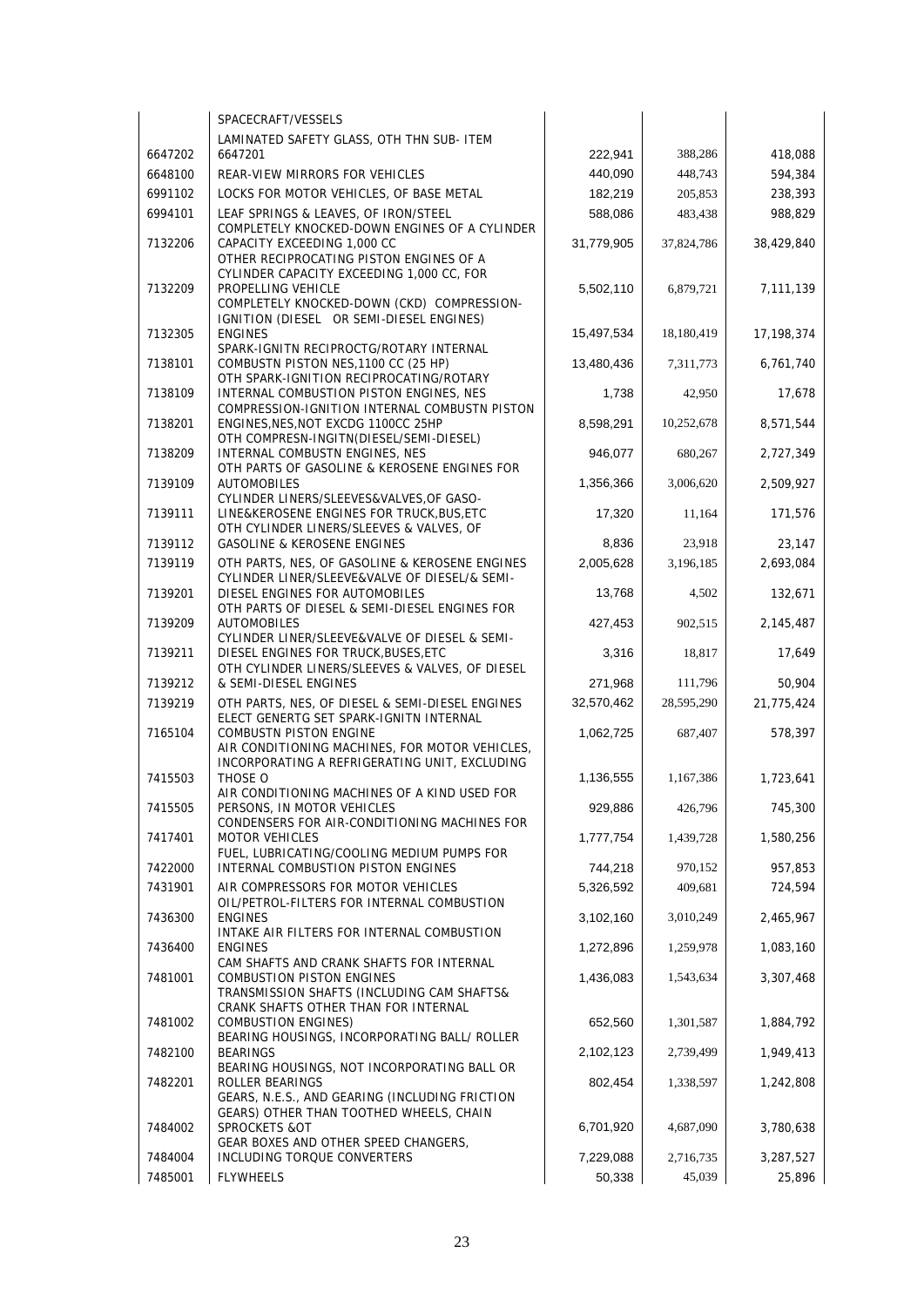| 7486002 | SHAFT COUPLINGS (UNIVERSAL JOINTS)                                                                                                         | 944,437     | 1,330,264    | 1,123,765   |
|---------|--------------------------------------------------------------------------------------------------------------------------------------------|-------------|--------------|-------------|
| 7731301 | ELECTRICAL WIRING HARNESS FOR MOTOR VEHICLES<br>SIDE LAMPS, TAIL LAMPS, PARKING LAMPS AND<br>LICENSE PLATE LAMPS OF A KIND USED FOR MOTOR  | 9,755,484   | 10,693,374   | 7,764,450   |
| 7783402 | <b>VEHICLES, U</b><br>INTERIOR LIGHTING LAMPS OF A KIND USED FOR                                                                           | 2,835,210   | 670,407      | 597,591     |
| 7783403 | MOTOR VEHICLES, UNASSEMBLED<br>HORNS AND SIRENS AND OTHER ELECTRICAL SOUND<br>SIGNALLING APPLIANCES OF A KIND USED FOR MOTOR               | 77,244      | 31,798       | 37,704      |
| 7783404 | VEHICLES,                                                                                                                                  | 536,428     | 249,109      | 307,435     |
| 7783405 | WINDSCREEN WIPERS<br>OTHER ELECTRICAL LIGHTING AND VISUAL SIGNALLING<br>EQUIPMENT, FOR CYCLES OR MOTOR VEHICLES,                           | 113,406     | 107,840      | 430,422     |
| 7783409 | UNASSEMBLED<br>SIDE LAMPS, TAIL LAMPS, PARKING LAMPS AND<br>LICENSE PLATE LAMPS OF AKIND USED FOR MOTOR                                    | 490,254     | 379,263      | 191,976     |
| 7783411 | <b>VEHICLES, ASSE</b><br>INTERIOR LIGHTING LAMPS OF A KIND USED FOR                                                                        | 690,148     | 1,438,960    | 1,242,581   |
| 7783412 | MOTOR VEHICLES, ASSEMBLED<br>HORNS AND SIRENS AND OTHER ELECTRICAL SOUND<br>SIGNALLING APPLIANCES OF A KIND USED FOR MOTOR                 | 129,704     | 255,303      | 76,149      |
| 7783413 | <b>VEHICLES.</b><br>OTHER ELECTRICAL LIGHTING AND VISUAL SIGNALLING                                                                        | 456,815     | 233,026      | 371,089     |
| 7783419 | EQUIPMENT, FOR CYCLES OR MOTOR VEHICLES                                                                                                    | 911,074     | 1,156,405    | 619,559     |
| 7788104 | ELECTRO-MAGNETIC COUPLINGS, CLUTCHES & BRAKES<br>COMPONENTS, PARTS &/OR ACCESSORIES IMPORTED<br>FROM ONE OR MORE COUNTRIES FOR ASSEMBLY OF | 198,718     | 542,768      | 131,292     |
| 7812071 | [PASSENGER CA<br>COMPONENTS, PARTS &/OR ACCESSORIES IMPORTED                                                                               | 85,692,825  | 96, 341, 976 | 79,478,256  |
| 7831903 | FROM 1 OR MORE COUNTRIES FOR ASSEMBLY OF<br><b>MOTOR VEHICLES</b><br>CHASIS FITTED W/ ENGINES, FOR MOTOR VEHCLS OF                         | 261,902,031 | 244,692,202  | 187,060,535 |
| 7841001 | SUB-ITEM, 782.19-03&04, 7831103<br>OTH CHASSIS FITTED W/ ENGINES FOR MOTOR                                                                 | 2,925,927   | 3,033,823    | 2,360,737   |
| 7841009 | VEHICLES OF GROUPS 722,781,782 & 783<br>BODIES(INCLDG CABS), FOR MOTOR VEHICLES OF                                                         | 4,087,845   | 3,374,330    | 4,055,794   |
| 7842100 | GROUP 781<br>BODIES(INCLDG CABS); FOR MOTOR VEHICLES OF                                                                                    | 77,334      | 239,388      | 171,857     |
| 7842500 | GROUPS 722, 782,& 783<br>BUMPERS & PARTSS THEREOF OF THE MOTOR                                                                             | 6,732,639   | 6,201,796    | 5,921,057   |
| 7843101 | VEHICLES OF GROUPS 722,781,782 & 783, OF MOLDED<br><b>PLASTICS</b><br>BUMPERS & PARTS THEREOF OF THE MOTOR VEHICLES                        | 1,396,048   | 991,920      | 480,836     |
| 7843102 | OF GROUPS 722,781,782 & 783, OF OTHER MATERIALS<br>SAFETY SEAT BELTS OF MOTOR VEHICLES OF GROUPS                                           | 1,275,923   | 967,554      | 1,414,315   |
| 7843201 | 722, 781, 782 & 783                                                                                                                        | 1,859,429   | 2,455,690    | 973,033     |
| 7843202 | COMPONENTS AND PARTS OFDOOR TRIM ASSEMBLY                                                                                                  | 645,539     | 549,726      | 724,939     |
| 7843203 | ARM RESTS; SUN VISORS; BATTERY/TRAY HOLDERS<br>OTHER PARTS AND ACCESSORIES, N.E.S., OF BODIES<br>(INCLUDING CABS) OF THE MOTOR VEHICLES OF | 4,635       | 288,874      | 85,855      |
| 7843209 | GROUPS 722.<br>BRAKES & SERVO-BRAKES & PARTS OF MOTOR                                                                                      | 9,243,713   | 7,076,236    | 5,816,466   |
| 7843301 | VEHICLES OF GROUPS 722,781,782 & 783<br>MOUNTED BRAKE LININGS OF MOTOR VEHICLES OF                                                         | 4,466,416   | 4,957,502    | 6,273,225   |
| 7843302 | GROUPS 722,781, 782 & 783<br>GEAR-BOXES OF THE MOTOR VEHICLES OF GROUPS                                                                    | 362,696     | 132,859      | 636,956     |
| 7843401 | 722, 781, 782 AND 783, UNASSEMBLED<br>OTHER GEAR-BOXES OF THE MOTOR VEHICLES OF                                                            | 25,196,922  | 32,189,940   | 30,205,282  |
| 7843409 | GROUPS 722, 781, 782 AND 783<br>DRIVE-AXLES W/ DIFFERENTIAL, WHETHER OR NOT                                                                | 20,098,621  | 7,303,323    | 7,876,082   |
| 7843501 | PROVIDED W/ OTHER TRANSMISSION COMPONENTS,<br>OF THE MOTOR<br>OTHER DRIVE-AXLES W/ DIFFERENTIAL, WHETHER OR                                | 208,237     | 27,045       | 169,043     |
| 7843509 | NOT PROVIDED W/ OTHER TRANSMISSION<br>COMPONENTS, OF THE<br>NON-DRIVING AXLES OF THE MOTOR VEHICLES OF                                     | 8,482,168   | 5,316,067    | 5,346,054   |
| 7843601 | GROUPS 722, 781, 782 AND 783, UNASSEMBLED<br>OTHER NON-DRIVING AXLES OF THE MOTOR VEHICLES                                                 | 5,781       | 19,891       | 721,984     |
| 7843609 | OF GROUPS 722, 781, 782 AND 783                                                                                                            | 206,967     | 1,033,196    | 1,021,328   |
| 7843901 | SUSPENSION SHOCK ABSORBERS                                                                                                                 | 1,230,968   | 1,739,791    | 2,023,406   |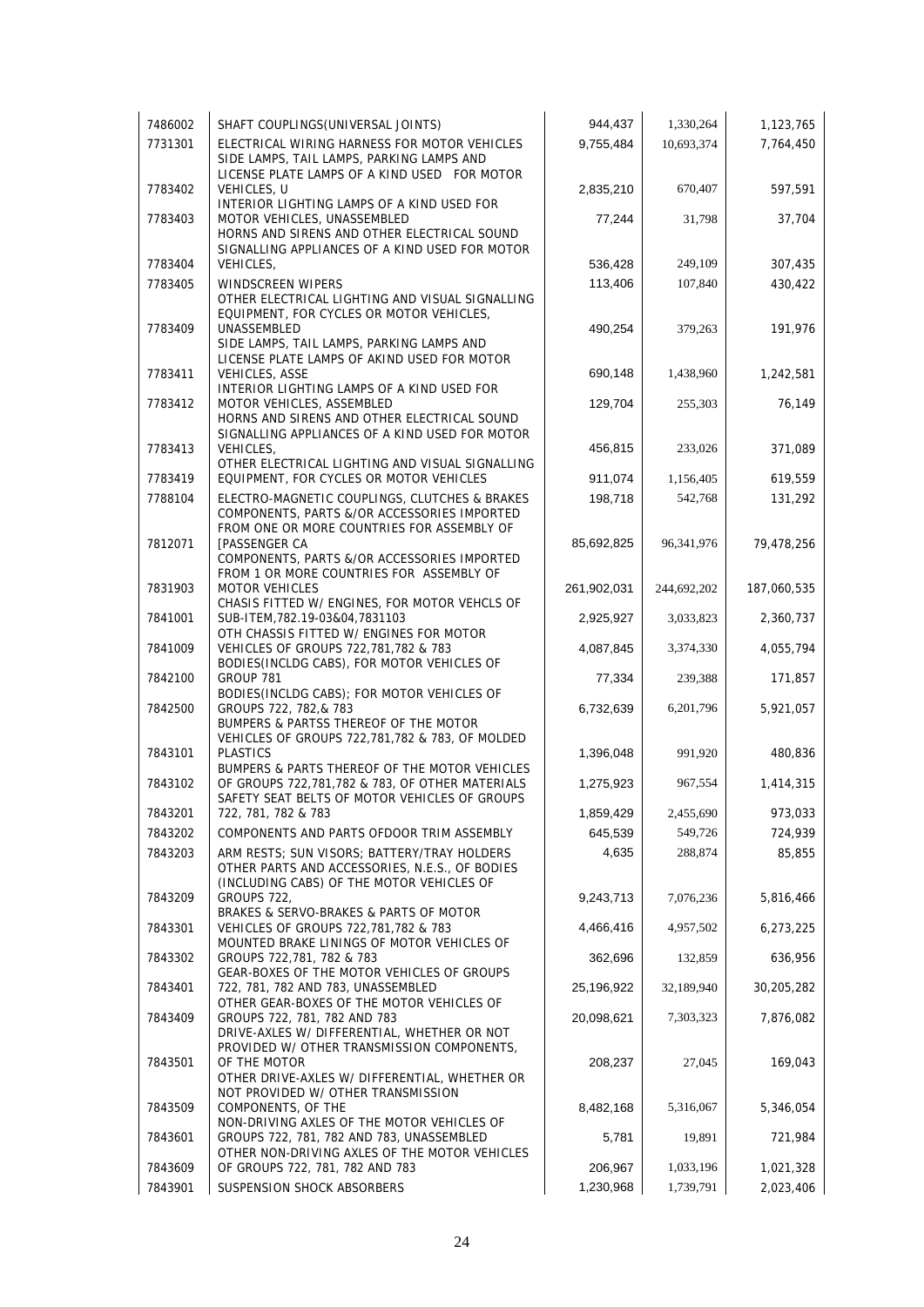| 7843902 | COMPONENTS & PARTS OF SUSPENSION SHOCK<br><b>ABSORBERS</b>                                                                                 | 366,265       | 217,302     | 207,583     |
|---------|--------------------------------------------------------------------------------------------------------------------------------------------|---------------|-------------|-------------|
| 7843903 | <b>RADIATORS</b>                                                                                                                           | 1,841,889     | 1,021,528   | 1,380,419   |
| 7843904 | SILENCERS & EXHAUST PIPES                                                                                                                  | 320,737       | 499,514     | 609,755     |
| 7843905 | CLUTCHES OTH THN SUB-ITEM 7486001                                                                                                          | 577,993       | 601,904     | 1,218,006   |
| 7843906 | COMPONENTS & PARTS OF CLUTCHES                                                                                                             | 542,157       | 579,824     | 1,182,721   |
| 7843907 | <b>STEERING WHEELS</b>                                                                                                                     | 1,935,548     | 642,138     | 358,637     |
| 7843908 | STEERING COLUMNS AND STEERING BOXES                                                                                                        | 942,561       | 296,473     | 344,324     |
| 7843911 | PROPELLER SHAFTS                                                                                                                           | 314,728       | 299,855     | 215,499     |
| 7843912 | COMPONENTS & PARTS OF PROPELLER SHAFTS<br>WHEEL CENTER DISCS; CENTER CAPS WHETHER OR                                                       | 4,317         | 18,602      | 16,725      |
| 7843913 | NOT INCORPORATING LOGOS<br>ROAD WHEELS AND PARTS AND ACCESSORIES THEREOF                                                                   | 485,179       | 379,800     | 356,887     |
| 7843914 | OTHER THAN WHEEL CENTER DISCS AND CENTER CAPS<br>BRAKES & CLUTCH PEDALS; CHASSIS FOR AUVS; FUEL<br>TANKS [; ARM RESTS; SUN VISORS; BATTERY | 2,731,960     | 2,320,433   | 2,503,801   |
| 7843915 | TRAY/HOLDERS]                                                                                                                              | 484,815       | 468,633     | 246,837     |
| 7843916 | UNASSEMBLED FUEL TANKS                                                                                                                     | 191,657       | 120,309     | 94,505      |
| 7843917 | PARTS AND COMPONENTS OF RADIATORS<br>OTH PARTS & ACCESSORIES, NES, OF MOTOR VEHICLES                                                       | 61,618        | 160,028     | 80,495      |
| 7843919 | OF GROUPS 722, 781, 782 & 783                                                                                                              | 315,638,653   | 228,878,150 | 183,448,397 |
|         | Total                                                                                                                                      | 1,001,587,954 | 891,454,475 | 757,239,551 |

Source: National Statistics Office, Foreign Trade Statistics

#### **IV. Major Issues and Problems in the Industry**

After almost three decades of import substitution which was centered on local content policy, a large part of the industry still remains underdeveloped. At best, the local content program of the government only had a limited impact on the growth and development of the industry. The domestic content of automotive products has been relatively low and this has remained unchanged despite the government's local content program. The MVPMAP revealed that the local automotive sector has barely 10 to 15 percent locally produced parts and local automobile assemblers must rely on imports for the other 85 percent.<sup>10</sup>

There are a number of reasons for the failure of the local content program $11$ . First was the reluctance of multinational companies to outsource components manufacturing to local Filipino firms. These technologies were a product of long years of experience and entailed substantial R&D costs. Moreover, the production of some of these main components have been treated as trade secrets of the foreign assembler, because they were considered the primary source of their competitive advantage (e.g. gear boxes and engine designs). Thus, the assemblers chose to produce them initially in house and, later on, by majority-owned subsidiaries (such as Toyota Autoparts Philippines, Honda Engine Manufacturing Philippines, Honda Parts Manufacturing Corporation, and Isuzu Autoparts Manufacturing Corporation) or by their first-tier suppliers, often though not always a part of the tightly-knit *keiretsu.* This, in turn, reduced the need to transfer technology to local Filipino firms.

 Another was the lack of domestic firms that could meet the standards of the contractor-assembler in the short term. Local supplier firms, particularly during the initial stages of the program, were almost absent and those that existed could not meet the costquality-delivery (CQD) requirements of the Japanese assemblers. Finally, the adoption of inconsistent policies in the industry fragmented an already narrow market for cars. In the

1

 $10$  Based on an interview with Romeo Villadolid, secretary-general of MVPMAP by Arnold Tenorio and L. Lugo (July 31, 2002), "Auto parts industry: stymied by imports", Business World.

 $\overline{M}$  Dr. Gwendolyn Tecson, University of the Philippines School of Economics.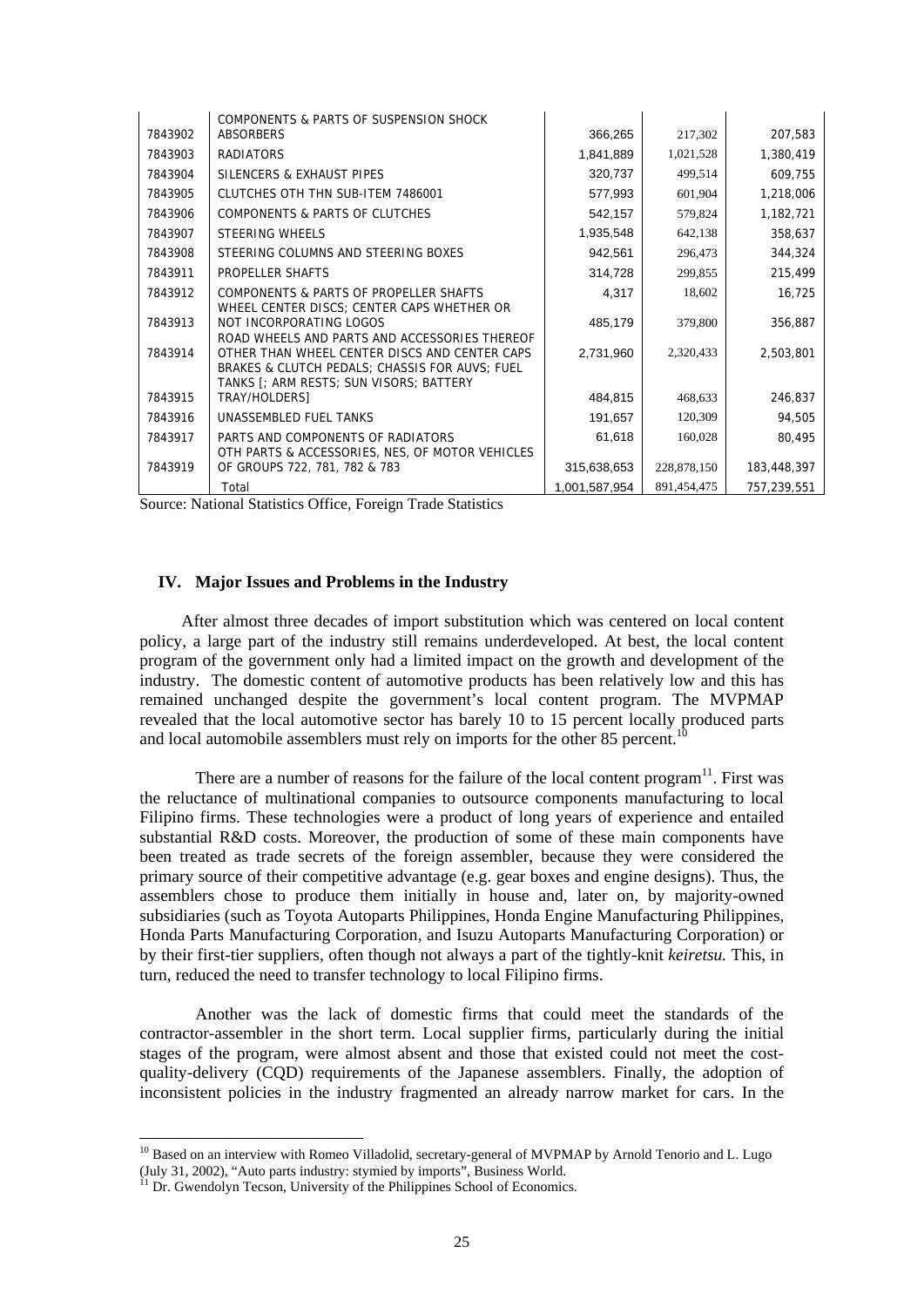absence of policies to keep the number of car assemblers to the required minimum, both assembly and parts manufacturing failed in achieving scale economies.

Currently, the industry is characterized by a dichotomy, there exist a few firms (mostly foreign-affiliated ones) that have access to the best industry practices and state of the art equipment and technology. At the same time, there is a large number of parts manufacturers consisting mostly of small and medium enterprises that have low technology levels, and are faced with lack of capital, low productivity, and lack of worker skills.

Most firms in the industry consider the country's skilled labor force as the major source of their strength. They also believe that the industry is competitive in terms of quality and delivery against their ASEAN counterparts but not in terms of price primarily because of the absence of the required volume to achieve an efficient scale. At present, most firms are operating at an average rate of 60% of their total capacity. Their weaknesses revolve around the unavailability of raw materials in the local market, labor strikes and radical unions, high cost of electricity, weak domestic demand due to the failure of the economy to recover from the 1997 financial crisis, and the increasing presence of second-hand imported CBUs as well as smuggled and counterfeit auto parts and components.

With the unavailability and inferior quality of raw materials in the Philippines, the domestic content of automotive products has been relatively low. The high percentage of raw materials that must to be imported leads to a significant increase in production cost which has been exacerbated by the continuous depreciation of the peso. Hardly hit are those firms that do not earn foreign exchange and those that focus solely on the domestic market for their sales.

Labor strikes and the high degree of radicalism in the labor sector have imposed high costs on the industry. These have led to very costly delays as affected firms must readily import the materials that cannot be delivered by the striking company, otherwise the whole production assembly line is stalled. One assembler spent between P50-80 million as a result of a one-week strike staged by workers in its affiliated parts manufacturing company. Another labor-related weakness is the relatively high cost of labor in the country vis-à-vis our Asian neighbors. The minimum wage rate in the Philippines is around US\$5, in Vietnam: US\$0.91, Beijing: US\$0.31-1.28, Jakarta: US\$1.52, and Thailand: US\$3.27-4.13. Moreover, the country's labor policy requiring firms to hire its workers as regulars after a period of six months is also hurting the industry. The industry argues that in other ASEAN countries, firms are allowed to hire contractual workers up to two to three years. Given the wide fluctuations in the industry, this policy has added up to their costs. Since they are unable to regularize their workers, they have to hire and train new workers each time demand peaks up.

The industry also points out infrastructure problems in the country particularly the high cost of power and distribution. These contribute to the high production costs in the industry which is already saddled by a weak supply base and a small domestic market that is allegedly being eroded by the influx of smuggled vehicles.

At present, the short term problem of the industry is how to survive in the face of weak domestic demand and the presence of used imported vehicles. In the medium to longterm, the industry faces the problem of how to survive the international competition that is expected to grow intensely in the near future. While the other ASEAN countries have already been able to recover from the 1997 Asian crisis, the Philippines is yet to regain its pre-crisis sales level. The industry complained that it is hurting from the "unfair competition" from cheap second-hand used CBUs which are priced 30-50% lower depending on brands and models. Industry sources reported that because of second-hand imports, they are losing sales of about 20,000 vehicles annually.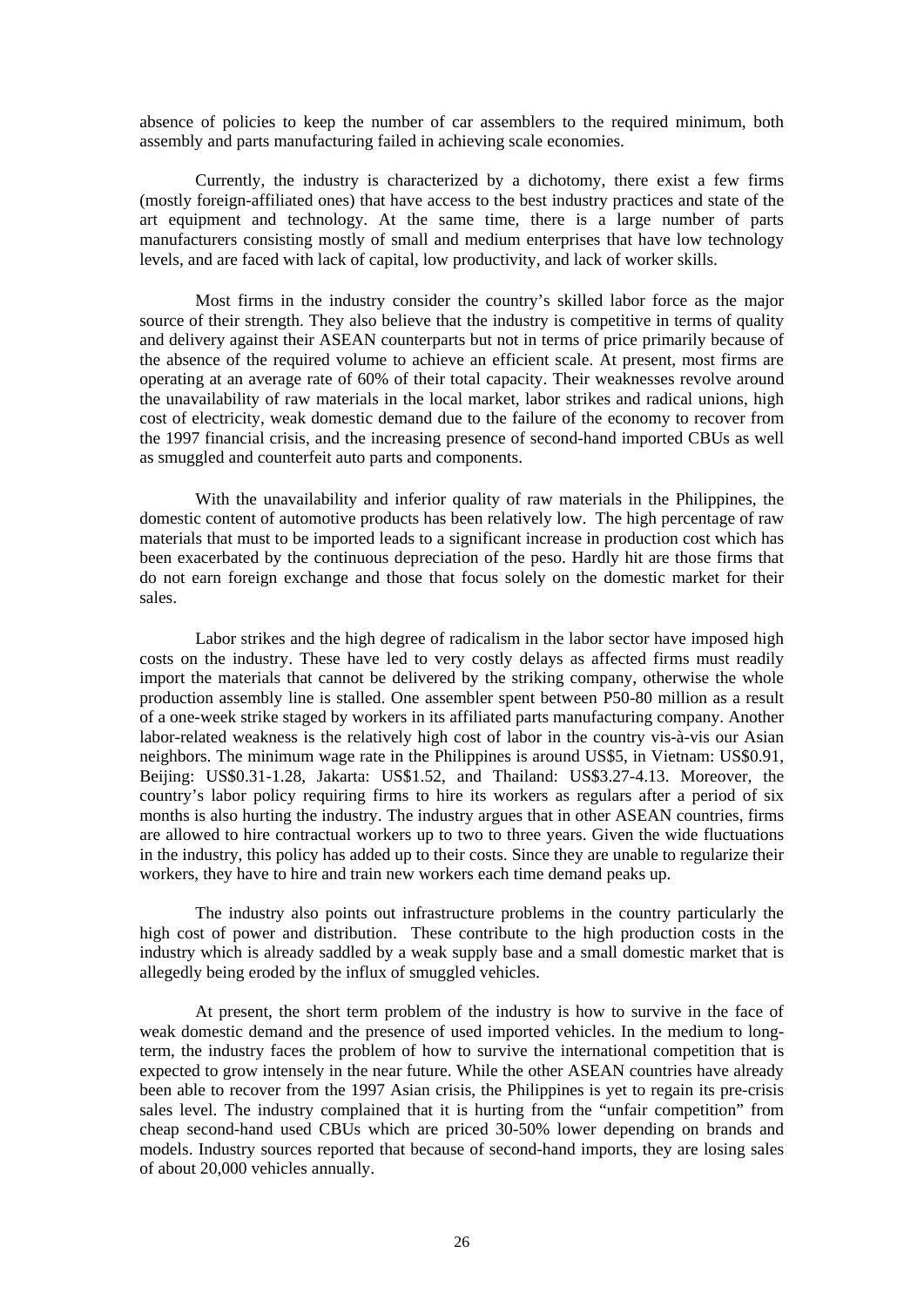#### **V. Survey Results**

A survey of eleven companies in the metal sector was conducted to assess their cost, quality, and delivery; the three most crucial factors in improving firm competitiveness. The survey addresses the following questions:

- Are they competitive enough to survive the increasing demand for low cost, high quality, and just-in-time delivery imposed by the increasingly globalizing automotive market?
- How are these sectors facing international competition from imports in the domestic market and other countries' exports in the global market?
- What are the internal and external constraints that are preventing them from achieving their full potential towards substantial improvements in their competitiveness?

The metal group is the largest sector in the auto parts manufacturing industry with close to fifty percent of the parts manufacturers belonging to this sector. Most of the major auto parts manufacturers are in this group along with the companies that produce proprietary parts for OEM assemblers. The metal group is further subdivided into three major sub-sectors consisting of (i) metal parts, (ii) metal-electrical systems and products, and (iii) metal works and services. The metal parts sub-sector includes products such as stamped metal parts, shock absorbers, exhaust mufflers, aluminium wheels, pedal and suspension parts, fuel cut valves, fuel pumps, car seat adjusters, intake manifold, alternators, starters, die-cast and aluminium parts, brake drums and discs, brackets, seat frames, automatic brake system, clutch pedal, gear sleeve, universal joint, radiator, leafspring, brake pipes and fuel lines, and seat assembly. These are manufactured by companies like Albert Metalcraft, Autobus Industries, Carparts Manufacturing, Enkei Philippines, CGS Metalcraft, F-Tech, HKT, Imasen, Karlast, Keihin, Kohei, Laguna Autoparts, Laguna Metts, Metals Engineering, PAC, HKR, Roberts, Rich Metal, Valerie, Sanoh Fulton, Visteon, and Yutaka. The sub-sector also includes major components like engine and transmission assemblies which are solely manufactured by subsidiaries of assemblers such as the Asian Transmission Corporation (Mitsubishi Motors), Honda Parts and Toyota Auto Parts.

The metal electrical systems and products cover wiring harnesses, electrical components, relay boxes, lamps, switches, battery cables, and ignition cord sets. Auto parts makers under this sub-sector include GWS, IWS, PKI, Tokai Rika, Hella, and Yazaki Torres. The last sub-sector, metal works and services, includes jig fabrication, forging, cutting, heat treatment, steel fabrication, precision tooling, quality machining, CNC machining, metal casting, and metal finishing. Companies like Aichi, Ebecor, Regal Metalcraft, and Torres Technology belong to this sub-sector.

#### **A. Profile of Surveyed Companies**

Table 11 presents the profile of the eleven companies that were surveyed for the study. Most of these companies have been around from the mid seventies to the eighties. Their capitalization ranges from P1 million to P 245 million with most of the companies falling within the range between P5 million and P40 million. The company with the highest capitalization is 100% Japanese owned and is manufacturing tool and die. The next is a Filipino-owned company with a capitalization of P 96 million. It manufactures brake discs and brake drums and it also has its own foundry.

The sample firms are dominated by companies that are 100% Filipino-owned. Most of them are engaged in the manufacture of stamped parts and carry out processes such as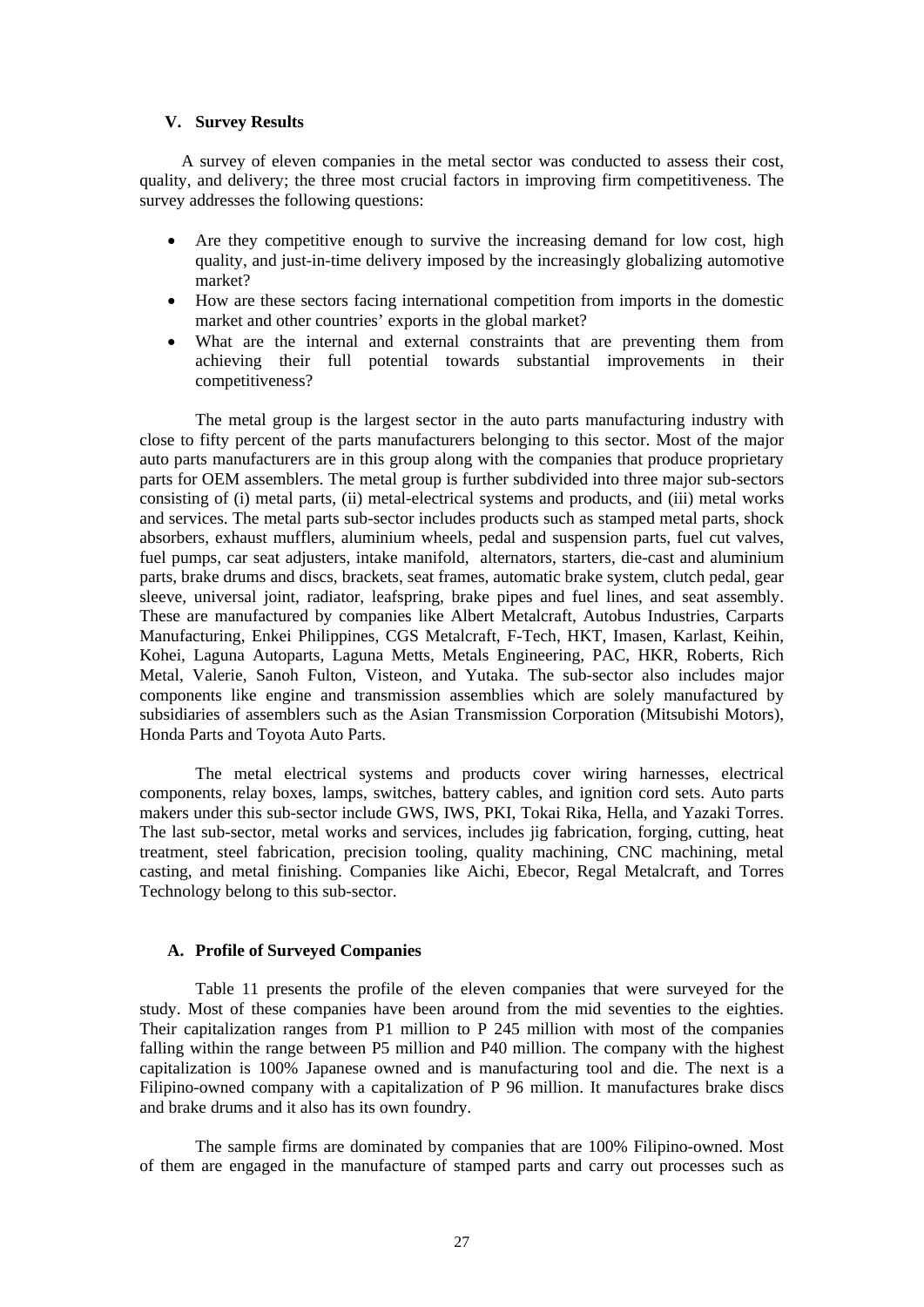stamping, welding, and machining. In most of these companies, die-making is also done inhouse because when the industry started, there were no reliable die makers in the country, hence, they had to do the simple dies on their own. Tool and die manufacturing is a very expensive venture. Aside from the necessary capital equipment, this activity requires high precision, hence the need for highly skilled and highly trained workers.

| Firm<br>name | Paid up<br>Capital<br>(in<br>million<br>pesos) | Date of<br>Establish-<br>ment | Total<br><b>Sales</b><br>(in<br>million<br>pesos) | Major<br>Share-<br>holders | Major<br>Processes                                                                     | Major<br>Products                                  |
|--------------|------------------------------------------------|-------------------------------|---------------------------------------------------|----------------------------|----------------------------------------------------------------------------------------|----------------------------------------------------|
| A            | 30                                             | 1993                          | 96                                                | 100%<br>Filipino           | stamping, welding,<br>machining                                                        | stamped<br>body parts                              |
| B            | 96                                             | 1974                          | 38.4                                              | 100%<br>Filipino           | machining                                                                              | brake discs &<br>drums                             |
| $\mathbf C$  | 4.65                                           | 1990                          | 21                                                | 100%<br>Japanese           | welding, machining,<br>heat surface<br>treatment                                       | car carrier<br>parts                               |
| D            | 10                                             | 1986                          | 45                                                | 100%<br>Filipino           | stamping, welding,<br>machining,<br>assembly,<br>heat surface<br>treatment,<br>casting | stamped<br>motorcycle<br>parts                     |
| ${\bf E}$    | 5                                              | 1975                          | 54.4                                              | 100%<br>Filipino           | stamping, welding,<br>machining, heat<br>surface treatment                             | stamped<br>body parts,<br>fuel tank<br>assembly    |
| $\mathbf F$  | 245                                            | 1996                          | $101$ to<br>210                                   | 100%<br>Japanese           | die making                                                                             | tool & die                                         |
| G            |                                                | 1964                          | 50                                                | 100%<br>Filipino           | stamping, welding,<br>machining                                                        | auto seat<br>frames, auto<br>& motorcycle<br>parts |
| H            | 40                                             | 1975                          | 200                                               | 90%<br>German              | plastic injection                                                                      | auto lighting<br>& horns<br>muffler,               |
| $\mathbf I$  | $\mathbf{1}$                                   | 1971                          | 100                                               | 100%<br>Filipino           | stamping, welding,<br>machining, assembly                                              | exhaust<br>system,<br>bracket,<br>stamped parts    |
| $\bf J$      | 20                                             | 1987                          | $\mathbf{1}$                                      | 100%<br>Filipino           | stamping, welding,<br>machining, assembly<br>stamping, welding,                        | metal<br>stamped parts                             |
| $\bf K$      | 5                                              | 1990                          | 32                                                | 100%<br>Filipino           | machining,<br>assembly,<br>heat surface<br>treatment                                   | auto stamped<br>parts                              |

#### **Table 11: Profile of the Surveyed Companies**

The three foreign-owned companies included in the survey manufacture tool and die (Japanese), car carrier parts (Japanese), and automotive lamps and horns (German with technology agreements with Japanese firms).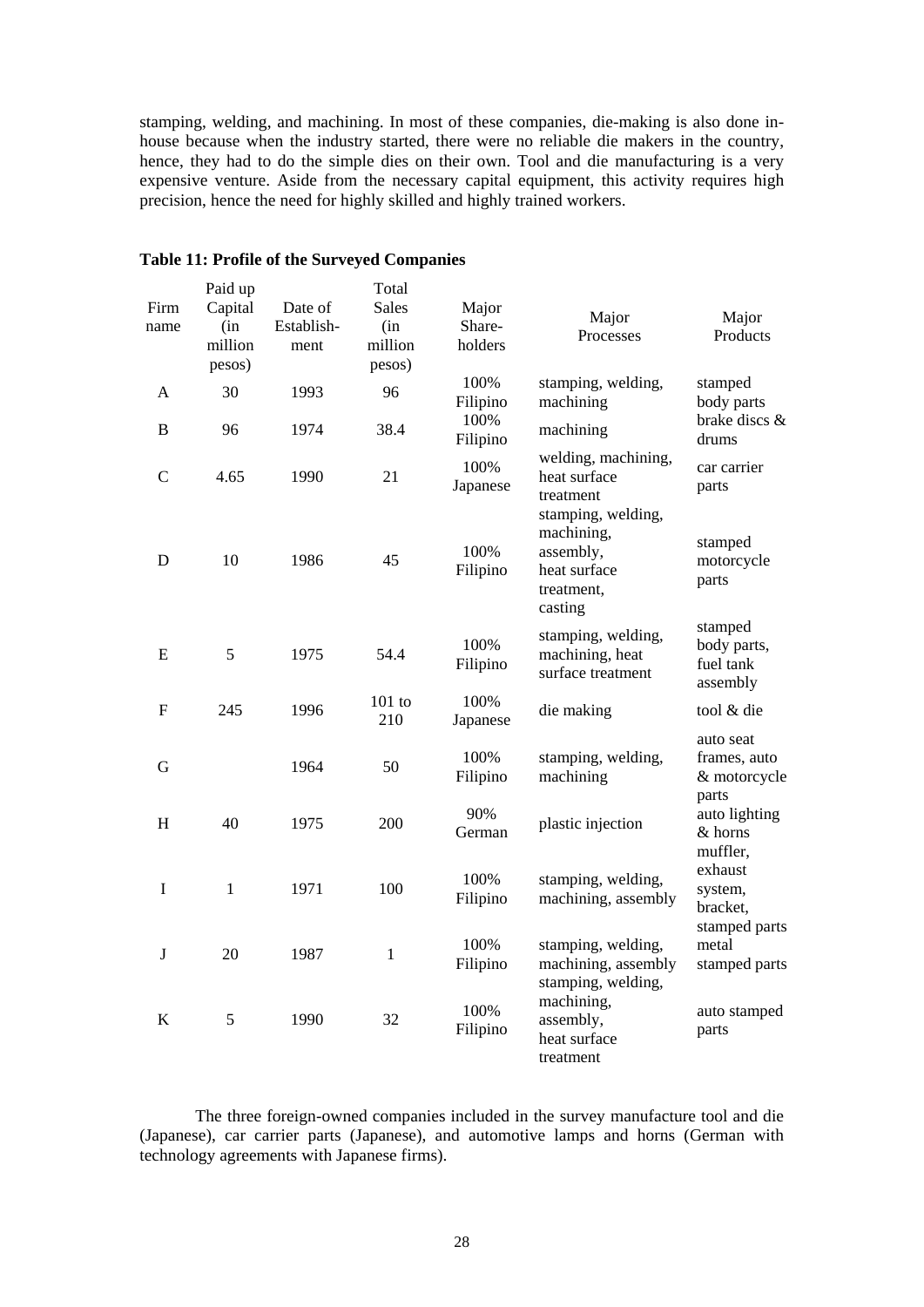#### **B. Quality, Cost, Delivery, and Technology Indicators**

Table 12 presents the productivity and quality indicators for the surveyed firms. Value added and labor productivity are used as indicators of firm level productivity. Value added is total sales less material cost while labor productivity is the ratio of value added to total direct production workers. The highest sales were registered by the two foreign-owned subsidiaries, Firm H with total sales to the automotive sector of P200 million and Firm F with total automotive sales ranging from P101 million to P210 million. Filipino owned companies, Firms I and A followed with sales amounting to P100 million and P96 million, respectively. Except for Firm J, which accounted for the lowest sales of P1 million, the rest of the surveyed firms had total sales between P20 million and P55 million.

|                      |                    | Number of         | <b>Productivity Measures</b> |                                | <b>Quality Measures</b>                      |                                           |
|----------------------|--------------------|-------------------|------------------------------|--------------------------------|----------------------------------------------|-------------------------------------------|
| Firm code<br>name    | <b>Total sales</b> | direct<br>workers | Value<br>added               | Labor<br>Productivity          | Process<br>Defect<br>Ratio                   | Quality<br>System                         |
| Firm A               | <b>P96M</b>        | 39                | P28,876.8<br>M               | P740,430                       | 0.23%                                        | <b>ISO 9000</b>                           |
| Firm B               | P38.4M             | 43                | P21.7536<br>M                | P505,897.7                     | 8%                                           | None                                      |
| Firm C               | P21 M              | 20                | P12.52125<br>M               | P626,062.5                     | <b>Not</b><br>monitored<br>(very<br>minimal) | None                                      |
| Firm D               | P45 M              | 50                | P <sub>22.5</sub> M          | P450,000                       | <b>Not</b><br>monitored                      | None                                      |
| Firm E               | P 54.4 M           | 68                | P19.2576<br>M                | P283,200                       | 0.8%                                         | ISO 14000                                 |
| Firm F               | P101M to<br>P210M  | 68                | P50.5 to<br>P105 M           | P742,647.1<br>to<br>P1,544,118 | 0.02%                                        | <b>ISO 9000</b>                           |
| Firm G               | P50M               | 90                | P19.825M                     | P220,278                       | 2%                                           | ISO 9000;<br>ISO 14000<br>(in<br>process) |
| Firm H               | <b>P200M</b>       | 48                | P 83M                        | P1,729,167                     | 18PPM                                        | ISO 9000;<br>ISO 14000<br>(in<br>process) |
| $\overline{F}$ irm I | P100M              | 110               | P36.25M                      | P329,545                       | 2%                                           | ISO 9000;<br>TS 16949                     |
| Firm J               | P1M                | 20                | P400,000                     | P20,000                        | 1%                                           | <b>ISO 14000</b><br>(by April<br>2006)    |
| Firm K               | P32M               | 39                | P12.96M                      | P332,307.7                     | 0.10%                                        | ISO 9000;<br>ISO 14000<br>(in<br>process) |

In terms of value added, Firms H and F had the highest with the former registering between P51 million and P105 million, while the latter had P83 million. These were followed by Firm I with P36.25 million and Firm A with P28.9 million. Except for Firm J, the remaining firms had value added that ranged from P12 million to P23 million. In terms of labor productivity, Firms F and J registered the highest, as expected, ranging from P743,000/worker to P1.73 million per worker. In the case of the Filipino-owned companies,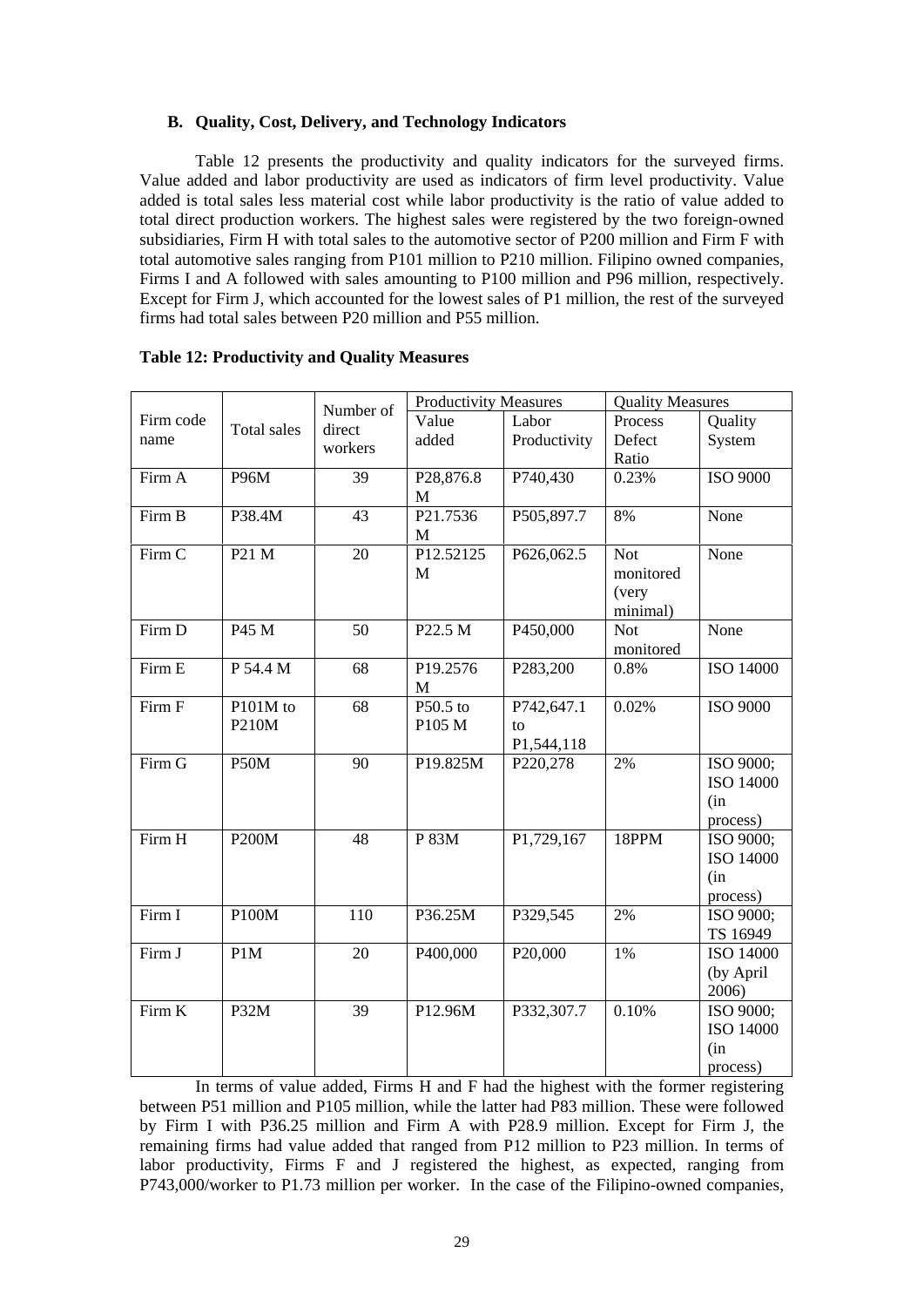Firm A had higher labor productivity of P740,000 per worker than Firm I's P330,000 per worker. Other companies such as Firms C (P626,000 per worker), B (P506,000 per worker), D (P450,000 per worker), and K (P332,000 per worker) had higher labor productivity than Firm I.

In both Firms H and F, workers are trained to do various tasks. Firm H applies "onepiece flow" set up wherein each worker has one work table where he performs all activities from assembly, finishing, and packing. The workers also perform quality control tasks. In Firm F, workers are multi-skilled and can easily perform the required tasks from one section to another (from cutting, machining, grinding, and assembly).

The quality measures used are process defect ratio in final checking before repair and quality systems like TS 16949, QS 9000, ISO 9000, ISO 14000, and ISO 18000 that are employed by the companies. In terms of process defect ratio, Firm H had the lowest followed by Firm F. Both implement in-process inspection. Filipino owned companies such as Firm K had 0.1%, Firm A had 0.23%, while Firm E had 0.8%. Firms I, G, and J had between 1 to 2% while Firm B had the highest at 8%.

Most of the surveyed firms have ISO 9000 and/or are in the process of obtaining ISO 14000 certification. Firms B, C, and D do not have any ISO certification. Among the surveyed firms, Firm I is the only one with TS 16949. Note that Firm I exports almost 90% of its production to the US. It will also be exporting its product to Mexico and other parts of South America. Locally, its major market consists of Toyota Motors, Isuzu, Nissan, Kawasaki and Honda Motorcycle.

Table 13 presents another set of important competitiveness indicators consisting of cost, delivery, and engineering capacity. Among the surveyed companies, Firm C had the lowest percentage of material cost to total production cost of about 48%. Firm C sources its major raw materials locally. However, in terms of the share of labor cost to total production cost, Firm C had the highest ratio of about 21%. Except for Firms I and F, with labor cost ratios of 15% and 16%, respectively; the rest of the firms had labor ratios ranging from 9.5% to 13%.

 In-process inventory days refer to the average number of days from production order release to the delivery of finished goods to the storage and include actual time for processing. Firms D and G had, on the average, spend 7 days. Firm A takes 15 days while Firms C and F need 20-21 days. Firms B, E, I, and J need 30 days, Firm K requires 45 days and Firm H, 60 days. In terms of the average inventory days for customers or the number of days the company keeps the inventory of finished goods for customers range from 7 to 15 days for most of the surveyed firms. Firm J maintains the inventory from 45 to 90 days. Firms C and F do not keep the finished goods inventory on behalf of customers.

 Most of the firms have 2 to 5 engineers assigned to implement the company's quality control and quality assurance system. They are also responsible for product design and development. These functions are merged into one department. Except for three companies, the surveyed firms do not engage in research and development activities. For the foreignowned subsidiaries, their mother companies are the ones responsible for this task. For most of the Filipino-owned companies, the products that they make are all based on the specifications provided by their customers. Their customers normally give them samples to copy from and for some firms, drawings are provided from which to base their product designs. Firm I spends the most for its R&D, around 3% of its sales. The firm is concentrating its R&D efforts in improving its tool and die capability. Six of the surveyed companies use advanced engineering and testing facilities such as 3D CAD, CAM, CAE, and CAT. Five companies (B, C, E, J, and K) do not have these facilities.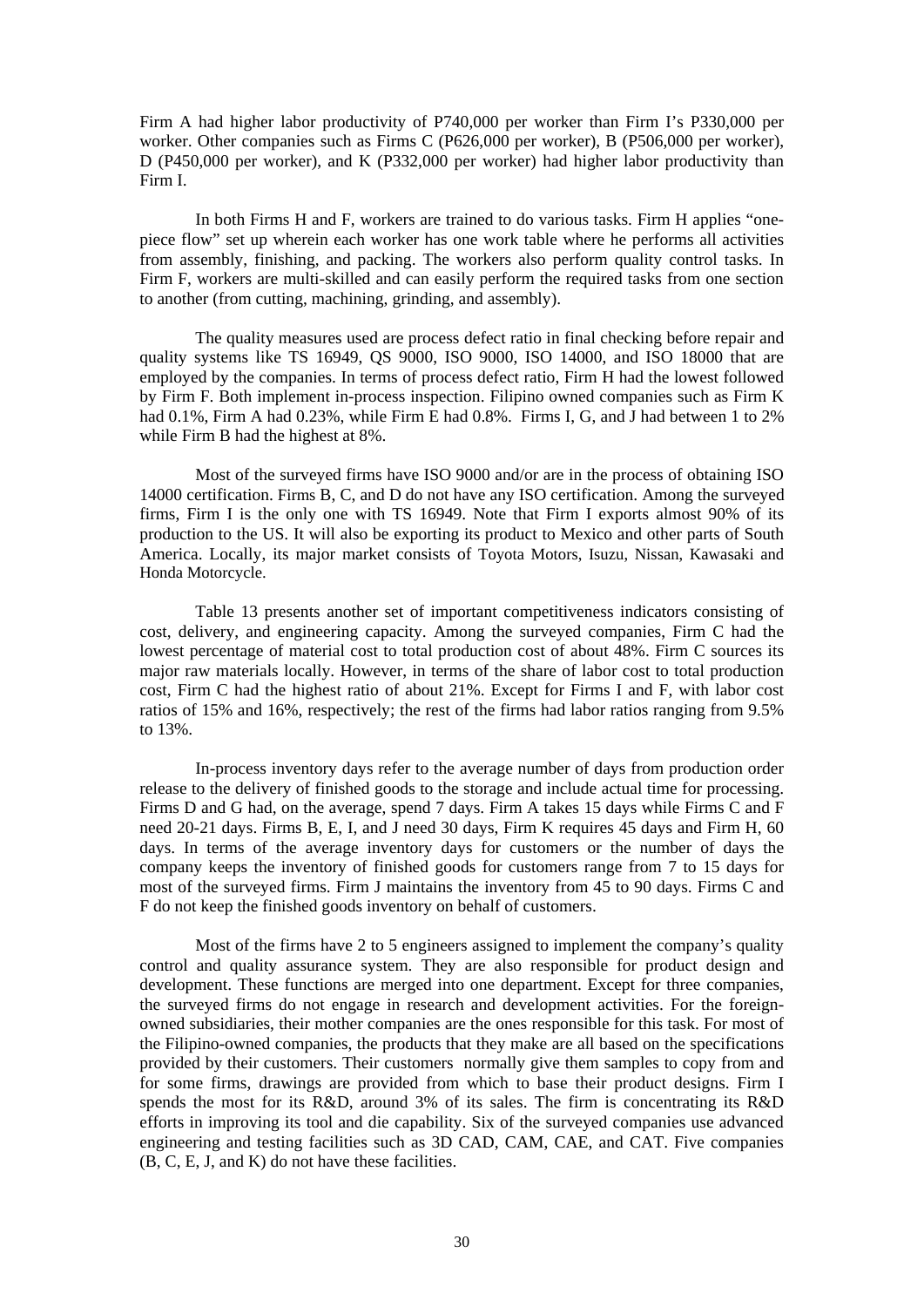Firms A, C, and F are currently operating at almost full capacity (see Table 14). Firm E operates at 80% capacity while Firms I and H are operating at 60% and 70%, respectively. In four of the surveyed firms, a lot of excess capacity exists. Firm K is operating at 50%; Firms B, D, and J are operating between 16% and 30%. Table 14 also presents a listing of the surveyed firms' machinery and equipment. Mostly, the firms have press machines, lathe machines, and welding machines. Firms I, J, F, and B have CNC machines. Except for Firm D which has a robot for welding, none of the surveyed firms have robot utilization.

|                |             | Cost       |           | Delivery         | Engineering      |                |             |
|----------------|-------------|------------|-----------|------------------|------------------|----------------|-------------|
| Firm           | Material    | Labor      | $In-$     | inventory        | Number           | R&D            | Engineering |
|                | Cost as $%$ | Cost as %  | process   | days for         | of               | spending       | $&$ testing |
|                | of          | of         | inventory | customers        | Engineers        |                | facilities  |
|                | Production  | Production | days      | (average)        |                  |                |             |
|                | Costs       | Costs      | (average) |                  |                  |                |             |
| Firm           | 76%         | 9.5%       | 15 days   | 15 days          | $\overline{3}$   | $0.5\%$ of     | AD CAM      |
| A              |             |            |           |                  |                  | sales          |             |
| Firm           | 51%         | 13%        | 30 days   | 15 days          | 3                | $2\%$ of       | None        |
| B              |             |            |           |                  |                  | sales          |             |
| Firm           | 47.5%       | 20.6%      | 20 days   | $\overline{0}$   | $\overline{0}$   | $\Omega$       | None        |
| $\overline{C}$ |             |            |           |                  |                  |                |             |
| Firm           | 58.8%       |            | 7 days    | 3 days           | $\overline{0}$   | $\mathbf{0}$   | 3D CAD,     |
| D              |             |            |           |                  |                  |                | CAM,        |
|                |             |            |           |                  |                  |                | CAE, CAT    |
| Firm           | 76%         | 9%         | 30 days   | 15 days          | $\overline{3}$   | Negligible     | None        |
| E              |             |            |           |                  |                  |                |             |
| Firm           | 54%         | 16%        | 21 days   | $\boldsymbol{0}$ | $\boldsymbol{0}$ | $\overline{0}$ | 3D CAD.     |
| F              |             |            |           |                  |                  |                | AD CAM      |
| Firm           | 71%         | 12%        | 7 days    | 1 day            | $\overline{4}$   | Negligible     | 3D CAD,     |
| G              |             |            |           |                  |                  |                | CAM         |
| Firm           | 65%         | 10%        | 60 days   | 7 days           | $\boldsymbol{0}$ | $\overline{0}$ | 3D CAD,     |
| H              |             |            |           |                  |                  |                | CAM, CAE    |
| Firm           | 75%         | 15%        | 30 days   | $7-15$ days      | $\overline{5}$   | 3% of          | 3D CAD,     |
| I              |             |            |           |                  |                  | sales          | CAM, CAE    |
| Firm           | 71%         | 12%        | 30 days   | 45-90            | $\overline{2}$   | $\theta$       | None        |
| J              |             |            |           | days             |                  |                |             |
| Firm           | 70%         | 10%        | 45 days   | 30 days          | $\overline{2}$   | Negligible     | None        |
| K              |             |            |           |                  |                  |                |             |

**Table 13: Cost, Delivery, and Engineering Capacity Measures** 

 In general, most of the surveyed firms' factories have clean facilities. Firms F and H have the cleanest and most orderly facilities. Safety measures are implemented in the surveyed firms' factories and standard worksheets are found in every place. Firms F and H, Japanese and German subsidiaries, respectively, have the most outstanding facilities among all the surveyed companies. Their plants have high ceilings and are well-lighted and wellventilated. The workflow from one process to another is also very systematic. Firm H seems to be more compact than Firm F, which is very spacious.

The cleanliness and orderliness of the facilities of Filipino owned firms A and E are also commendable. Since Firm E is operating way below capacity, its unutilized equipment are neatly covered with white plastic sheets.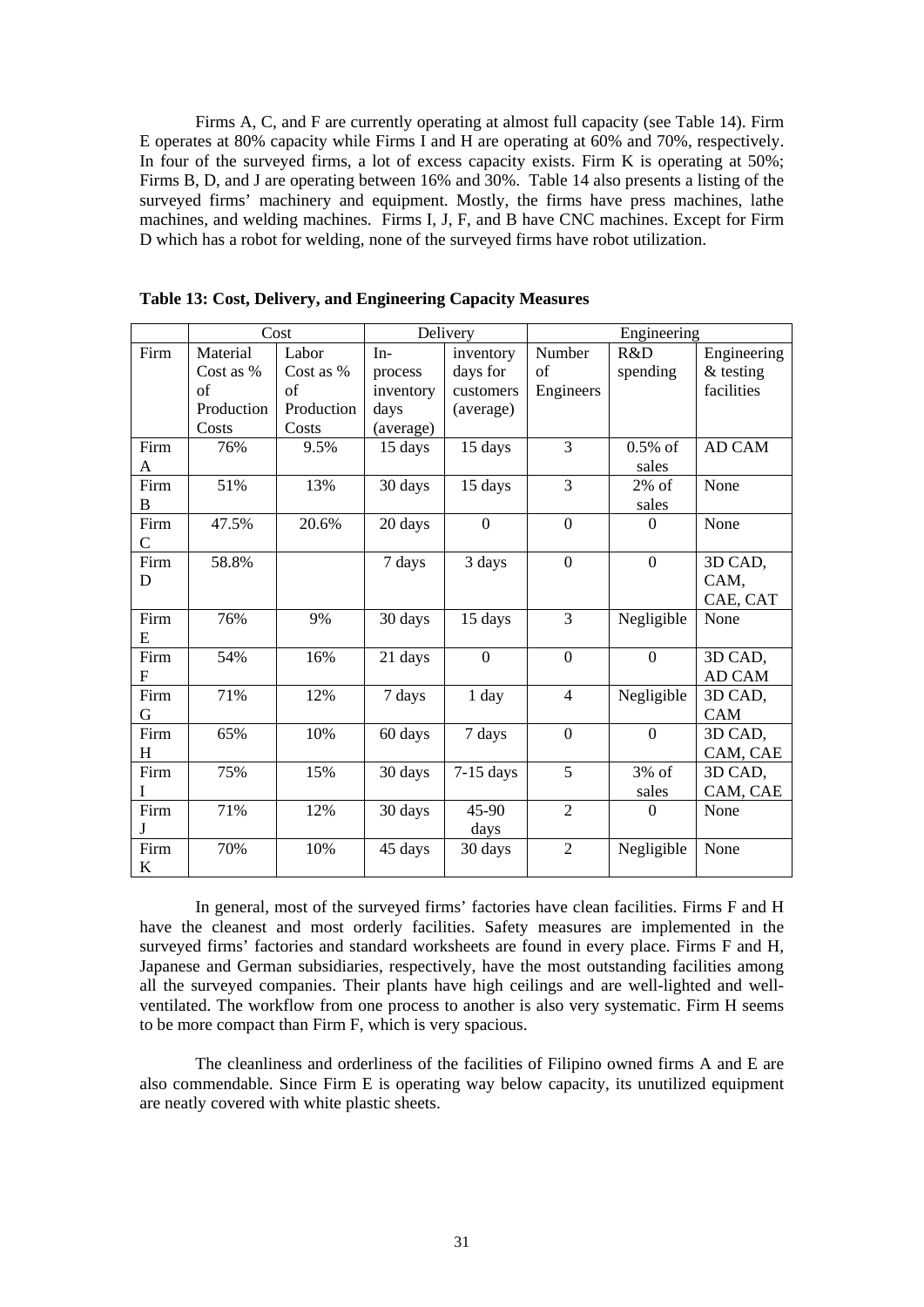| Firm   | Present<br>Capacity<br>Utilization<br>Rate | Machineries & Equipment                                                                                                                                                                                                 |  |
|--------|--------------------------------------------|-------------------------------------------------------------------------------------------------------------------------------------------------------------------------------------------------------------------------|--|
| Firm A | 98%                                        | hydraulic press machines, pneumatic press machines, mechanical press<br>machines, spot welding machines, mig welding machines, lathe machines,<br>pipe bending machines and shearing machines                           |  |
| Firm B | 16%                                        | moulding machines, CNC machine, air compressor, lathe machine, drill<br>press/multi drill machine, various grinder, milling machine balancing<br>machine, spectrometer and hardness tester                              |  |
| Firm C | 100%                                       | press machines, shearing machines, band saw machines, milling<br>machines, lathe machines, bench drill, mig welding machines and forklift                                                                               |  |
| Firm D | 25-30%                                     | press machines, spot welding machines and seam welding machines                                                                                                                                                         |  |
| Firm E | 80%                                        | hydraulic press machines, pneumatic press machines, mechanical press<br>machines, spot welding machines, seam welding machines                                                                                          |  |
| Firm F | 100%                                       | OKR machine, surface grinding machine, cylindrical grinder, wire cutting<br>machine, electronic discharge machine, press machine, moulding<br>machine, CNC machine, coordinate measuring machine and cutting<br>machine |  |
| Firm G | 27%                                        | Magnetic power press machines, CNC pipe bending/cutting machines<br>pneumatic press machines, shearing machines, lathe machines, spot &<br>mig welding machines                                                         |  |
| Firm H | 60%                                        | injection moulding machines, metallizing machine, ultrasonic welding<br>machine, paint booth, generators and oven                                                                                                       |  |
| Firm I | 70%                                        | stamping machines, welding machines, CNC/wire cutting machine,<br>special machines for muffler                                                                                                                          |  |
| Firm J | 30%                                        | power press machines, hydraulic press, pneumatic press, drill press, lathe<br>machines, turret machine, welding machine                                                                                                 |  |
| Firm K | 50%                                        | power press machines, milling machines, lathe machines, drill machines,<br>grinding machines and welding machines                                                                                                       |  |

#### **Table 14: Production Utilization and Machinery and Equipment**

Compared with Firms A and E, Firm D's factory is smaller and needs more lighting. Firm G's factory is also smaller relative to Firms A and E, and a re-configuration of its processes would be helpful in smoothing out the workflow from one section to the other.

Firm B has a huge plant and a foundry shop, but they are severely underutilized (see Box 1). Firm C's factory is also large; its facilities appear to be generally acceptable.

Firm I looks congested, its cleanliness and orderliness are generally acceptable, although there are sections that needs to be improved. Firm I also needs to re-arrange the processes for easier workflow. Some heavy tools were found lying around which might cause accidents in the factory.

Relative to the rest of the firms included in the survey, Firm J's factory is the smallest. Two of its presses are installed on the ground under a tree without any covering or protection. The machine shop has a galvanized iron roof, there are no walls and the floor is not cemented. Considering that this firm has been around since 1987, it has not made much investment to upgrade its facilities. In the interview, the manager revealed that the company used to earn 70% margin in the late eighties.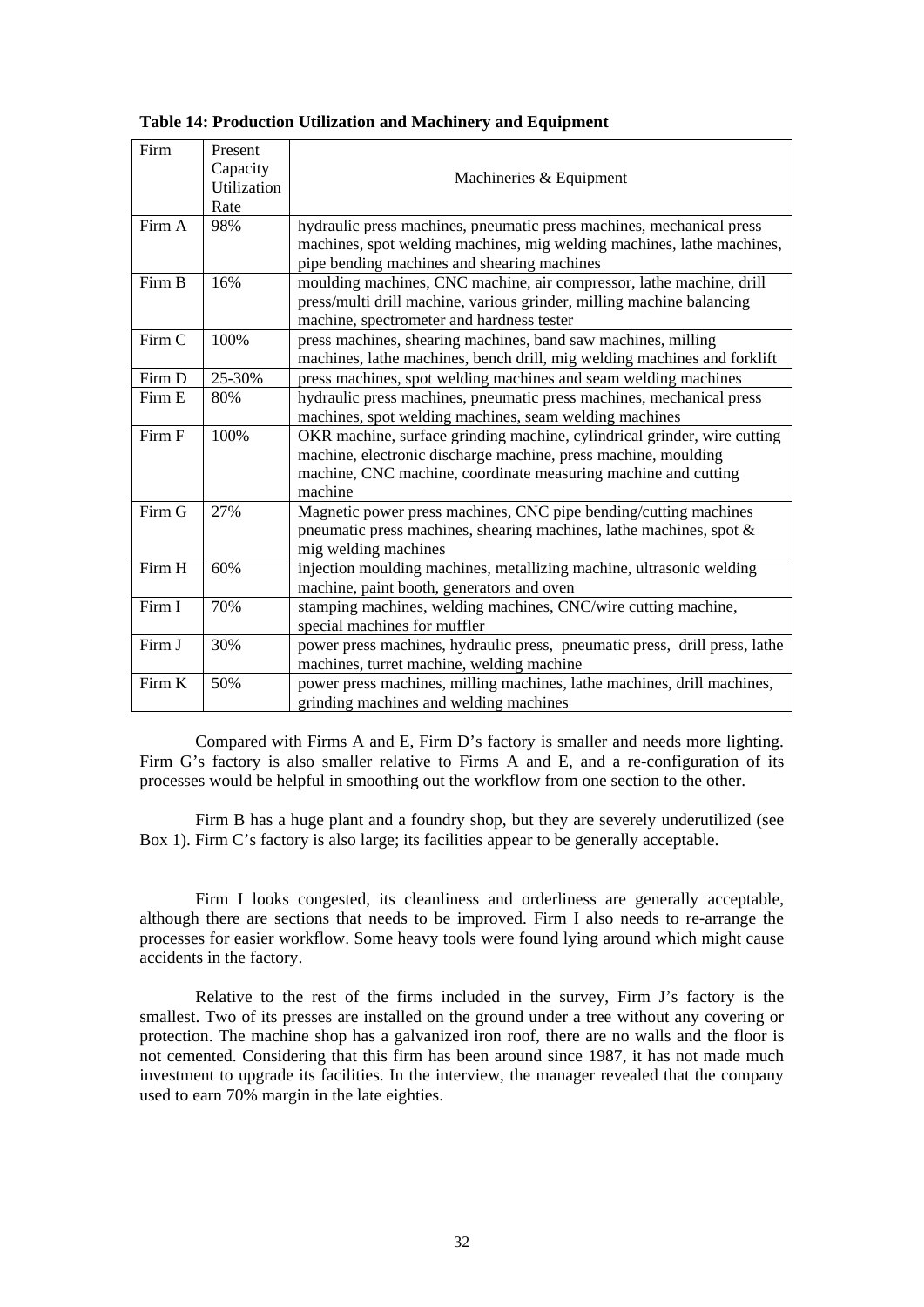#### **Box 1: Where have all my customers gone?**

Firm B manufactured brake discs for Mitsubishi (or Pamcor) in 1975 and beginning in 1990, it also supplied Toyota and in 1991, Honda also became its customer. As the supplier of the top automotive firms in the country, the early nineties were the busiest and the most profitable years for the company. At any given time, the representatives of the three major assemblers came all together in its factory to check on their orders. To keep up with demand, the company acquired additional CNC machines and automatic second-hand equipment. The company has its own foundry shop, the only one in the Philippines that is accredited by Japan.

After 1996, however, things started to change. Isuzu would have been its customer, but because of a labor strike in Carparts, Isuzu became anxious and pulled out from its initial deal with the Company. In 1997, Toyota left and soon after, it also lost Honda. The company would have also been one of the suppliers of Mitsubishi for the regional car that the latter planned to assemble in the Philippines. However, the agreement did not push through due to Mitsubishi's decision to postpone its plan of making Manila its export platform.

With the substantial cutback in demand that the industry faces, the company has downsized its labor force. Prices of its raw materials have kept on increasing. Scrap iron prices increased from P4.50 in the 1990s has gone up to P14 in the recent years. Their power cost has also increased substantially. However, the company has been having difficulties passing these increases to its customers. Toyota wanted a 20% reduction in its price, which the company could not meet given the volume they are currently producing. The company has also explored possibilities of entering the export market, but has not been successful so far. It has joined trade fairs abroad and was able to get inquiries from some companies, but has not closed any deals yet. France wanted 1.5 million pieces annually but was asking a 15% reduction in its price. Japan, on the other hand, wanted the company to fulfill major requirements to enable it to penetrate the world market. To satisfy their potential customers, the most crucial need is the upgrading of their existing equipment. In particular, their grinding operations and finishing process are not acceptable to Honda. To modernize their finishing process would require an additional P12 million in new investment.

To reduce their costs, they are currently outsourcing their machining process. The company has also started shifting to other industries such as the manufacture of charcoal stoves and sewing machines. Their workload nowadays pales very much in comparison with the early nineties. Toyota, whose affiliate company in Thailand owns a foundry, wants the company to do only the finishing of its brake discs which it imports from Thailand. Asian Transmission, sister company of Mitsubishi, has also asked it to do the finishing of its bearing retainers.

#### **C. Adjustment Measures to Cope with Increasing Competition and Weak Domestic Demand**

 The increasing competition from imports and the lack of demand have led to an industry shakeout with some firms consolidating their operations while others are closing down. The surveyed firms are adjusting in different ways. Most of those that are able to survive and compete are those that have accepted the reality that they cannot rely solely on the domestic market. These firms have shifted their focus towards the international market and have made serious efforts in finding the right product mix and improving their internal competitiveness by focusing on their quality, cost, and delivery. These enabled them to position themselves in the market and face competition from imports and other domestic manufacturers.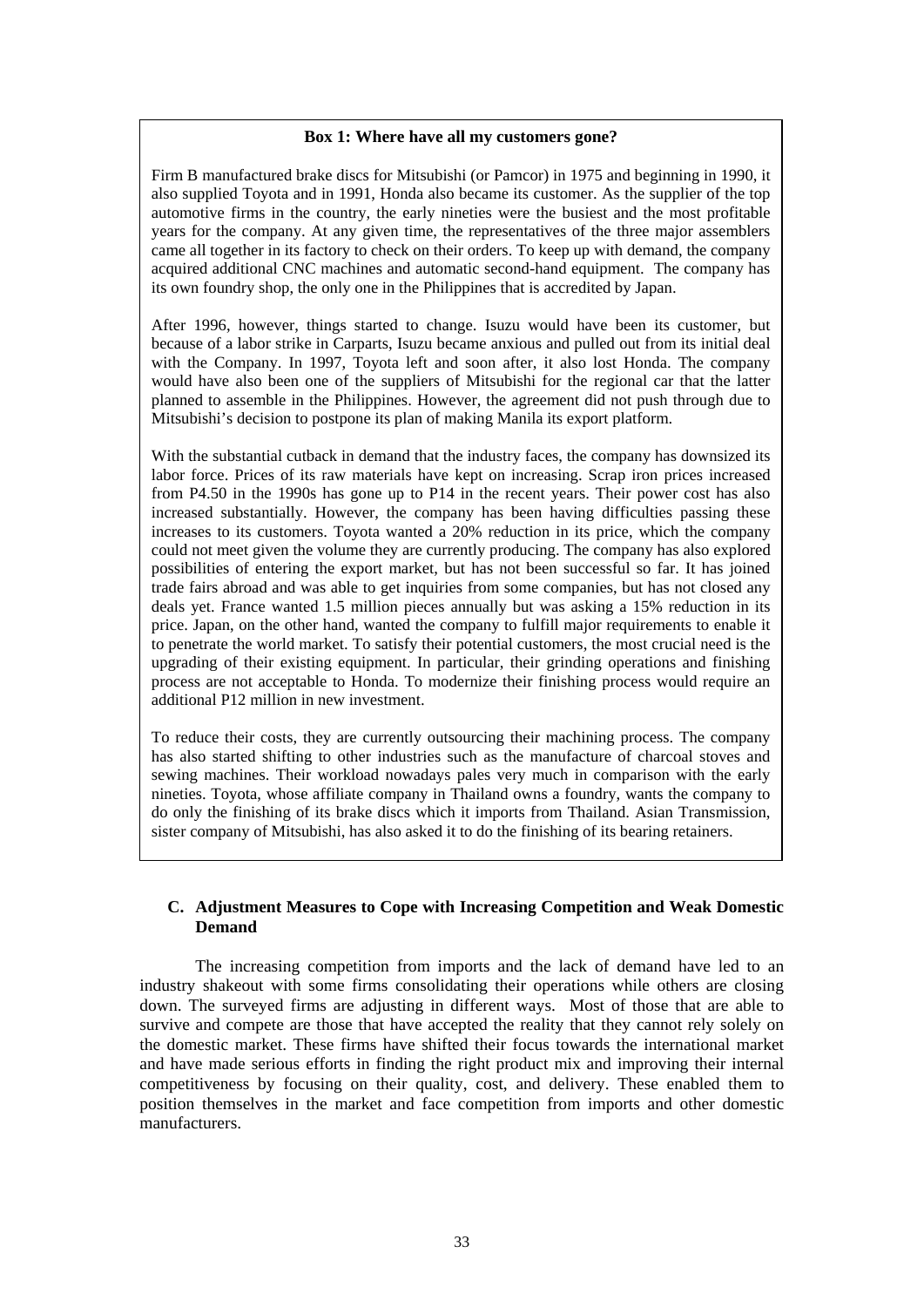#### **Box 2 : Testing the International Market Experiences of Firm I**

Firm I manufactures mufflers, exhaust system, and small metal parts like brackets, with 70% of its production geared towards the export market. Ten years ago, the company started to join trade fairs organized by the Department of Trade and Industry's CITEM. As early as 1993, the company already wanted to stop its production for the domestic automotive industry because of the lack of profitability. This began to change, however, when they started their export operations. Currently their major market is the US, where the company exports shock absorber parts. In the domestic market, its major customers are Toyota, Isuzu, Nissan, Honda Motorcycle, and Kawasaki.

In 2005, the sales of the company amounted to around P100 million. The company, which was established in 1971, has a paid-up capital of P1 million. It has a total of 110 production workers in its stamping, welding, machining, and assembly operations working on an 8-hour 6 days a week shift. The company is presently operating at 70% capacity utilization rate.

The company noted that there has been no substantial increase yet in terms of its total productivity and sees the need to upgrade their equipment. The company's ISO 9000 certification has just expired and they are about to get their ISO 14000 and TS 16949. The company dreams of becoming a world class manufacturer of auto parts and components in the future. Its R&D target is to start product redesign and enhance product reengineering. The company spends about 3% of total sales for R&D. It has a product development department which employs 5 staff members. At present, their R&D activities cover product development from prototype, product reengineering, moulds and die designing and evaluation and testing. In terms of the company's engineering testing capability; 3D CAD, CAM and CAE are utilized.

The defect rates set by major customers are 100PPM for Toyota and 0.5PPM for export. There has been no major rejection in their domestic market. For their exports, the company offers a 1% annual rebate to customers to cover rejects.

The president of the company revealed that their breakthrough in the international market can be attributed to a combination of a lot of factors. The most important elements are good marketing; sufficient plant production capacity, and equipment and technology that are up to international standards. Their company has a marketing arm based in the United States. This year, they will open a market in Mexico and other parts of South America. The main problem of the Company right now is how to raise the necessary capital needed for its market expansion abroad.

If the company wishes to develop new products with more complexity and value added, it needs to further enhance its competitiveness by continuously improving its research and development efforts along with its technological capacity and design capability. In the very short-term, it needs to put more emphasis on quality and productivity improvement measures. The main sections of the factory are too crowded and a re-configuration of various activities and re-grouping of product lines will certainly help in increasing efficiency. There may also be a need to trim down its workforce, redefine workers responsibilities and eliminate redundant jobs. It is also important to invest in trainings that will develop and improve workers' skills particularly in handling multiple tasks. Lastly, the company must also upgrade its existing equipment. Recently, it acquired a computerized die-making equipment as it plans to focus on product design.

Filipino exporters like Firm I decided to leave the domestic market after it was convinced that the domestic automotive industry was no longer profitable. Instead, it concentrated its efforts towards producing quality products for export abroad. Currently Firm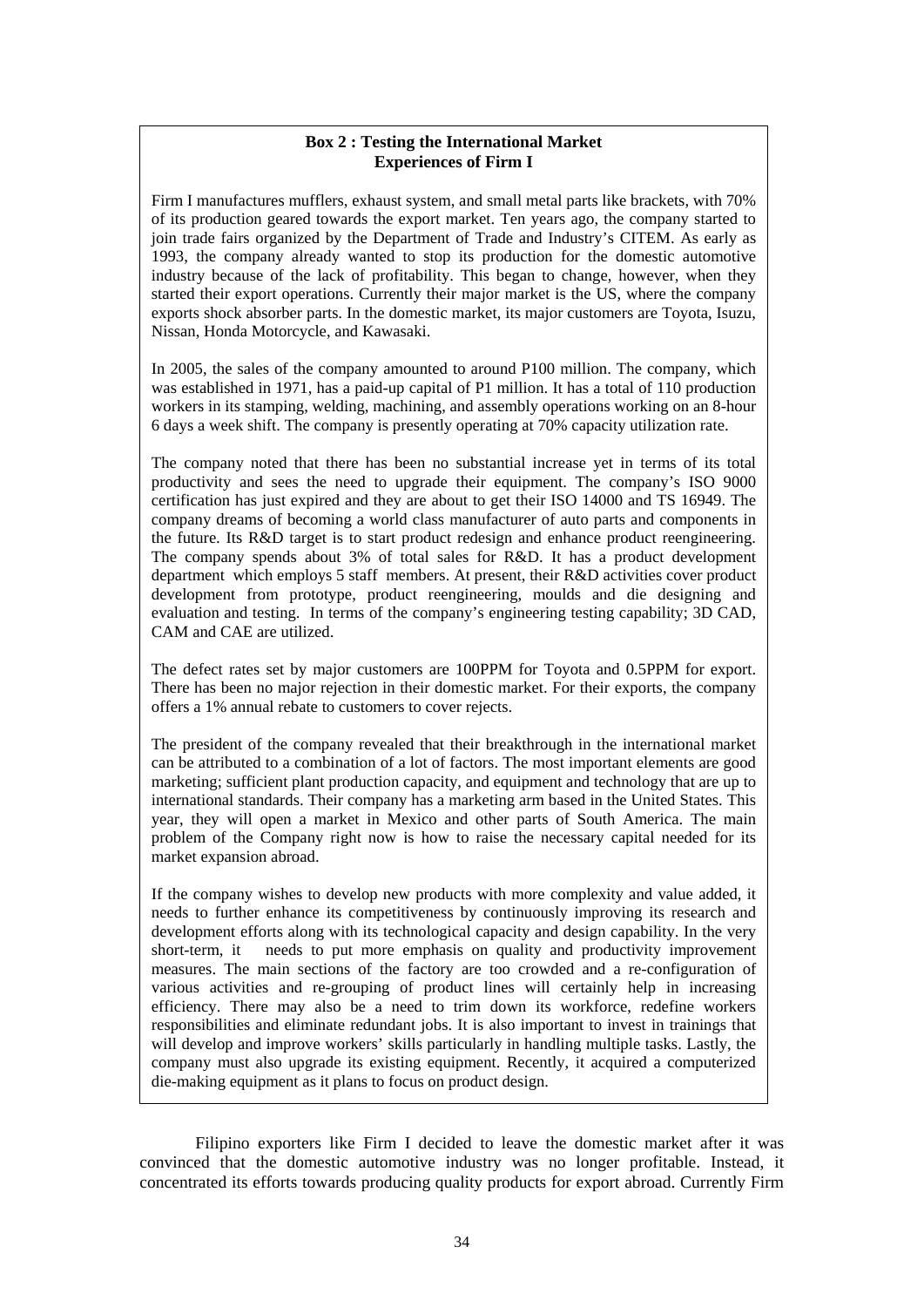I exports 70% of its production. The firm notes that its success in penetrating the export market was due to a combination of factors: good marketing arm, capacity to manufacture good quality products at low cost and delivered on time, acquisition of modern machinery and equipment, and application of proper technology. Firm I has invested in computerized die making facilities and is currently concentrating on product design (see Box 2).

Firm A, which has also experienced manufacturing for the export market, acknowledges that it is a very profitable venture. But since it is having difficulties finding markets abroad, the firm still remains domestic-oriented.

The rest of the surveyed firms have remained domestic-oriented (B, E, G, J, and K) and are producing mainly for the OEMs. Most of them are manufacturing proprietary parts which they cannot sell directly to other customers or in the replacement market. The firms know that to penetrate the export market, they need to innovate and develop their own products.

Firm C, a Japanese subsidiary, exports all its products to its parent company. The firm knows that its parent company can transfer its Philippine plant to other countries any time, hence they consciously focus on improving their efficiency. The other foreign-owned firms, F and H, were set up in the country initially to target the domestic automotive industry. But given the limited domestic market, the firms made the decision to shift to other industries. In the case of Firm F, which has modern facilities to manufacture tool and die, it decided to shift to the manufacture of ATM and computer components and parts which allowed the company to sustain its profitable operations. Currently, their sales to the automotive industry range only from 5% to 10% of total sales.

Meanwhile, Firm H has shifted its focus on the motorcycle industry and the replacement market after realizing that it could not rely solely on the domestic automotive industry. Its present sales to the automotive industry only accounts for roughly 9% of the total company sales. Their sales in the replacement market are more profitable. According to the firm, their sales to OEMs only allow them to break even. Similar quality products imported from Thailand, China, and India are available, but their customers continue to buy from them. The firm believes that since the automotive industry is dominated by Japanese companies, one needs to be affiliated with them in order to become their steady partners/suppliers. In Firm H's case, it has three existing technology agreements with Japanese companies.

#### **D. Comparison of Philippine Performance with Other Asian Countries**

The same survey covering the following parts were conducted by JETRO in Thailand, Indonesia, India, Malaysia, and China: tail lamps, stamping body parts, die casting, brake parts, and machining parts. Based on the survey, the countries were ranked in terms of their competencies in quality, cost, delivery, engineering, and production system. Appendix 1 contains a description of the criteria used to obtain the rankings of the countries. Figure 2 shows the overall results for stamping, Thailand leads in the stamping sector due to its high performance in terms of quality. Thailand is followed by China and India. China and India are ahead of the countries in terms of cost competitiveness. China has the lowest cost of raw materials. The Philippines is at the bottom of the list lagging behind other countries in terms of quality, delivery, engineering, and production system.

Figure 3 presents the overall results for lamps. Again Thailand is ahead of the countries followed by the Philippines which leads in terms of quality and production system. Although, the Philippines lags in terms of cost and delivery.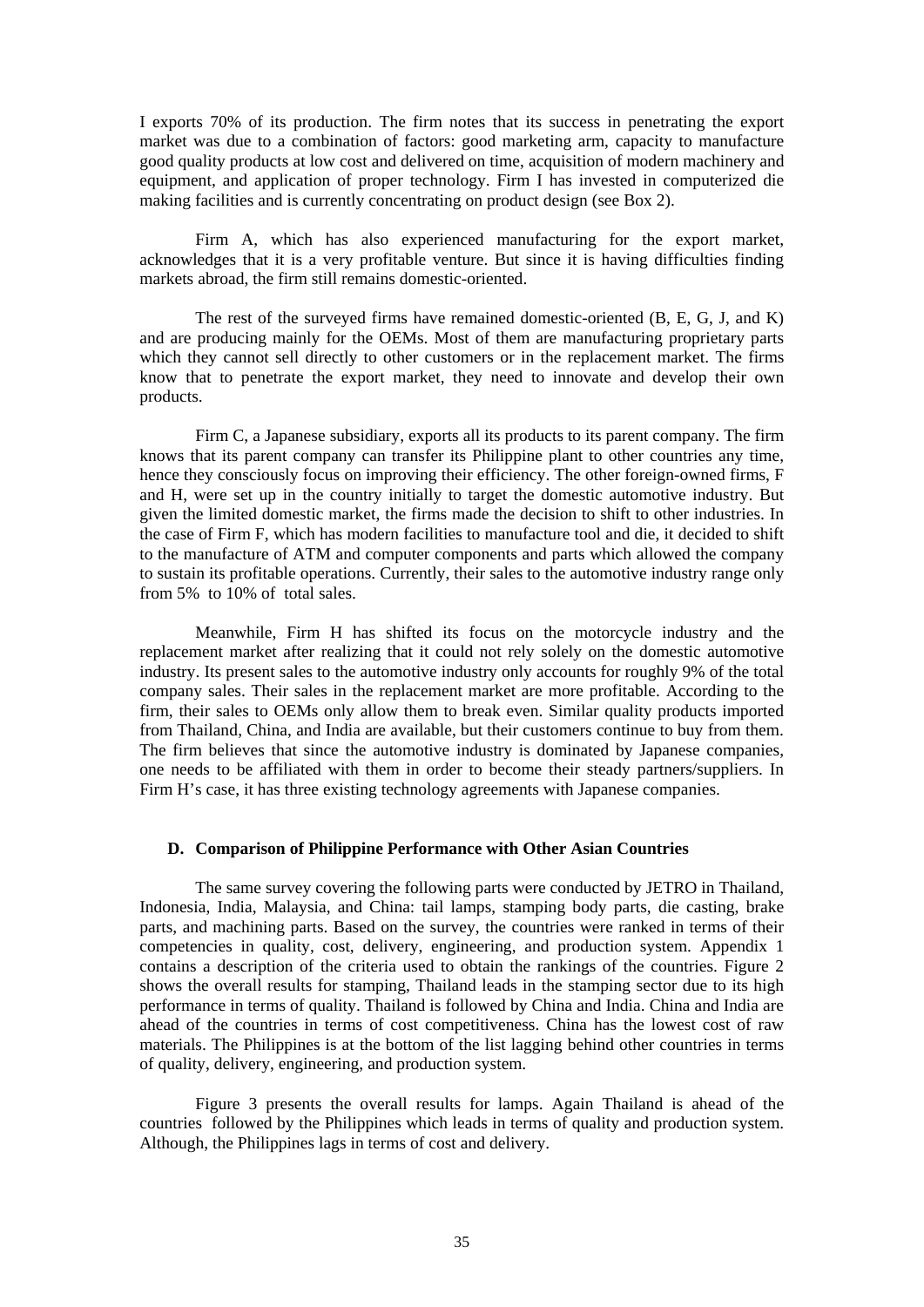

**Figure 2: Stamping: Comparison of Philippine Companies With Other Asian Firms**

Source: Yamamoto [2006], "Benchmark Survey Project Competitiveness of ASEAN vs.China vs. India on Auto Parts Industry", Powerpoint Presentation.



**Figure 3: Lamps: Comparison of Philippine Companies With Other Asian Firms** 

Source: Yamamoto [2006], "Benchmark Survey Project Competitiveness of ASEAN vs.China vs. India on Auto Parts Industry", Powerpoint Presentation.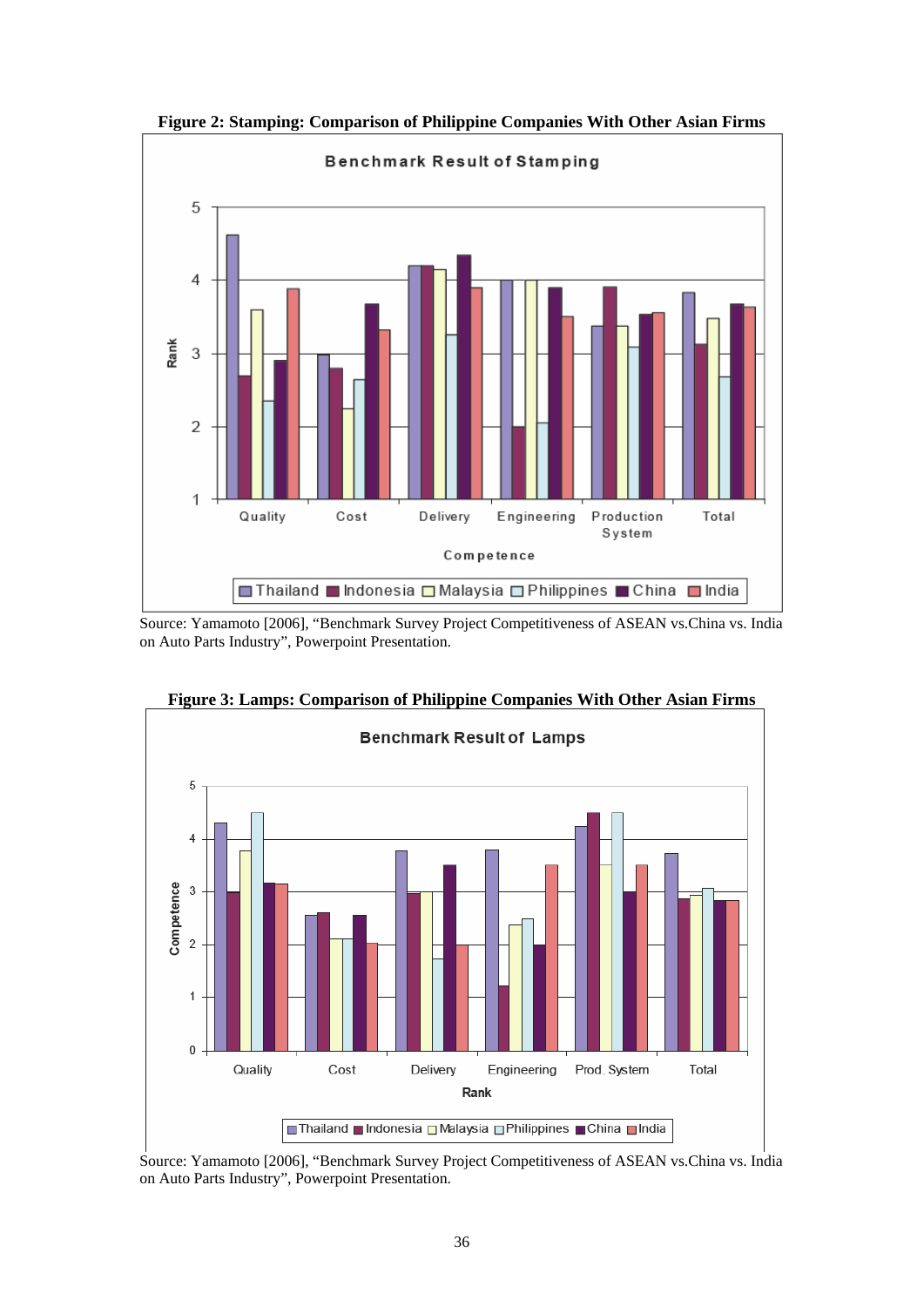

**Figure 4: Mould & Die: Comparison of Philippine Companies With Other Asian Firms** 

Source: Yamamoto [2006], "Benchmark Survey Project Competitiveness of ASEAN vs.China vs. India on Auto Parts Industry", Powerpoint Presentation.



**Figure 4: Brake Parts: Comparison of Philippine Companies With Other Asian Firms** 

Source: Yamamoto [2006], "Benchmark Survey Project Competitiveness of ASEAN vs.China vs. India on Auto Parts Industry", Powerpoint Presentation.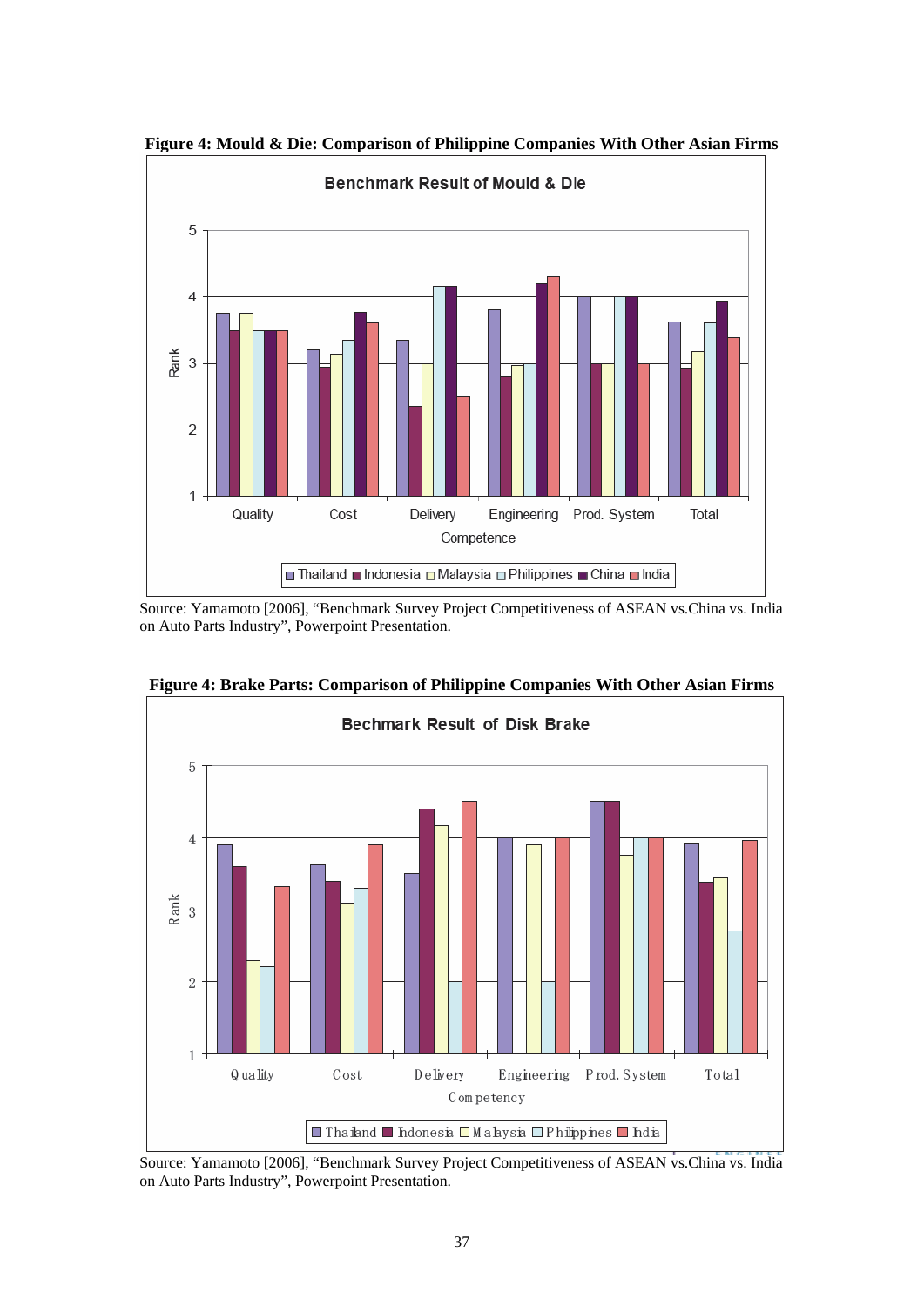

**Figure 5: Machining Flywheel: Comparison Asian Firms**

Source: Yamamoto [2006], "Benchmark Survey Project Competitiveness of ASEAN vs.China vs. India on Auto Parts Industry", Powerpoint Presentation.

Figure 4 shows that in the mould and die sector, the Philippines together with Thailand follows China which is at the top of the list. In terms of production system, the Philippines is at par with China and Thailand. Although in terms of cost, China is ahead followed by India and in terms of engineering the Philippines is behind China, India, and Thailand.

Figure 5 shows the overall results for machining-brake parts. In this sector, the Philippines is at the bottom of the list. India leads followed by Thailand due to their excellent performance in terms cost, delivery, and quality.

Figure 6 presents the results for flywheel, on the overall, the leaders are China and Thailand due to their cost competitiveness. There is no flywheel manufacturer in the Philippines.

Figure 7 shows a comparison of average monthly wages in the different Asian countries. As the Figure indicates, the Philippines still has an advantage in terms of wages relative to China, Malaysia, and Thailand. Figure 7 compares the number of Japanese auto parts firms in Asia. It is evident that in 2001, Thailand was the preferred supply based of Japanese companies, although this has changed in 2005, with the supply base shifting to China. In the case of the Philippines, the number of Japanese auto parts companies declined from 43 in 2001 to only 34 in 2005.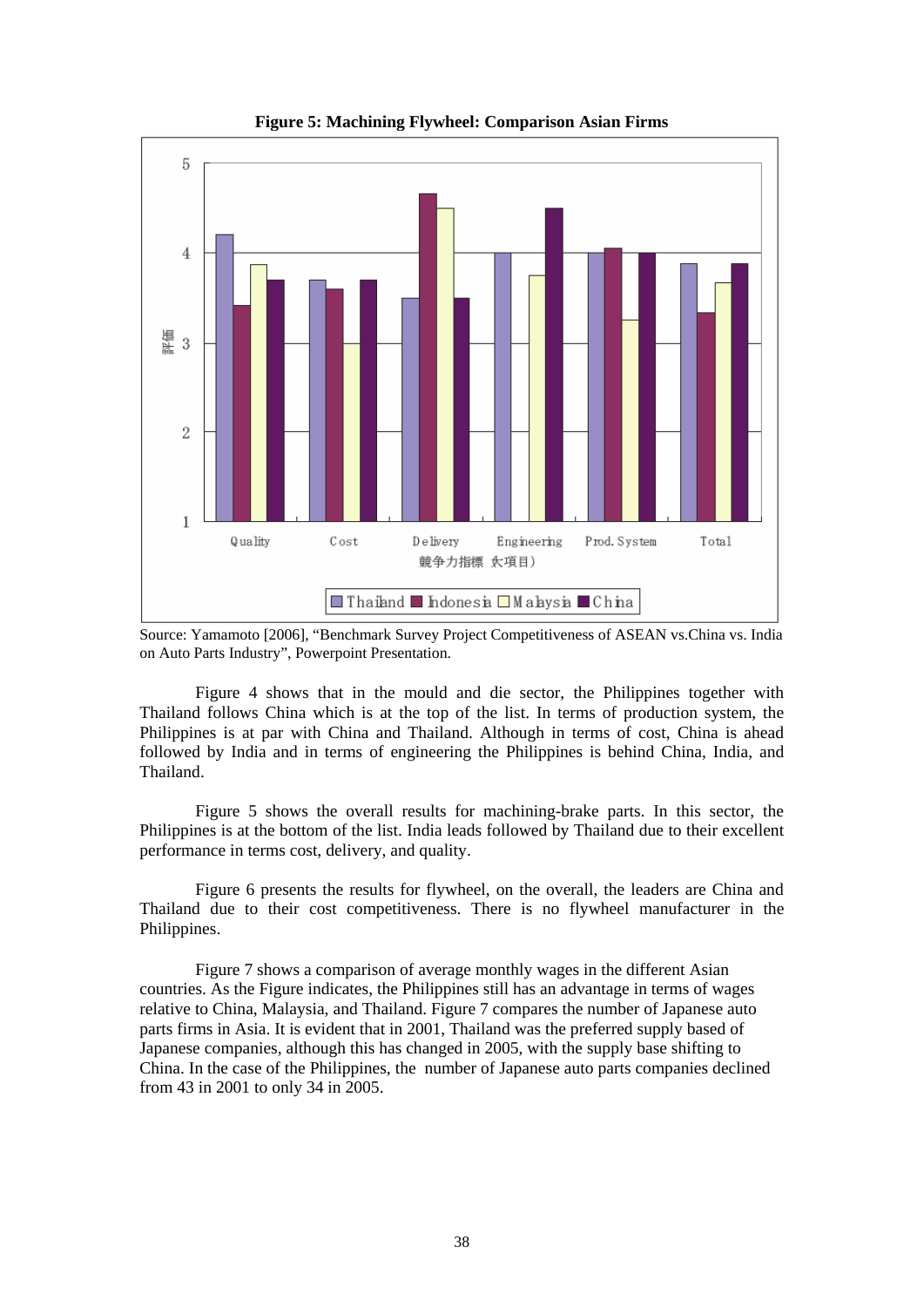

**Figure 6: Labor Cost Comparison in Asia** 

Source: Yamamoto [2006], "Benchmark Survey Project Competitiveness of ASEAN vs.China vs. India on Auto Parts Industry", Powerpoint Presentation.



**Figure 7: Number of Japanese Auto Parts Companies Located in Asia**

Source: Yamamoto [2006], "Benchmark Survey Project Competitiveness of ASEAN vs.China vs. India on Auto Parts Industry", Powerpoint Presentation.

Compared with the other countries in Asia, the cost competitiveness of Philippine auto parts companies is weak due to the industry's heavy reliance on imported raw materials and low productivity due to small scale of production and low utilization rate. Yamamoto [2006] noted that except for mould and die, the country ranks lower in most of the products studied. The country may take advantage of its relatively cheap and highly skilled work force in developing the mold and die sector.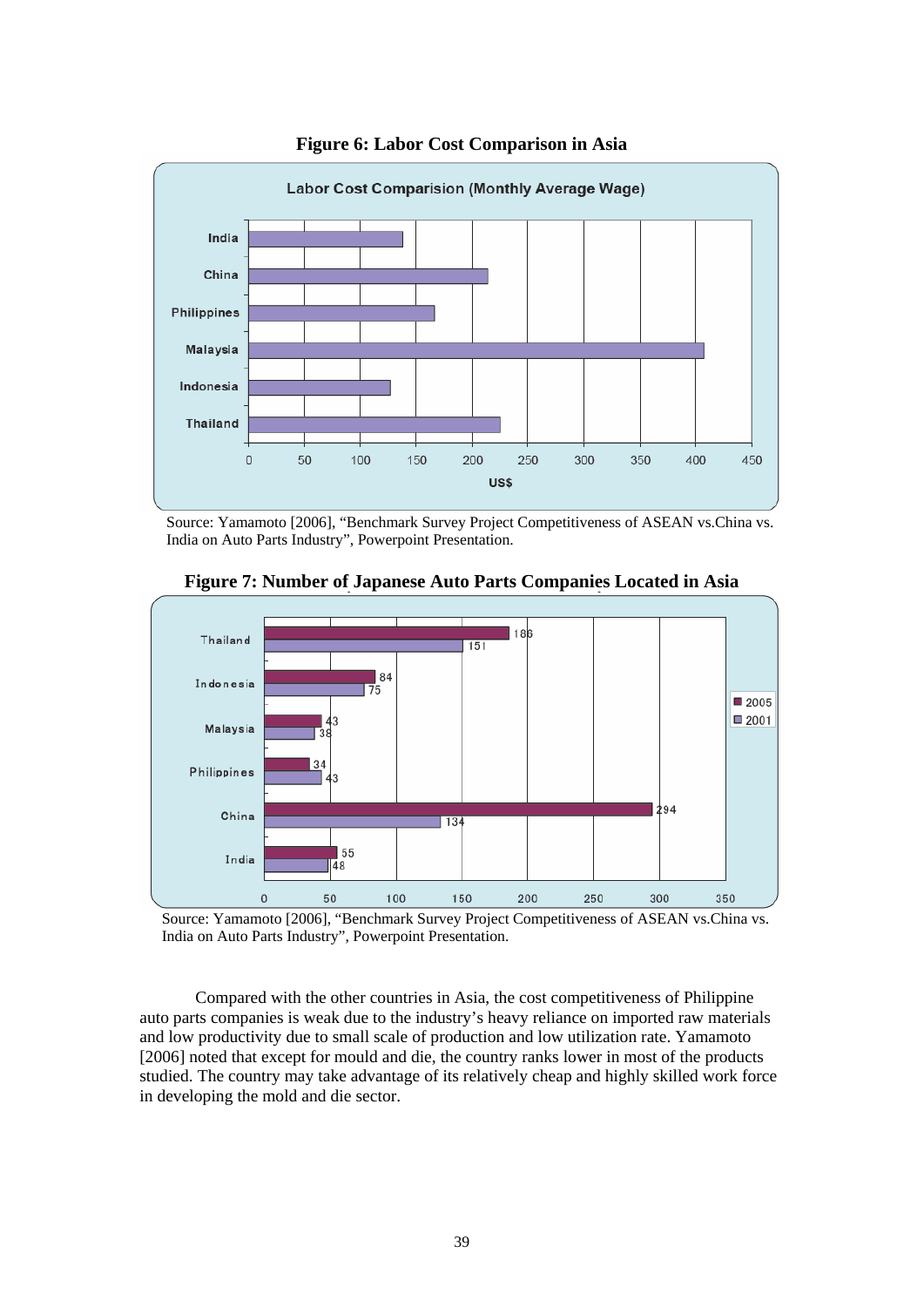#### **E. Constraints to Improving Firm Competitiveness**

Table 15 presents a summary of the internal and external constraints that the firms perceive in improving their competitiveness. Volume, particularly the current weak domestic demand, has remained a major internal problem in reducing their costs and improving their competitiveness. Another crucial element is the non-availability of the necessary raw materials domestically and the high dependence of the industry on imported raw materials which continue to add up to their rising costs of production. Although there are some domestic producers of certain raw materials, these remain unacceptable to their clients due to quality problems.

| Firm   | Internal                         | External                                               |
|--------|----------------------------------|--------------------------------------------------------|
| Firm A | Increase in production volume    | Government assistance in accessing markets             |
|        | Automation of production process | abroad                                                 |
|        | Penetration export market        | Labor policies add up to high cost of                  |
|        |                                  | production                                             |
| Firm B | Increase in production volume    | Reduction of power rates                               |
|        | Investment in state of the art   | Smelting plant to produce necessary raw                |
|        | technology                       | materials in the Philippines                           |
|        | Produce few high volume          |                                                        |
|        | products                         |                                                        |
| Firm C | Absence of volume                | Improvement in investment climate in the               |
|        | Increase in labor productivity   | country                                                |
| Firm D | Efficiency in production process | Availability of raw materials                          |
|        | Reduction of overhead &          | Reduction of power and distribution costs              |
|        | operating costs                  | Improvement of infrastructures                         |
|        | Increase in demand               | Improvement in business climate                        |
| Firm E | Increase in demand               | Availability of raw materials                          |
|        | R&D to develop own product       | Government must control importation of                 |
|        | State of the art machinery &     | second hand cars                                       |
|        | equipment                        | Improvement in business environment                    |
| Firm F | Quality improvement              | Technology improvement - responsibility of             |
|        | Human resource development       | our mother company                                     |
| Firm G | Own product development          | Availability of raw materials                          |
|        | Improvement of mould & die       |                                                        |
| Firm H | Increase in demand               |                                                        |
|        | New technology & modern          | Better government, the company has survived            |
|        | equipment                        | despite government<br><b>Tedious Customs clearance</b> |
|        |                                  | Harassment from Internal Revenue                       |
| Firm I | High price of raw materials      |                                                        |
|        | Quality improvement              | Labor policy of government<br>Radical unionism         |
|        | Focus on tool & die improvement  |                                                        |
| Firm J | Reduction of overhead expenses   | Availability of raw materials locally                  |
|        | Quality improvement              | Government support in accessing markets                |
|        |                                  | abroad and finding foreign partners                    |
| Firm K | High cost of imported raw        | Availability of raw materials locally                  |
|        | materials                        | Political stability                                    |
|        | Improvement in production        |                                                        |
|        | process                          |                                                        |

**Table 15: Constraints to improving firm competitiveness**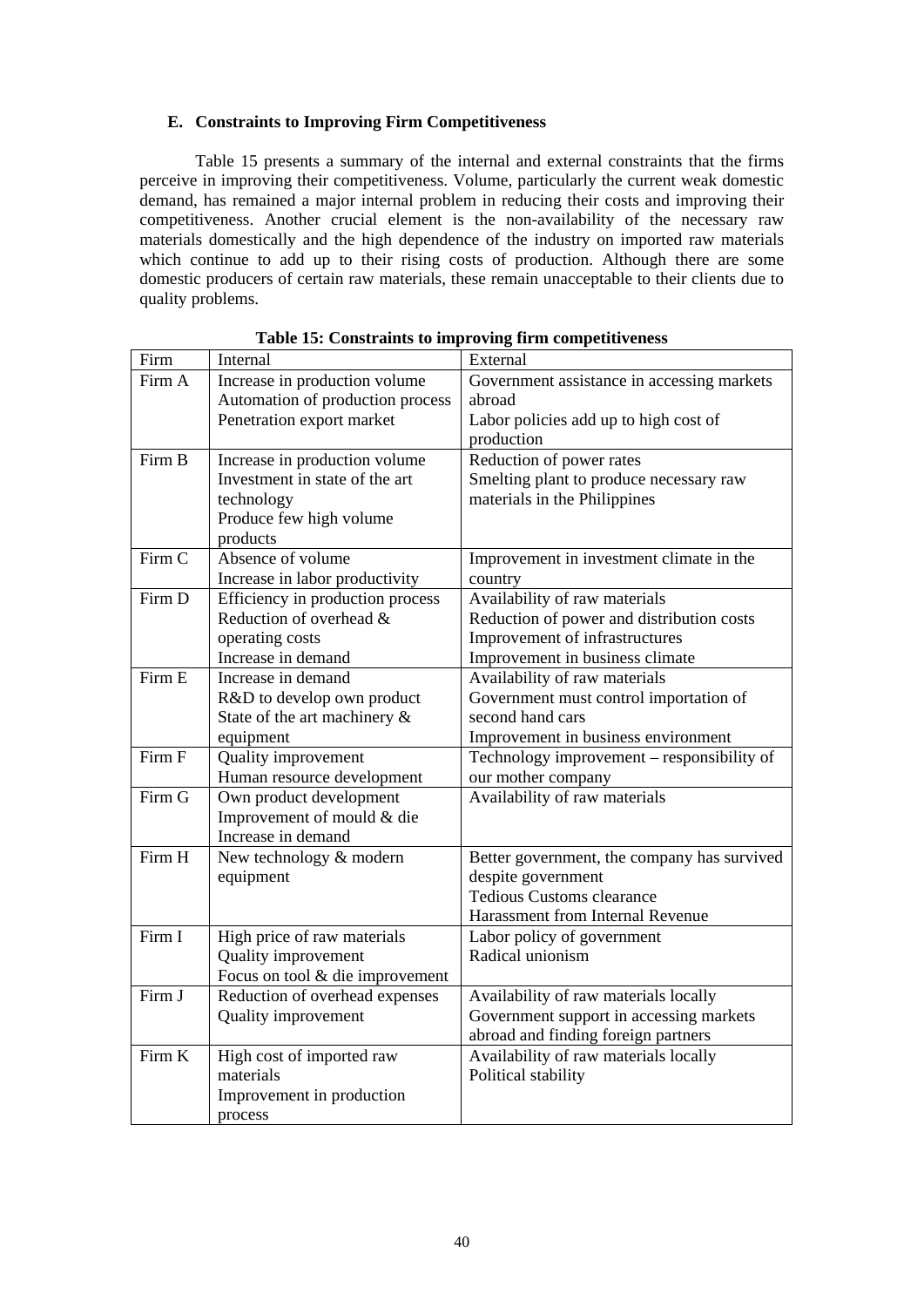The firms are aware that they need to invest in state of the art equipment and engage in innovation and product development, but unless there is an increase in production volume, they find it hard to justify the expenses involved in carrying out these activities. Other constraints cited were the country's labor policy that requires employers to hire contractual workers as regular employees after a period of six months. Given the cyclical nature of the business, firms are finding it difficult to comply with this requirement. What they do is to layoff contractual workers after six months and hire and train a new batch of workers which makes investment in the country an expensive venture. Another labor-related constraint is the presence of radical labor unions in the country.

#### **VI. Conclusions and Policy Implications**

Currently, the Philippine domestic market is very limited and with the previous investments made in the industry, there exists tremendous amount of excess capacity. Very little raw materials are locally sourced and auto parts manufacturers have to import at greater costs. All these have resulted in high manufacturing costs and low profitability for domestic manufacturers, which are mostly small and medium enterprises. At the same time, these small and medium domestic firms suffer from other problems such as low productivity and limited R&D (there is actually no research, only relevant product development levels) and technological capabilities. Their equipment and technology are also not up to international standards. Engineering capabilities are also limited since most firms manufacture their products based on samples rather than on engineering drawings.

While Filipino workers are regarded as highly skilled, this is not sufficient to make us internationally competitive. One firm narrated in the survey that it brought some of its workers to Japan to compete against robots in a welding process. The Japanese were very impressed with the Filipinos because of the high precision of their manual work and their ability to produce the same amount of output after 30 minutes. The only downside was while the robots can continuously sustain their work; the workers get tired and had to stop.

The automotive industry is a highly global industry; it is technology driven; competition is intense and only the bests survive (those that can offer the lowest cost, highest quality and most innovative products). As the surveyed firms have shown, penetrating the export market is not easy and does not come automatically. Given the current state of small and medium manufacturers, making them internationally competitive is a major challenge. Facing international competition will be difficult as domestic firms can no longer rely on protective government policies. Less competitive firms will have to contend with reduced market shares and eventually bankruptcy. The few remaining competitive ones need to define their strategies and the market position that they want to pursue. If they want to focus on lower value products, they must continue to improve their manufacturing efficiency with small facilities, lean business structure, and limited engineering. If they want to go into more high value added products, they must enhance their engineering capabilities such as design, test, validation, and prototyping. Investments on product development and increase in size will also be crucial. Given the firms' limited technology and R&D capability, finding technologically fit foreign partners will also be important.

As the firms search for ways and exert effort to improve their competitiveness, this has to be supplemented with government support. The responses in Table 15 are instructive in designing government policy measures to support the industry's transition from a highly protected market towards a more open and competitive one. The government can help companies by pursuing, together with the assembly industry, market expansion policies in order to stimulate demand for domestically assembled vehicles. The government can also assist parts and components firms, especially those with growth potentials like Firm A, by providing support in finding markets abroad as well as in linking them with multinational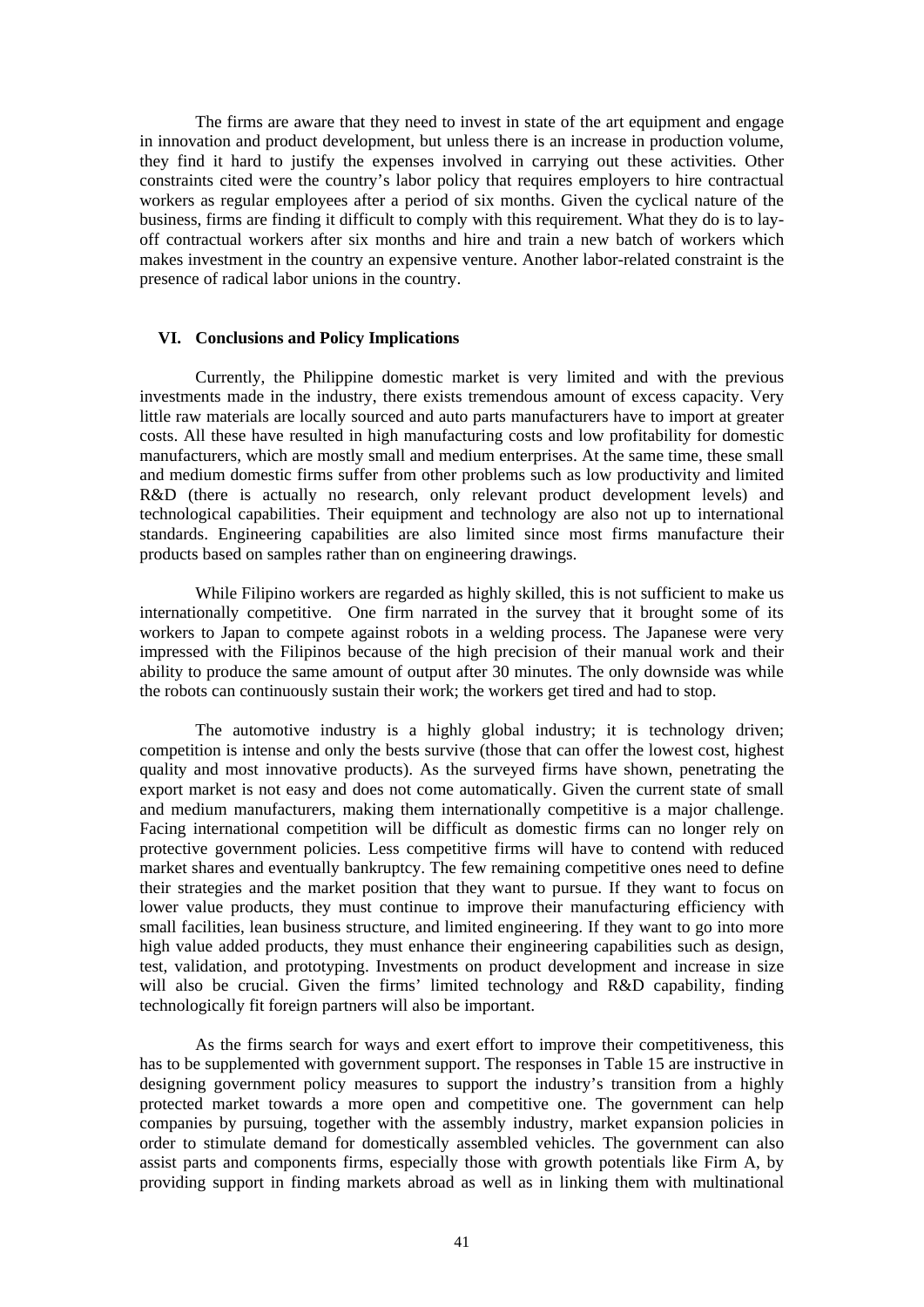companies. Government action is also necessary in addressing human resource development and labor policy issues that increase firms' costs, thus making us uncompetitive internationally. With respect to the high cost of raw materials used by the industry, immediate tariff reduction must be provided to address distortions in those sectors where the tariffs on their major raw materials are greater than tariffs on their finished goods. Lastly, it is also important for the government to improve infrastructure provision in the country particularly utilities like power and ports operation to help firms bring down their operating/overhead costs.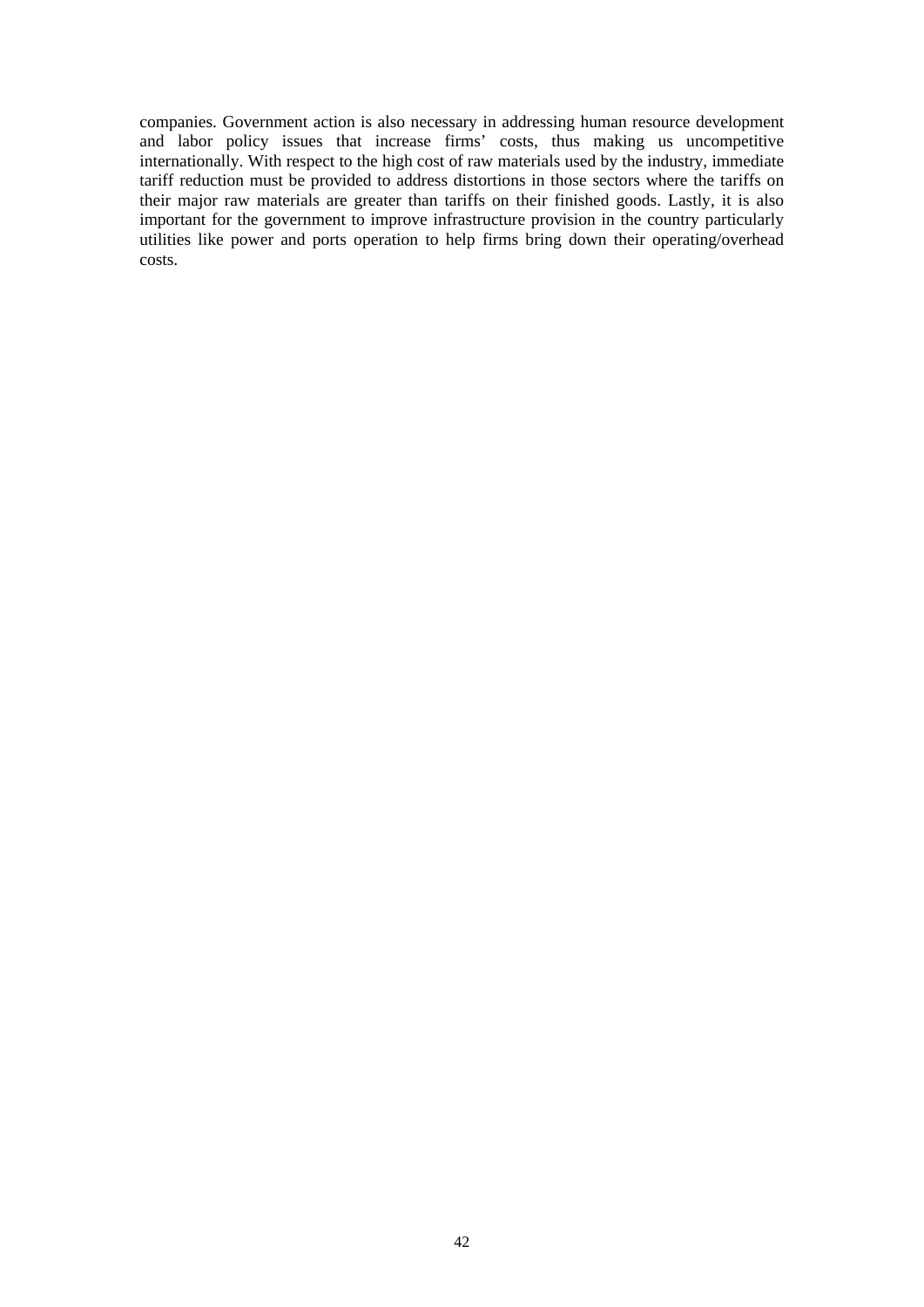# **APPENDIX 1: Criteria for Evaluating Competitiveness**

### Quality and Cost

| Q uality       |           |                                                                             |  |  |
|----------------|-----------|-----------------------------------------------------------------------------|--|--|
| Rank           | C riteria | Mapr Points                                                                 |  |  |
| 5              | Very High | Quality level comparable to gbballst Tier suppliers                         |  |  |
|                |           | with very wellm anaged QA system, acquire key QS, EOs                       |  |  |
| 4              | High      | Quality level among highest in the region                                   |  |  |
|                |           | with wellmanaged QA system, acquired B014000, and others                    |  |  |
| 3              | Medium    | Average Quality level in the region, with acceptable QA system.             |  |  |
|                |           | acquired at least 1 QS or BO                                                |  |  |
| $\overline{c}$ | Low       | Average Quality level in the region, acquired more than two                 |  |  |
|                |           | acquired at bast 1 QS or BO                                                 |  |  |
| $\mathbf{1}$   | Very Low  | Very bw quality level, with no BO or QS                                     |  |  |
|                |           |                                                                             |  |  |
|                |           | Cost                                                                        |  |  |
| Rank           | C riteria | Mapr Points                                                                 |  |  |
| 5              | Very High | Very competitive against Japan (less than 60 if Japan price=100)            |  |  |
|                |           | with high boalcontent, bw materialcost ratio, or very bw labor cost         |  |  |
| 4              | High      | Competitive against Japan (between 60 to 79, if Japan price=100)            |  |  |
|                |           | with high bcalcontent, bwerm aterial cost, or very bw labor cost            |  |  |
| 3              | Medium    | Marginally compeitive against Japan (petween 80 to 100, if Japan price=100) |  |  |
|                |           | with high bcalcontent , bwerm aterial cost, or very bw labor cost           |  |  |
|                |           |                                                                             |  |  |
|                |           | Less Competitive than Japan (between 100 and 110, if Japan price=100)       |  |  |
| $\mathfrak{D}$ | Low       | with bw productivity & bw bcalcontent, or higher material cost              |  |  |
| 1              | Very Low  | Not competitive against Japan (above 110, if Japan proie=100)               |  |  |

Delivery, Engineering, and Production System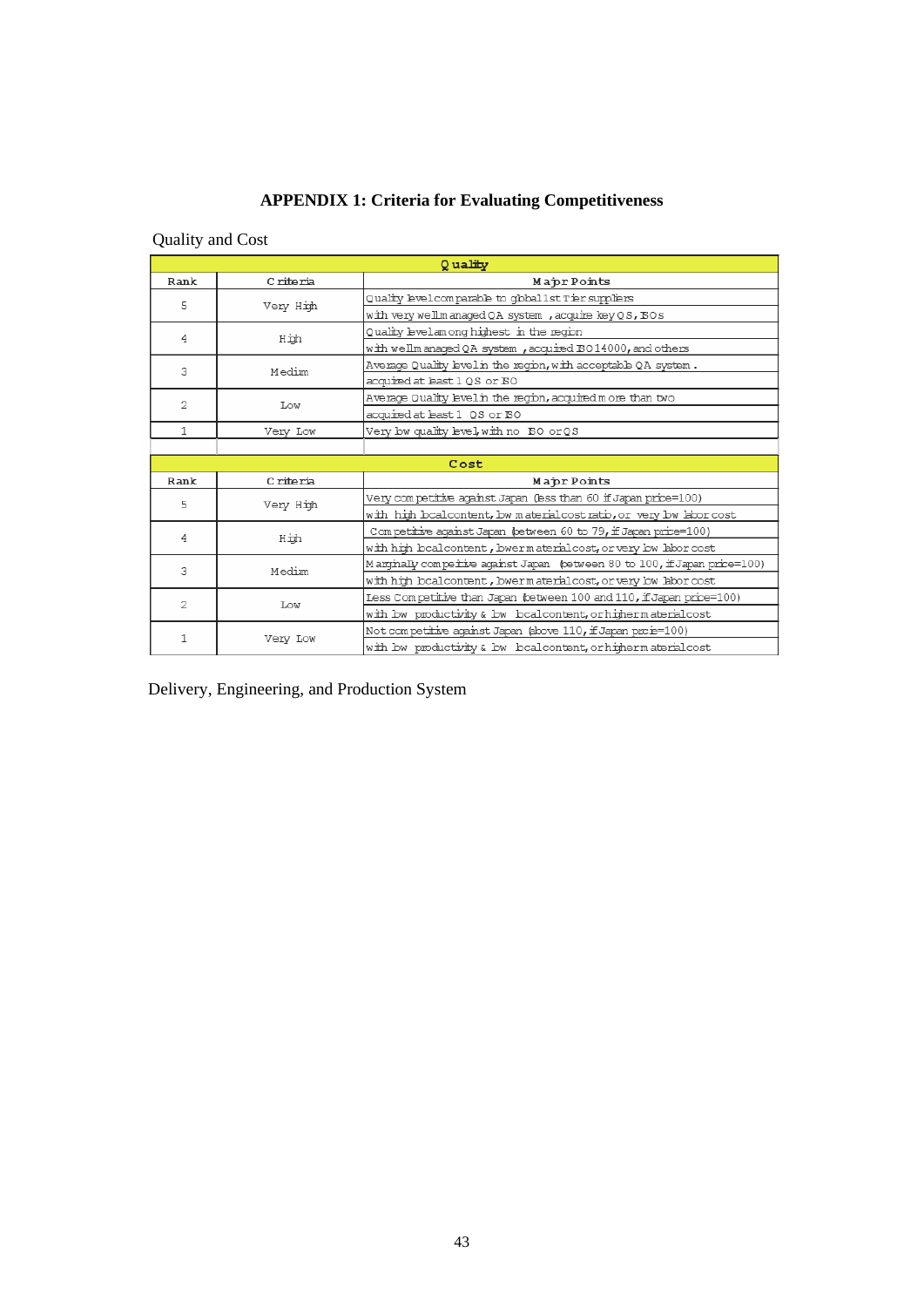| $\sim$<br>$\mathbf{C}$<br><b>Delivery</b> |           |                                                                            |  |  |  |
|-------------------------------------------|-----------|----------------------------------------------------------------------------|--|--|--|
|                                           |           |                                                                            |  |  |  |
| Rank                                      | Criteria  | <b>Major Points</b>                                                        |  |  |  |
| 5                                         | Very High | Vrtually with no inventory, and shorter lead time comparable to global     |  |  |  |
|                                           |           | 1st Tier suppliers                                                         |  |  |  |
| 4                                         | High      | Low inventory level among the region with short lead time                  |  |  |  |
| 3                                         | Medium    | Avearage delivery level among the region                                   |  |  |  |
| 2                                         | Low       | Lower delivery level in the region                                         |  |  |  |
| 1                                         | Very Low  | Very low delivery level compared to the rgion                              |  |  |  |
|                                           |           | <b>Engineering</b>                                                         |  |  |  |
| Rank                                      | Criteria  | <b>Major Points</b>                                                        |  |  |  |
| 5                                         |           | Has product development capability comparable to gloal 1st tier supplier   |  |  |  |
|                                           | Very High | with stong spending on R&D and a large number of R&D staffs                |  |  |  |
|                                           | High      | Has High engineering capability (at least has 3 of 4 capability; CAD, CAM, |  |  |  |
| 4                                         |           | CAE, CATs), with independent R&D department with more than 5 staffs        |  |  |  |
| 3                                         | Medium    | Has Some R&D functions with engineering capability (at least has 1of 4     |  |  |  |
|                                           |           | capabilities; CAD, CAM, CAE, CATs)                                         |  |  |  |
| 2                                         |           | No R&D funcions but has some minimum engineering capability                |  |  |  |
|                                           | Low       | (eg. die maintenance etc)                                                  |  |  |  |
| 1                                         | Very Low  | No R&D functions and no engineering capability                             |  |  |  |
|                                           |           | <b>Production System</b>                                                   |  |  |  |
| Rank                                      | Criteria  | <b>Major Points</b>                                                        |  |  |  |
| 5                                         | Very High | Comparable to global 1 st tier supplier in 5S and flow of process          |  |  |  |
| 4                                         | High      | Among the highest in the region in 5S and flow of process                  |  |  |  |
| 3                                         | Medium    | Some problems in 5S and flow of process, but overall in acceptable level   |  |  |  |
| $\overline{2}$                            | Low       | Many problems in 5S and flow of process                                    |  |  |  |
| 1                                         | Very Low  | ENGIN<br>Most of the points of 5S and flow of process are unacceptable     |  |  |  |

Source: Yamamoto [2006], "Benchmark Survey Project Competitiveness of ASEAN vs. China vs. India on Auto Parts Industry", Powerpoint Presentation.

**APPENDIX 2: Sample Questionnaire** 

### **Questionnaire for Die Maker/Die Casting Parts**

|                                             | <b>PROFILE OF THE COMPANY</b>                                                |
|---------------------------------------------|------------------------------------------------------------------------------|
|                                             |                                                                              |
| Date of Establishment _______________       |                                                                              |
| Paid up Capital _______________             | <b>Major Share holders</b>                                                   |
| <b>Owned Company</b> )                      | Characteristic of the company (JV or Local Company, Public, Private or State |
|                                             |                                                                              |
| <b>Major Customers</b>                      |                                                                              |
| <b>Major Products</b>                       |                                                                              |
| <b>Total Sales</b>                          | <b>EXAMPLE 2</b> Average Sales growth in 2 years _______%                    |
| <b>Current Technology Licensee (if any)</b> |                                                                              |
|                                             |                                                                              |
| <b>INTFRVIFWFF</b>                          | <b>POSITION</b>                                                              |
| DATE OF INTERVIEW _____________             | TARGET PRODUCT ____________                                                  |
| 1. PRODUCTION                               |                                                                              |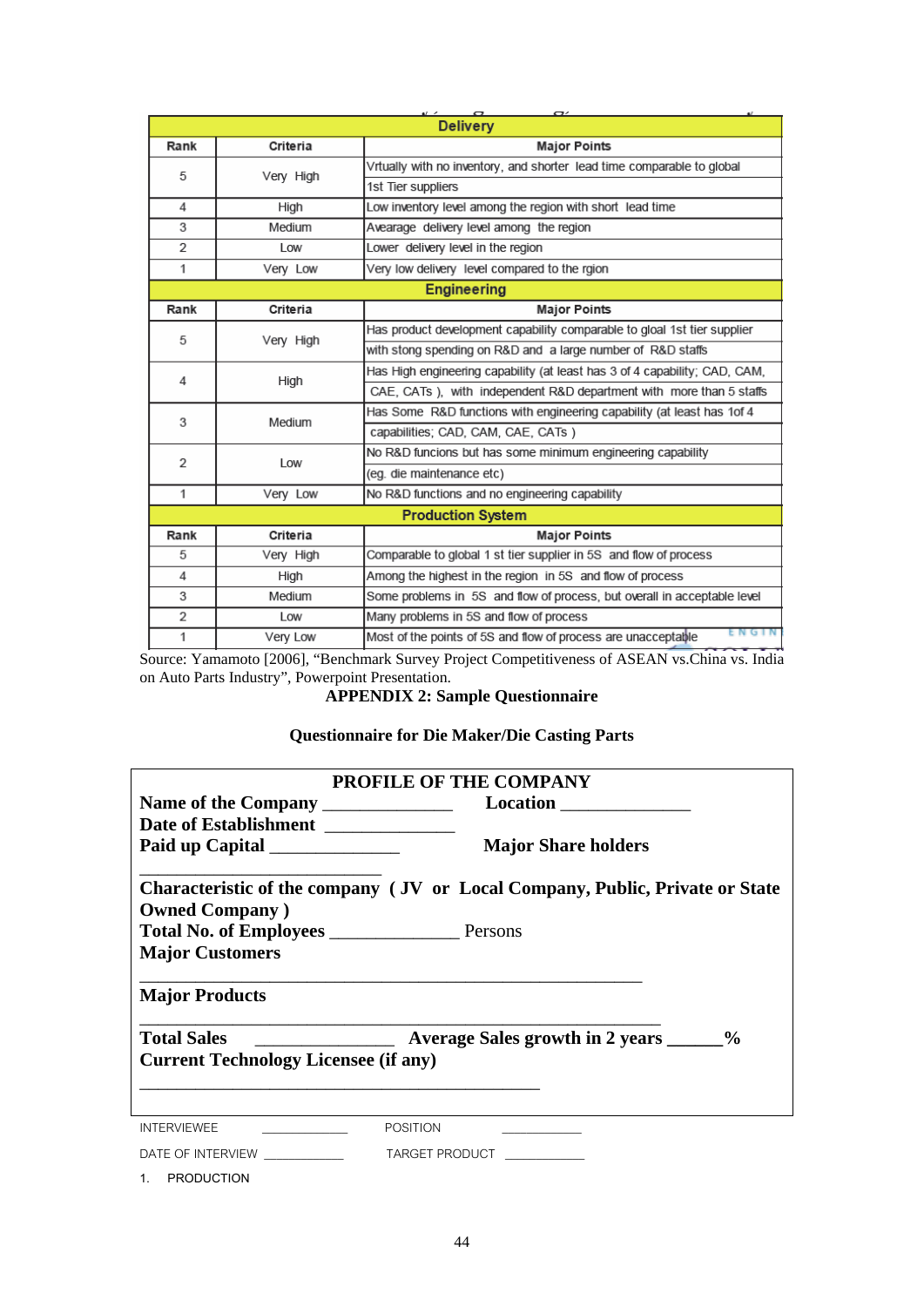| a. TOTAL PRODUCTION CAPACITY | PCS./(YEAR or Month for 2005) |
|------------------------------|-------------------------------|

- b. TOTAL ACTUAL PRODUCTION VOLUME \_\_\_\_\_\_\_\_\_\_\_\_\_\_\_\_\_\_ Tons or Pieces /YEAR or 2005
- c. PRODUCTION UTILIZATION RATIO; \_\_\_% (a / b)
- d. Major PRODUCTION ITEMS ; Largest volume \_\_\_\_\_\_\_\_\_\_\_\_\_\_ Highest Value \_\_\_\_\_\_\_\_\_\_\_\_\_\_
- e. No. of staffs \_\_\_\_\_ persons  $\times$  \_\_\_\_\_ Working hours (daily)  $\times$  \_\_\_\_ working days(YEAR or MONTH. (TOTAL NUMBER OF LABOR \_\_\_\_\_\_\_\_\_\_\_\_\_\_ HOURS/(YEAR or MONTH). This includes staffs in design and testing, etc.)
- f. FACILITY (PLEASE GET THE MACHINERY LIST, IF POSSIBLE)
	- 1) 3D-CAD/CAM Machines : ------ Units
- 2) CAE Machines : ------ Units
- 3) CAT Machines : ------ Units
- 5) Other : ------ Units
- g. Average Die Life (High Pressure )
	- $\Box$  Less than or equal to 10,000  $\Box$  More than 10,000 to 30,000

 $\Box$  More than 30,000 to 50,000  $\Box$  More than 50,000 to 100,000  $\Box$  More than 100,000 (Specify )

h. TO WHOM DO YOU SUPPLY DIES

Own Company Group Company Non-Group Company

#### **2. PRODUCTION COST**

- a. TOTAL SALES OF THE PRODUCT: \_\_\_\_\_\_\_\_ Baht/ Rupia/Ringgit/Peso/RMB/Rupee
- b. PRODUCTION COST STRUCTURE :

|    |                                                          | COST PER UNIT | <b>RATIO</b> |
|----|----------------------------------------------------------|---------------|--------------|
|    | MATERIAL COST (Do not include Mold & Die Cost)           |               | $\%$         |
| 2. | DIRECT LABOR COST                                        |               | $\%$         |
| 3. | <b>DEPRECIATION</b>                                      |               | $\%$         |
| 4. | Other Direct Fixed Cost (Tooling, Mould & Dies, etc)     |               | $\%$         |
| 5. | OVERHEAD COST (include Electricity, gas & Freight costs) |               | %            |
| 6. | TOTAL PRODUCTION COST (exclude SGA Cost)                 |               | 100 $%$      |

#### If difficult to get price itself; Please Provide the following information

**1) AVERAGE LABOR WAGES (OPERATOR LEVEL) : \_\_\_\_\_ (Per month) Average changes of wages in the past 2 years** \_\_\_**%** 

- **2) MAJOR MATERIAL ( NAME\_\_\_\_\_\_\_\_\_\_\_\_\_\_\_\_\_\_\_) : \_\_\_\_\_** 
	- **c. PRODUCTIVITY IMPROVEMENT MEASURES;**

**1) ANY SUBSTANTIAL INCREASE IN PRODUCTIVITY IN THE PAST FEW YEARS** 

 **Yes (Please Specify; Increased \_\_\_\_\_\_% in \_\_\_\_\_ years, in the area of \_\_\_\_\_\_\_\_\_\_\_\_\_\_\_\_\_\_\_ ) No 2) IF YES, PLEASE STATE THREE MEASURES YOU APPLIED FOR INCREASING PRODUCTIVITIY** 

- **1. \_\_\_\_\_\_\_\_\_\_\_\_\_\_\_\_\_\_\_\_\_\_\_\_\_\_\_\_\_\_\_\_\_\_\_\_\_\_\_\_\_\_\_\_\_\_\_\_\_\_\_\_\_\_\_\_\_\_\_\_\_\_\_\_\_\_\_\_\_\_\_\_**
- **2. \_\_\_\_\_\_\_\_\_\_\_\_\_\_\_\_\_\_\_\_\_\_\_\_\_\_\_\_\_\_\_\_\_\_\_\_\_\_\_\_\_\_\_\_\_\_\_\_\_\_\_\_\_\_\_\_\_\_\_\_\_\_\_\_\_\_\_\_\_\_\_\_ 3. \_\_\_\_\_\_\_\_\_\_\_\_\_\_\_\_\_\_\_\_\_\_\_\_\_\_\_\_\_\_\_\_\_\_\_\_\_\_\_\_\_\_\_\_\_\_\_\_\_\_\_\_\_\_\_\_\_\_\_\_\_\_\_\_\_\_\_\_\_\_\_\_**
- **d. OWN EVALUATION OF COST COMPETITIVENESS;**

|                                                                 |                                         | HOW YOU GRADE YOUR COST COMPETITIVENESS AGAINST JAPAN (eq: below 70% of Japan's cost, etc) |
|-----------------------------------------------------------------|-----------------------------------------|--------------------------------------------------------------------------------------------|
| $\Box$ Very Competitive (below 60%) $\Box$ Competitive (60-79%) |                                         | $\Box$ Moderately Competitive (80-94%)                                                     |
| $\Box$ About the Same (95-100%)                                 | □Not Competitive (Above 100%) □ Others( |                                                                                            |

- **3. MATERIAL** 
	- a. MATERIAL & PARTS PURCHASED IMPORTED (Die)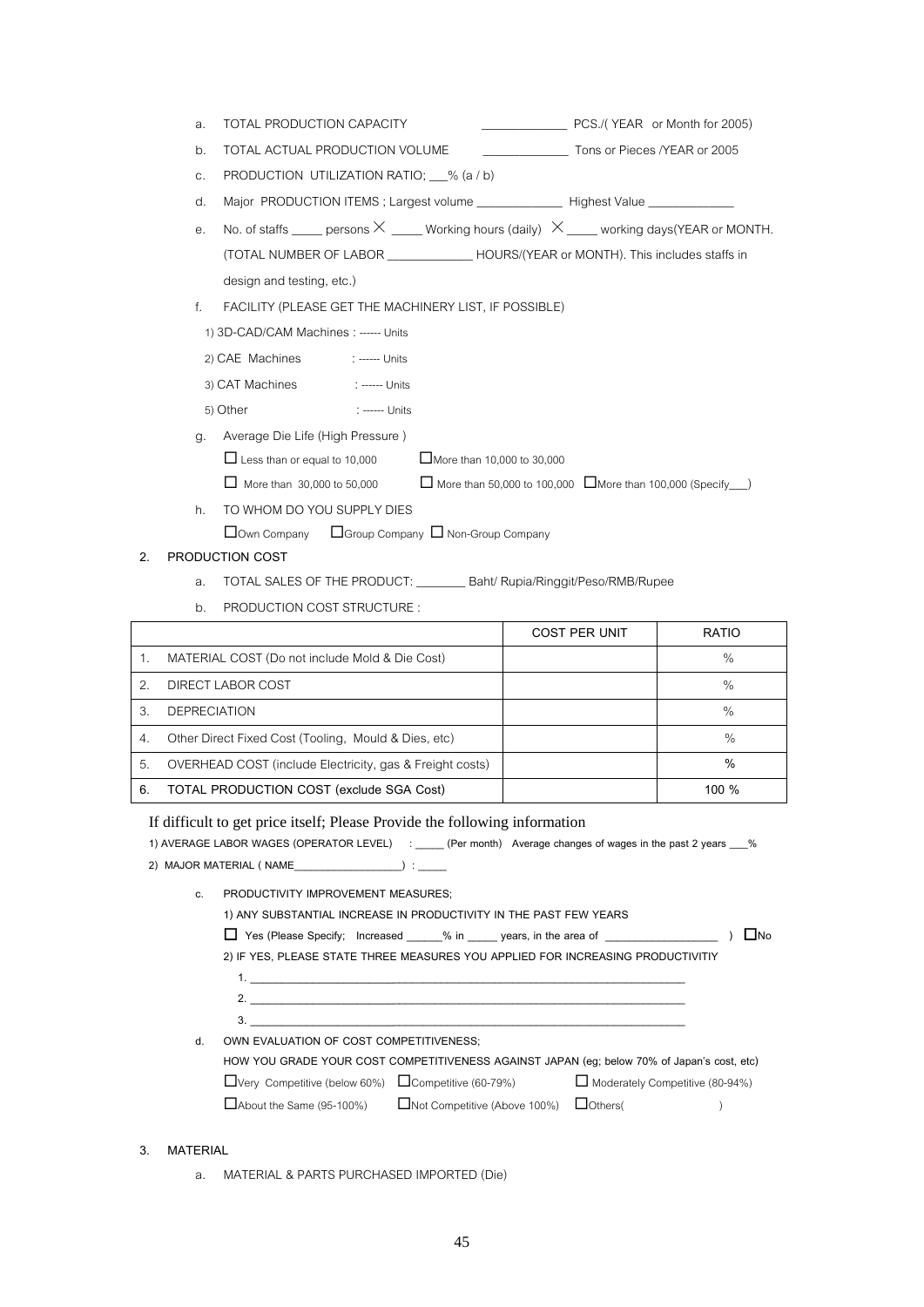|    |    | □Material (SKD., etc0 □Major Die Parts □Cutting Tools □Others(                                                |
|----|----|---------------------------------------------------------------------------------------------------------------|
|    | b. | MAJOR PROBLEMS IN SOURCING MATERIAL & PARTS, IF ANY                                                           |
|    |    |                                                                                                               |
| 4. |    | TECHNOLOGY AND R&D (include Engineering)                                                                      |
|    | a. | MAJOR R&D POLICY & TARGET                                                                                     |
|    |    |                                                                                                               |
|    | b. | R&D EXPENSE AS % OF OVERALL SALES                                                                             |
|    | C. | NUMBER OF DIE DESIGN / TESTING STAFFS _________________ STAFFS.                                               |
|    | d. | DEPARTMENTS CONCERNING DIE DESIGN / TESTING ___________ _____________ _                                       |
|    |    | (eg. Product Development Department)                                                                          |
|    | е. | IN-HOUSE OR OUTSOURCE                                                                                         |
|    |    | 1) CAD/CAM DESIGN                                                                                             |
|    |    | □ ALL INHOUSE □ PARTLY OUTSOURCE □ MOSTLY OUTSOURCE                                                           |
|    |    | SUPPLIED BY CUSOMTER                                                                                          |
|    |    | 2) CAE (Simulation)                                                                                           |
|    |    | DALL INHOUSE OPARTLY OUTSOURCE OMOSTLY OUTSOURCE                                                              |
|    |    | <b>SUPPLIED BY CUSOMTER</b>                                                                                   |
|    | f. | EXTENT OF MAJOR R&D ACTIVITIES IN YOUR COMPANY (You may answer more than one answer)                          |
|    |    | $\Box$ Product Development from Prototype $\Box$ Product Reengineering<br>$\Box$ Advanced Technology Research |
|    |    | □ Production Technology Development □ Production Process Design                                               |
|    |    | $\Box$ Others (please specify which<br>$\Box$ Evaluation & Testing                                            |
| 5. |    | <b>QUALITY SYSTEM</b>                                                                                         |
|    | a. | MAJOR QUALITY TARGET; SPECIFY QUALITY ASSURANCE POLICY & QUALITY TARGET                                       |
|    |    | (eg. ACHIEVE---- % DEFECT BY YEAR ----, if no target, please state so)                                        |
|    |    |                                                                                                               |
|    | b. | QUALITY IMPROVEMENT MEASURES;                                                                                 |
|    |    | 1) ANY SUBSTANTIAL QUALITY IMPROVEMENT IN THE PAST FEW YEARS                                                  |
|    |    | □ Yes (Please Specify; improved _____% in ____ years, in the area of ___________<br>) LINO                    |
|    |    | 2) IF YES, PLEASE STATE THREE MEASURES YOU APPLIED FOR IIMPROVING QUALITY                                     |
|    |    | $\mathbf{1}$ .                                                                                                |
|    |    | 2. $\blacksquare$                                                                                             |
|    |    |                                                                                                               |
|    | C. | QUALITY SYSTEM (You may answer more than one response.)                                                       |
|    |    | $\Box$ QS 9000<br>$\Box$ ISO 9000<br>$\Box$ ISO 14000<br>$\Box$ TS 16949                                      |
|    |    | $\Box$ ISO18000 $\Box$ Others. (Please Specify<br>$\rightarrow$                                               |
|    | d. | TYPE OF EQUIPMENT USED FOR ACCURACY MEASUREMENT; ___________________                                          |
|    | е. | <b>QUALITY GUARANTEE AFTER QUENCHING:</b>                                                                     |
|    |    | $\square$ No                                                                                                  |
|    | f. | <b>QUALITY CONTROL &amp; ASSURANCE SYSTEM</b>                                                                 |
|    |    | 1) DO YOU HAVE QUALITY CONTROL DEPARTMENT?                                                                    |
|    |    | Part of Other Department (Please Specify<br>$\Box$ Yes<br>$\Box$ No<br>$\lambda$                              |
|    |    | 2) DO YOU HAVE QUALITY ASSURANCE DEPARTMENT?                                                                  |
|    |    | $\Box$ Yes<br>$\Box$ No<br>Part of Other Department (Please Specify<br>$\lambda$                              |
|    |    | 3) No. of QC & QA Engineers: QC _____________ persons, QA ___________ persons                                 |
|    |    | 4) MAJOR QUALITY INSPECTION MEASURES (In-process inspection, Sampling, etc.)                                  |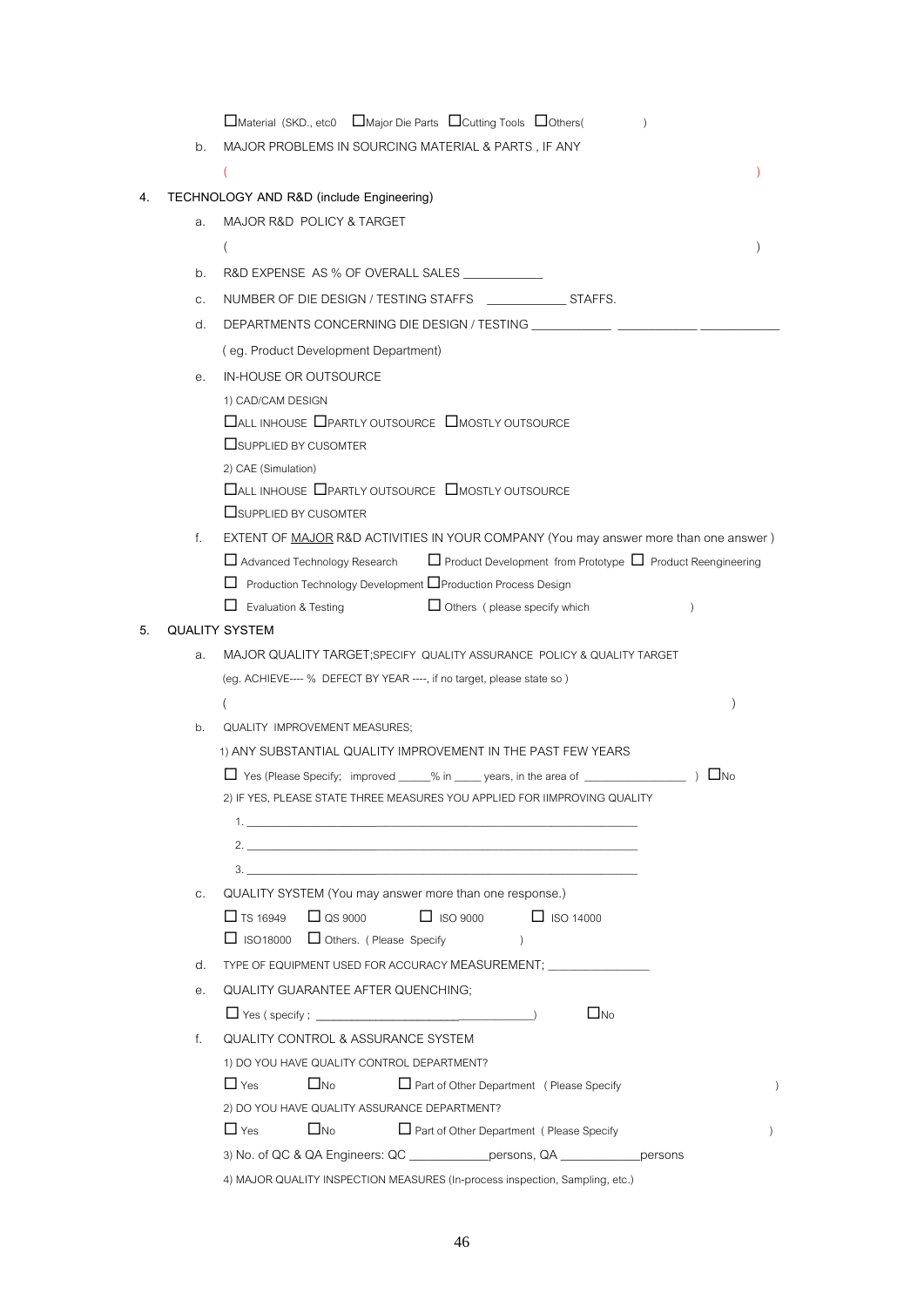|    |    | 5) MAJOR PREVENTIVE MEASURES AGAINST RECURRENCE OF QUALITY PROBLEMS<br>$\lambda$                                   |  |
|----|----|--------------------------------------------------------------------------------------------------------------------|--|
|    |    |                                                                                                                    |  |
|    | g. | OWN EVALUATION OF QUALITY LEVEL; HOW YOU GRADE YOUR QUALTIY LEVEL AGAINST JAPAN                                    |  |
|    |    |                                                                                                                    |  |
| 6. |    | DELIVERY (LEAD TIME; PLEASE ANSWER FOR YOUR MAJOR CUSTOMERS)<br>MAJOR DELIVERY & CUSTOMER RELATION POLICY & TARGET |  |
|    | a. |                                                                                                                    |  |
|    |    |                                                                                                                    |  |
|    | b. | AVERAGE IN PROCESS INVENTORY DAYS (INCLUDING ACTUAL TIME FOR PROCESSING)                                           |  |
|    |    | _Hour(s) or DAYS (From production order release to delivering finished goods to the storage).                      |  |
|    | C. | AVERAGE INVENTORY DAYS FOR CUSTOMERS; ____________ DAYS (how long do you keep                                      |  |
|    |    | inventory of the finished product on behalf of customers).                                                         |  |
|    | d. | LEADTIME IMPROVEMENT MEASURES;                                                                                     |  |
|    |    | 1) ANY SUBSTANTIAL LEADTIME IMPROVEMENT IN THE PAST FEW YEARS                                                      |  |
|    |    | □ Yes (Please Specify; improved _____% in _____ years, in the area of                                              |  |
|    |    | $\angle$ $\Box$ No                                                                                                 |  |
|    |    | 2) IF YES, PLEASE STATE THREE MEASURES YOU APPLIED FOR IIMPROVING LEADTIME                                         |  |
|    |    |                                                                                                                    |  |
|    |    |                                                                                                                    |  |
|    |    | 3.                                                                                                                 |  |
|    | е. | OWN EVALUATION OF DELIVERY LEVEL; HOW YOU GRADE YOUR QUALTIY LEVEL AGAINST                                         |  |
|    |    | <b>JAPAN</b>                                                                                                       |  |
|    |    |                                                                                                                    |  |
| 7. |    | KEY CAPABILITIES TO IMPROVE COMPETITIVENESS                                                                        |  |
|    | a. | WHAT ARE THE BASIC ISSUES FROM THE VIEW POINT OF MANAGEMENT IN YOUR COMPANY IN                                     |  |
|    |    | THE FACE OF INCREASED COMPETITTION IN THE INDUSTRY                                                                 |  |
|    |    |                                                                                                                    |  |
|    | b. | CRUCIAL FACTORS TO FURTHER ENHANCE COMPETITIVENESS OF YOUR COMPANY                                                 |  |
|    |    | Internal Factor - (                                                                                                |  |
|    |    | External Factor - (                                                                                                |  |

#### **FACTORY VISIT EVALUATION**

(Filled by Interviewer)

| Topics                     | Evaluation                                                 |
|----------------------------|------------------------------------------------------------|
| Cleanness                  | 1. Very Clean 2. Acceptable 3. Not Clean                   |
| Safety                     | 1. Safety Measures Implemented 2. Few Safety Measures      |
| <b>Standard Work Sheet</b> | 1. In Every place 2. Not Every place 3. Not much practiced |
| Speed of work              | 1. Work at a high speed and with efficiency                |
|                            | 2. Slow pace of working                                    |
| I abor                     | 1. Tight Labor Force 2. Excess of workers                  |